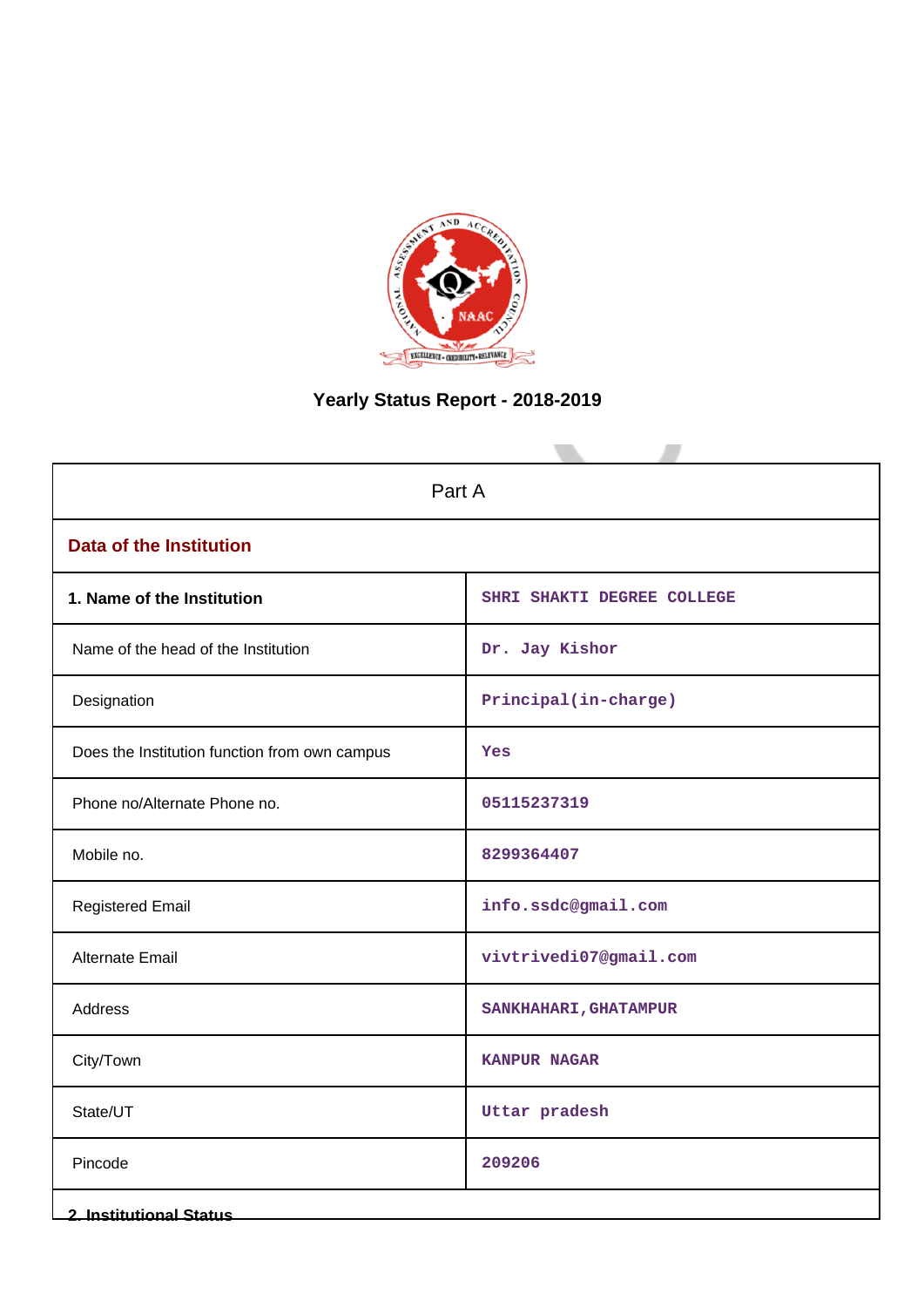| Affiliated / Constituent               | Affiliated             |
|----------------------------------------|------------------------|
| Type of Institution                    | Co-education           |
| Location                               | Rural                  |
| <b>Financial Status</b>                | Self financed          |
| Name of the IQAC co-ordinator/Director | <b>VIVEK TRIVEDI</b>   |
| Phone no/Alternate Phone no.           | 05122634374            |
| Mobile no.                             | 9415467732             |
| <b>Registered Email</b>                | info.ssdc@gmail.com    |
| Alternate Email                        | vivtrivedi07@gmail.com |
| 3. Website Address                     |                        |

| Web-link of the AQAR: (Previous Academic Year)                           | http://ssdckanpur.org/images/documen<br>ts/The%20Annual%20Ouality%20Assurance%2<br>0Report%2017-18.pdf       |
|--------------------------------------------------------------------------|--------------------------------------------------------------------------------------------------------------|
| 4. Whether Academic Calendar prepared during<br>the year                 | Yes                                                                                                          |
| if yes, whether it is uploaded in the institutional website:<br>Weblink: | http://ssdckanpur.org/images/documents/<br>ACADEMIC%20%20CALENDER%20%20TEACHER%20E<br>DUCATION%202018-19.pdf |

# **5. Accrediation Details**

| Cycle | Grade | <b>CGPA</b> | Year of<br>Accrediation | Validitv                 |                          |
|-------|-------|-------------|-------------------------|--------------------------|--------------------------|
|       |       |             |                         | Period From              | Period To                |
|       |       | 2.72        | 2016                    | $17 - \text{Mar} - 2016$ | $16 - \text{Mar} - 2021$ |

# **6. Date of Establishment of IQAC** 10-Feb-2008

# **7. Internal Quality Assurance System**

| Quality initiatives by IQAC during the year for promoting quality culture                                            |  |  |  |  |  |  |
|----------------------------------------------------------------------------------------------------------------------|--|--|--|--|--|--|
| Number of participants/ beneficiaries<br>Item / Title of the quality initiative by<br>Date & Duration<br><b>IQAC</b> |  |  |  |  |  |  |
| No Data Entered/Not Applicable!!!                                                                                    |  |  |  |  |  |  |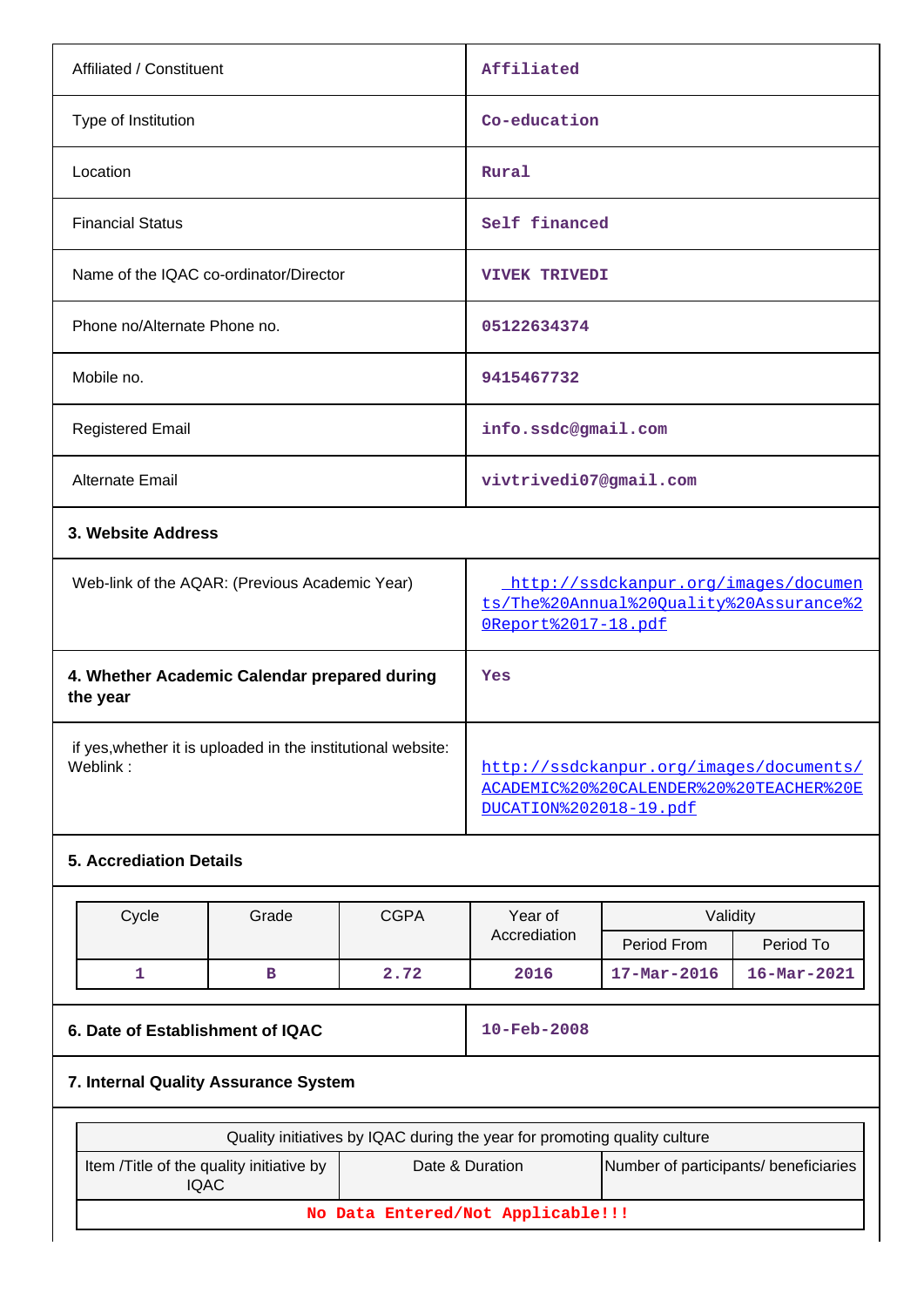|                                                                                                                    | View File                                                                                                                   |             |     |                       |                                                                                                                                                                                                                                                                                                                                      |             |  |  |  |
|--------------------------------------------------------------------------------------------------------------------|-----------------------------------------------------------------------------------------------------------------------------|-------------|-----|-----------------------|--------------------------------------------------------------------------------------------------------------------------------------------------------------------------------------------------------------------------------------------------------------------------------------------------------------------------------------|-------------|--|--|--|
|                                                                                                                    | 8. Provide the list of funds by Central/ State Government- UGC/CSIR/DST/DBT/ICMR/TEQIP/World<br><b>Bank/CPE of UGC etc.</b> |             |     |                       |                                                                                                                                                                                                                                                                                                                                      |             |  |  |  |
|                                                                                                                    | Institution/Departmen<br>t/Faculty                                                                                          | Scheme      |     | <b>Funding Agency</b> | Year of award with<br>duration                                                                                                                                                                                                                                                                                                       | Amount      |  |  |  |
|                                                                                                                    | <b>ZERO</b>                                                                                                                 | <b>ZERO</b> |     | <b>ZERO</b>           | 2019<br>0                                                                                                                                                                                                                                                                                                                            | $\mathbf 0$ |  |  |  |
|                                                                                                                    |                                                                                                                             |             |     | View File             |                                                                                                                                                                                                                                                                                                                                      |             |  |  |  |
|                                                                                                                    | 9. Whether composition of IQAC as per latest<br>Yes<br><b>NAAC</b> guidelines:                                              |             |     |                       |                                                                                                                                                                                                                                                                                                                                      |             |  |  |  |
|                                                                                                                    | Upload latest notification of formation of IQAC                                                                             |             |     | View File             |                                                                                                                                                                                                                                                                                                                                      |             |  |  |  |
| 10. Number of IQAC meetings held during the<br>year :                                                              |                                                                                                                             |             |     | 5                     |                                                                                                                                                                                                                                                                                                                                      |             |  |  |  |
| The minutes of IQAC meeting and compliances to the<br>decisions have been uploaded on the institutional<br>website |                                                                                                                             |             | Yes |                       |                                                                                                                                                                                                                                                                                                                                      |             |  |  |  |
| Upload the minutes of meeting and action taken report                                                              |                                                                                                                             |             |     | View File             |                                                                                                                                                                                                                                                                                                                                      |             |  |  |  |
| 11. Whether IQAC received funding from any of<br>the funding agency to support its activities<br>during the year?  |                                                                                                                             |             |     | Yes                   |                                                                                                                                                                                                                                                                                                                                      |             |  |  |  |
|                                                                                                                    | If yes, mention the amount                                                                                                  |             |     | 90000                 |                                                                                                                                                                                                                                                                                                                                      |             |  |  |  |
|                                                                                                                    | Year                                                                                                                        |             |     | 2019                  |                                                                                                                                                                                                                                                                                                                                      |             |  |  |  |
|                                                                                                                    | 12. Significant contributions made by IQAC during the current year(maximum five bullets)                                    |             |     |                       |                                                                                                                                                                                                                                                                                                                                      |             |  |  |  |
|                                                                                                                    | for all stakeholders and Maintenance Policy and Procedure.                                                                  |             |     |                       | 1. Organization of NAAC Sponsored Seminar Successfully. 2. Organization of<br>Workshop on Entrepreneur Skill Development with the Cooperation of IIT, Kanpur. 3.<br>Release of Journal named "ANDRI" by our Women Empowerment Cell. 4. Regular<br>meetings of IQAC. 5. Finalization of ByeLaws of Students Council , Code of Conduct |             |  |  |  |
|                                                                                                                    |                                                                                                                             |             |     |                       |                                                                                                                                                                                                                                                                                                                                      |             |  |  |  |

**13. Plan of action chalked out by the IQAC in the beginning of the academic year towards Quality Enhancement and outcome achieved by the end of the academic year**

Plan of Action **Achivements/Outcomes**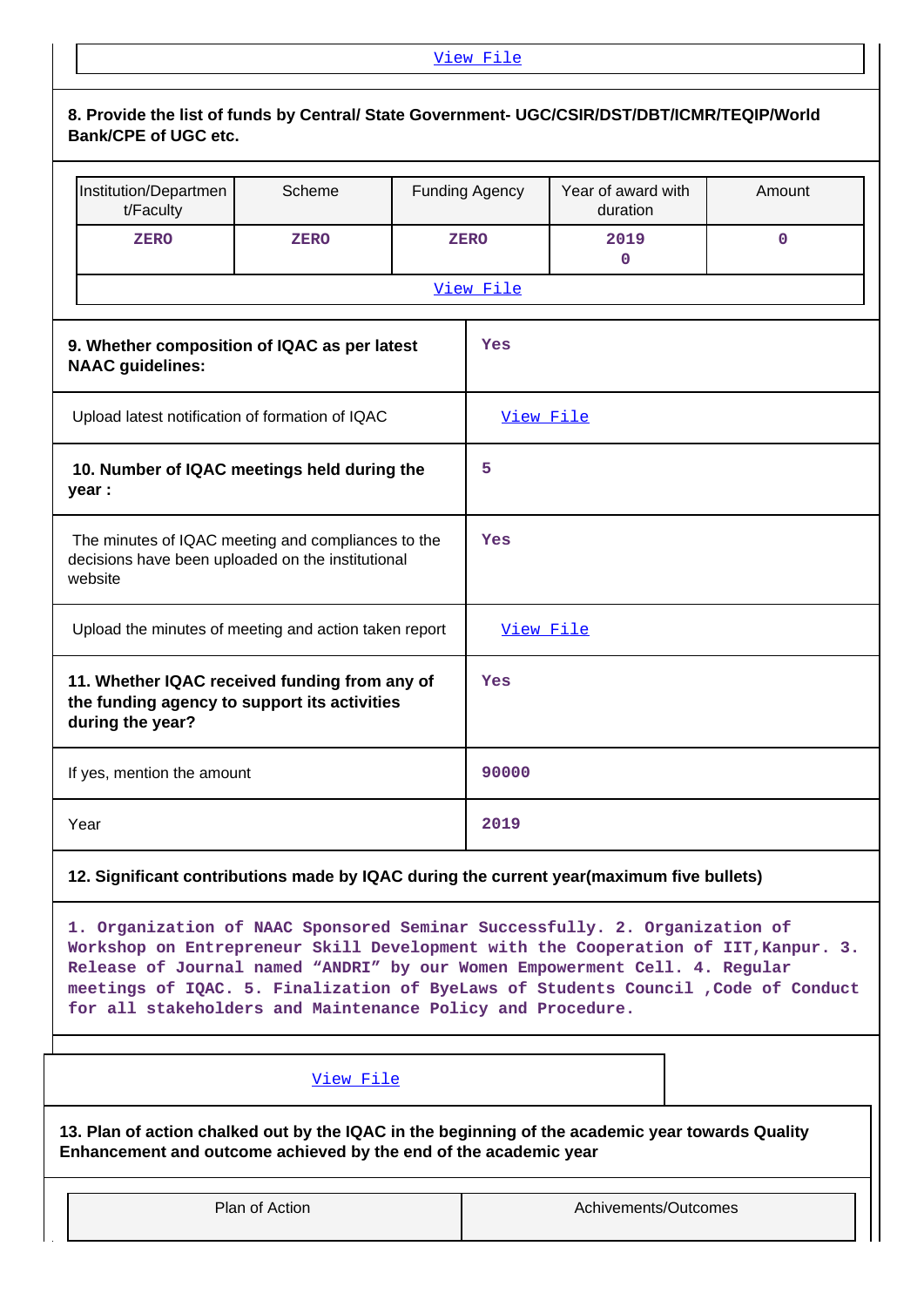| No Data Entered/Not Applicable!!!                                                                                    |                                                                                                                                                                                                                                                                                                                                                                                                                                                                                                                                                                                                                                                                                                                                                                                                                                                                                                                                                                                                                                                                                                            |  |  |  |  |
|----------------------------------------------------------------------------------------------------------------------|------------------------------------------------------------------------------------------------------------------------------------------------------------------------------------------------------------------------------------------------------------------------------------------------------------------------------------------------------------------------------------------------------------------------------------------------------------------------------------------------------------------------------------------------------------------------------------------------------------------------------------------------------------------------------------------------------------------------------------------------------------------------------------------------------------------------------------------------------------------------------------------------------------------------------------------------------------------------------------------------------------------------------------------------------------------------------------------------------------|--|--|--|--|
|                                                                                                                      | View File                                                                                                                                                                                                                                                                                                                                                                                                                                                                                                                                                                                                                                                                                                                                                                                                                                                                                                                                                                                                                                                                                                  |  |  |  |  |
| 14. Whether AQAR was placed before statutory<br>body?                                                                | Yes                                                                                                                                                                                                                                                                                                                                                                                                                                                                                                                                                                                                                                                                                                                                                                                                                                                                                                                                                                                                                                                                                                        |  |  |  |  |
| Name of Statutory Body                                                                                               | <b>Meeting Date</b>                                                                                                                                                                                                                                                                                                                                                                                                                                                                                                                                                                                                                                                                                                                                                                                                                                                                                                                                                                                                                                                                                        |  |  |  |  |
| <b>IQAC</b>                                                                                                          | 10-Feb-2020                                                                                                                                                                                                                                                                                                                                                                                                                                                                                                                                                                                                                                                                                                                                                                                                                                                                                                                                                                                                                                                                                                |  |  |  |  |
| 15. Whether NAAC/or any other accredited<br>body(s) visited IQAC or interacted with it to<br>assess the functioning? | Yes                                                                                                                                                                                                                                                                                                                                                                                                                                                                                                                                                                                                                                                                                                                                                                                                                                                                                                                                                                                                                                                                                                        |  |  |  |  |
| Date of Visit                                                                                                        | 14-Feb-2016                                                                                                                                                                                                                                                                                                                                                                                                                                                                                                                                                                                                                                                                                                                                                                                                                                                                                                                                                                                                                                                                                                |  |  |  |  |
| 16. Whether institutional data submitted to<br><b>AISHE:</b>                                                         | Yes                                                                                                                                                                                                                                                                                                                                                                                                                                                                                                                                                                                                                                                                                                                                                                                                                                                                                                                                                                                                                                                                                                        |  |  |  |  |
| Year of Submission                                                                                                   | 2020                                                                                                                                                                                                                                                                                                                                                                                                                                                                                                                                                                                                                                                                                                                                                                                                                                                                                                                                                                                                                                                                                                       |  |  |  |  |
| Date of Submission                                                                                                   | $10 - \text{Feb} - 2020$                                                                                                                                                                                                                                                                                                                                                                                                                                                                                                                                                                                                                                                                                                                                                                                                                                                                                                                                                                                                                                                                                   |  |  |  |  |
| 17. Does the Institution have Management<br><b>Information System?</b>                                               | Yes                                                                                                                                                                                                                                                                                                                                                                                                                                                                                                                                                                                                                                                                                                                                                                                                                                                                                                                                                                                                                                                                                                        |  |  |  |  |
| If yes, give a brief descripiton and a list of modules<br>currently operational (maximum 500 words)                  | Institution's campus is wifi.<br>Institution has its own website which<br>provides following information : i)<br>College Profile ii) Vision, Mission and<br>Value of the institutions iii) Name of<br>Governing bodies iv) List of Teachers<br>and NonTeaching Staff v) Service<br>Conditions of the staff vi) Plan,<br>Planning and Policy vii) Assessment and<br>Evaluation viii) Extension Activities<br>ix) Prospectus for students x)<br>Grievance Redressal xi) Student Charter<br>xii) Placement Cell xiii) IGNOU Courses<br>xiv) Special Cell xv) UGC Guidelines<br>for students Entitlement xvi) Skill<br>Development Courses xvii) Library<br>Advisory Committee, Library Services<br>and Library Rules xviii) Publications<br>of Journal named "Vigyan Shakti" xix)<br>Magazine and News Letter xx) SAR<br>Submitted to NAAC xxi) AQAR Submitted<br>to NAAC xxii) Different Activities<br>xxiii) Alumni Association Byelaws xxiv)<br>Admission forms of different faculties<br>xxv) Scholarship form xxvi)<br>Seminars/Workshop xxvii) NCC Activities<br>etc. In addition to above, library has |  |  |  |  |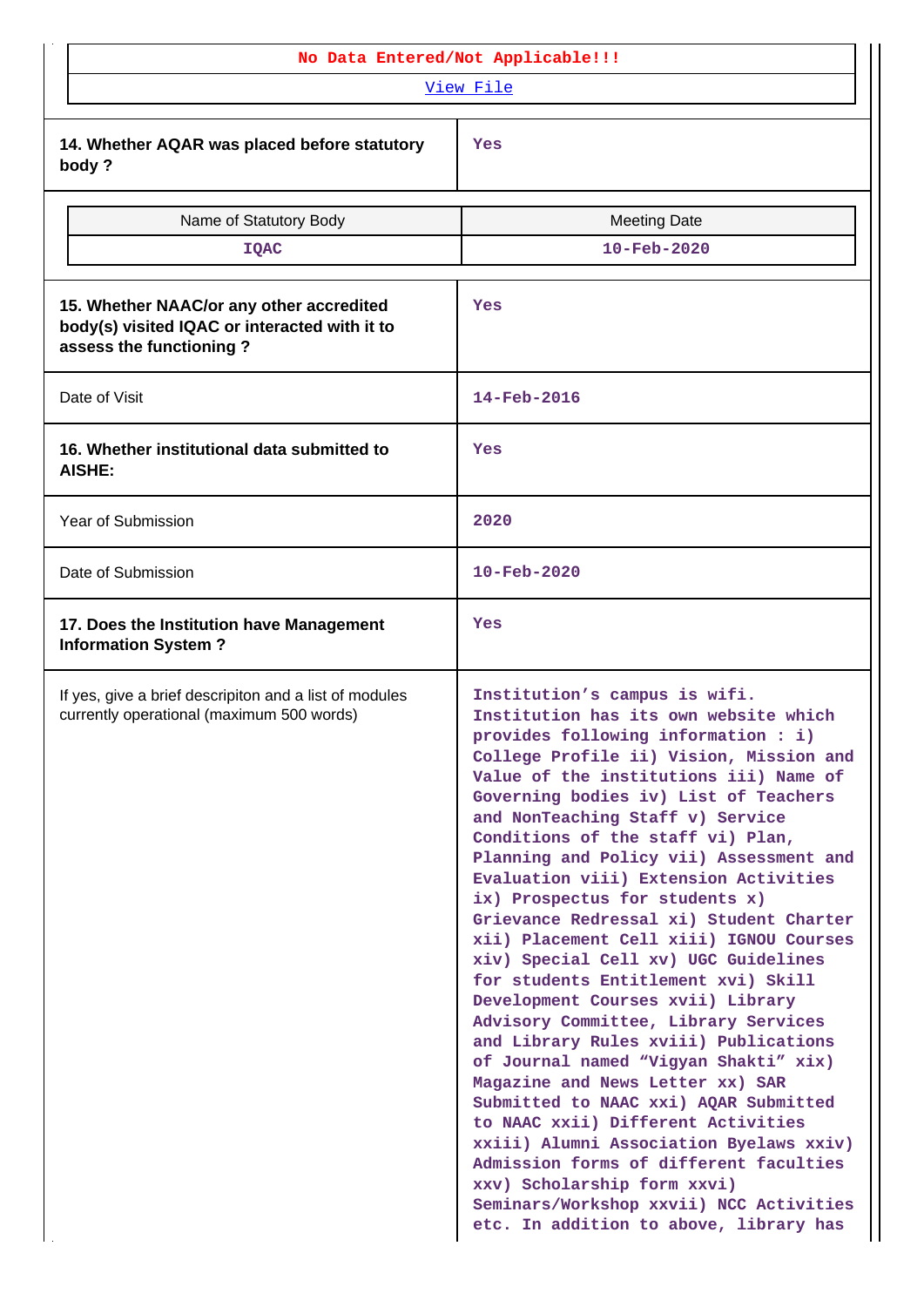**the facility of NList, The facilities of SMS, whatsapp and Email are also available. Institution has provided intercom in Office library, Principal room, BCA Department, Managers room, Computer room, Teacher Education Department and in the gate. CCTV Camera has been installed in gate outside, parking, Canteen, Language lab, Library, B.Ed.Classrooms, ICT Lab, BCA Staffroom, Store room, Computer lab, BCA Class room, B.Sc. Class room, B.A. Class room, Galary, Stair, B.Ed. staff room, BTC Class room, Office, Principal room, field. There is IQAC, management committee and general body wherein desired informations are received and provided properly. ParentTeacher Association is also an appropriate place for exchange of any type of information. As a traditional system, there is a enquiry cell where one assistant remains present to attend the queries of students, guardians and other stockholders. Few boards have been placed on college campus which provide necessary related information. Board placed in campus for Vision, Mission and Value has full details for the information of every type of stockholder. Board of Student's charter provide the knowledge to the students about their duties, rights and liabilities during TeachingLearning and at the same time, board also provides knowledge to the institution about right, duties and liabilities towards students. This board has been placed in the campus as desired by UGC. Then, there are other boards for AntiRagging Committee and Anti Women Harassment Cell, where necessary details in addition to the name of office Bearers are provided. In the gallery of the college, there are Sun boards for Student Grievance Redressal Cell, Students Council, Name of members of IQAC, name of three management committee representatives to attend the grievances of teachers and other staff members. The concept of Mahavidyalaya. List of Annual days and also the list of meritorious students are also placed in the gallery. Quotation of reputed writers are also available there. Institution receives information/opinion about various points by way of feedback from**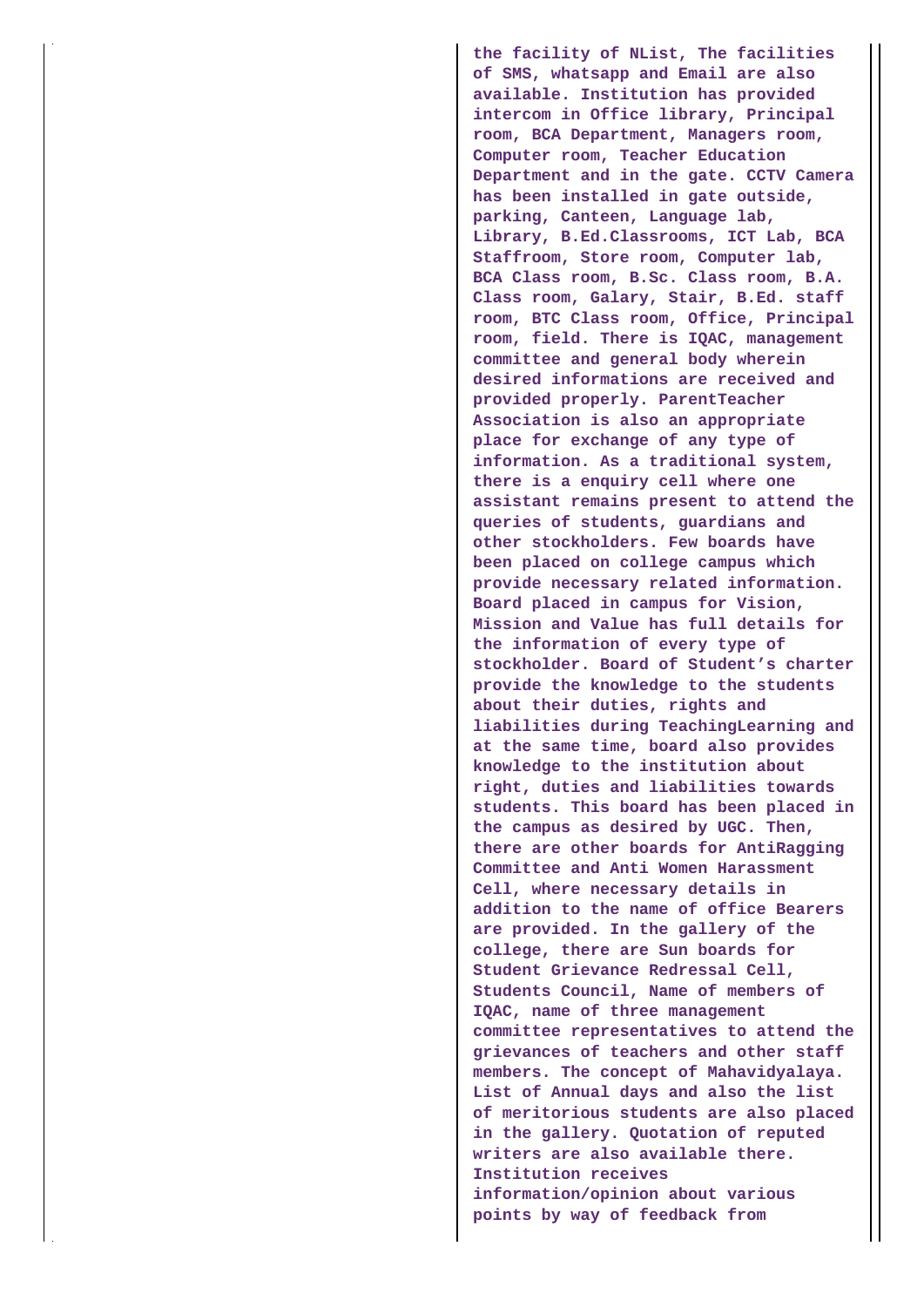**students, community, Guardians and Alumni. Magazine and News Letters are also the source of receiving and communicating information. Time to time, news about various activities in the institution are published in the local newspaper. As and when required**

# **Part B**

#### **CRITERION I – CURRICULAR ASPECTS**

#### **1.1 – Curriculum Planning and Implementation**

 1.1.1 – Institution has the mechanism for well planned curriculum delivery and documentation. Explain in 500 words

 **Institution has active Internal Quality Assurance Cell (IQAC) which has decided to have a separate committee named "Curriculum Implementation Committee". Main function of this committee is to ensure that entire curriculum prescribed by our affiliating body for different faculty, is effectively implemented within stipulated period .First of all, prescribed syllabus is provided to all faculty members at the starting of the session and same is discussed at length keeping in view past year`s experiences and looking to the academic calendar of the university and also the academic calendar of the Institution prepared by IQAC, Plan is decided to conduct effective teaching-learning .One unit in every subject is left for self-study by students. However, in this case, students are free to seek guidance from teacher in case of need. Curriculum Implementation Committee suggests faculty members to prepare time-table wherein sufficient space is given for co-curricular/ extracurricular activities including NCC/NSS.Provision is made for participants of NCC/NSS and other beyond classroom activities for remedial teaching ,mentoring , guidance and counseling ,library and supplementary services. All faculty members are required to prepare subject wise Annual Plan,Unit Plan and the plan for Assessment & Evaluation as per internal policy which has been prepared under the guidance of IQAC.Theory and Practical run concurrently wherever it is required and possible.All faculty members submit their lab requirements of lab equipments and chemicals to Management through Principal and same is provided well in time ,Annual Plan,Unit Plan ,Assessment & Evaluation is put up in the meeting of IQAC for suggestions and approval. Faculty members are suggested to prepare a schedule for workshop,seminars,guest lectures .Wherever is required ,students are taken for the tour of the Institutions like I.I.T. ,Botanical Garden etc..Students of B.C.A. are sent to different institutions for job training where they get certificates also.Every year, students organize exhibition where their knowledge is exposed .Every quarter, Curriculum Implementation Committee meets for monitoring and assess implementation of curriculum and the proceedings of this committee are put up in the meeting of IQAC .Management of the Institution effectively monitors whole things regularly.Institution has its own system for Assessment & evaluation to ensure whether objects of Institutional Vision , Mission , Course and Programme Outcome ,Students Expectations and local Needs are being achieved. A Copy of syllabus is provided to the students also at the time of Orientation Programme so that they may also remain vigilant about effective and timely implementation of curriculum.** 1.1.2 – Certificate/ Diploma Courses introduced during the academic year

| Certificate | Diploma Courses | Dates of     | Duration | Focus on employ    | Skill       |
|-------------|-----------------|--------------|----------|--------------------|-------------|
|             |                 | Introduction |          | ability/entreprene | Development |
|             |                 |              |          | urship             |             |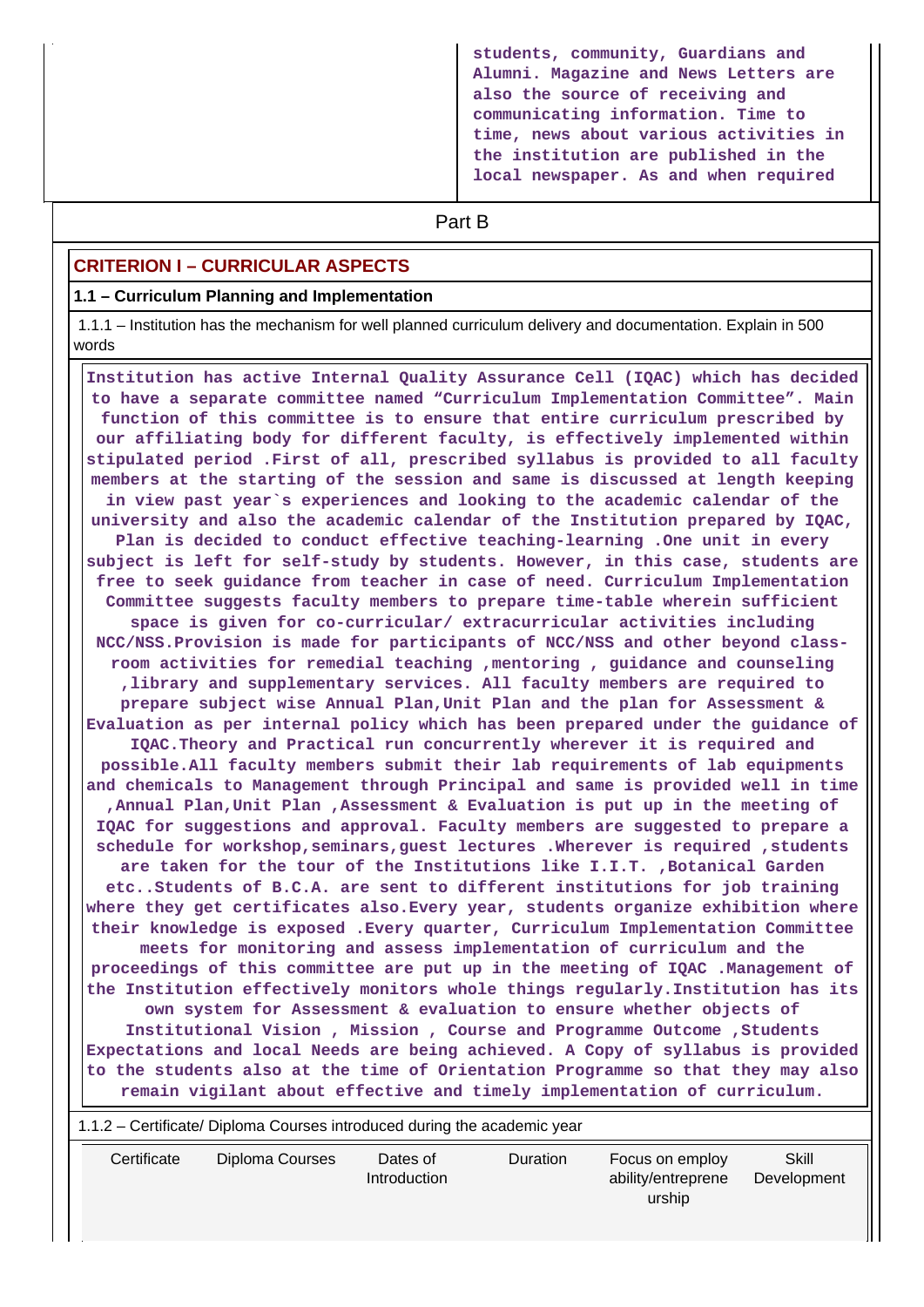|                             | <b>CIG</b>                                                                                                                                                               | <b>BDP</b>                                         | 01/01/2019                         | 180                         | <b>EMPLOYABIL</b><br>ITY                                        | <b>COUNSELLOR</b> |  |  |  |
|-----------------------------|--------------------------------------------------------------------------------------------------------------------------------------------------------------------------|----------------------------------------------------|------------------------------------|-----------------------------|-----------------------------------------------------------------|-------------------|--|--|--|
|                             | 1.2 - Academic Flexibility                                                                                                                                               |                                                    |                                    |                             |                                                                 |                   |  |  |  |
|                             | 1.2.1 - New programmes/courses introduced during the academic year                                                                                                       |                                                    |                                    |                             |                                                                 |                   |  |  |  |
|                             | Programme/Course<br>Programme Specialization                                                                                                                             |                                                    |                                    | Dates of Introduction       |                                                                 |                   |  |  |  |
|                             |                                                                                                                                                                          |                                                    | No Data Entered/Not Applicable !!! |                             |                                                                 |                   |  |  |  |
|                             |                                                                                                                                                                          |                                                    | View File                          |                             |                                                                 |                   |  |  |  |
|                             | 1.2.2 - Programmes in which Choice Based Credit System (CBCS)/Elective course system implemented at the<br>affiliated Colleges (if applicable) during the academic year. |                                                    |                                    |                             |                                                                 |                   |  |  |  |
|                             | Name of programmes adopting<br><b>CBCS</b>                                                                                                                               |                                                    | Programme Specialization           |                             | Date of implementation of<br><b>CBCS/Elective Course System</b> |                   |  |  |  |
|                             |                                                                                                                                                                          |                                                    | No Data Entered/Not Applicable !!! |                             |                                                                 |                   |  |  |  |
|                             | 1.2.3 - Students enrolled in Certificate/ Diploma Courses introduced during the year                                                                                     |                                                    |                                    |                             |                                                                 |                   |  |  |  |
|                             |                                                                                                                                                                          |                                                    | Certificate                        |                             | Diploma Course                                                  |                   |  |  |  |
|                             | <b>Number of Students</b>                                                                                                                                                |                                                    | 140                                |                             | 5                                                               |                   |  |  |  |
| 1.3 - Curriculum Enrichment |                                                                                                                                                                          |                                                    |                                    |                             |                                                                 |                   |  |  |  |
|                             | 1.3.1 - Value-added courses imparting transferable and life skills offered during the year                                                                               |                                                    |                                    |                             |                                                                 |                   |  |  |  |
|                             |                                                                                                                                                                          | <b>Value Added Courses</b><br>Date of Introduction |                                    | Number of Students Enrolled |                                                                 |                   |  |  |  |
|                             | <b>BASIC COMPUTER COURSE</b>                                                                                                                                             |                                                    | 20/08/2019                         |                             | 75                                                              |                   |  |  |  |
|                             |                                                                                                                                                                          |                                                    | No file uploaded.                  |                             |                                                                 |                   |  |  |  |
|                             | 1.3.2 - Field Projects / Internships under taken during the year                                                                                                         |                                                    |                                    |                             |                                                                 |                   |  |  |  |
|                             | Project/Programme Title                                                                                                                                                  |                                                    | Programme Specialization           |                             | No. of students enrolled for Field<br>Projects / Internships    |                   |  |  |  |
|                             | <b>BCA</b>                                                                                                                                                               |                                                    | COMPUTER APPLICATION               |                             | 12                                                              |                   |  |  |  |
|                             |                                                                                                                                                                          |                                                    | <u>View File</u>                   |                             |                                                                 |                   |  |  |  |
|                             | 1.4 - Feedback System                                                                                                                                                    |                                                    |                                    |                             |                                                                 |                   |  |  |  |
|                             | 1.4.1 – Whether structured feedback received from all the stakeholders.                                                                                                  |                                                    |                                    |                             |                                                                 |                   |  |  |  |
|                             | <b>Students</b>                                                                                                                                                          |                                                    |                                    |                             | Yes                                                             |                   |  |  |  |
|                             | <b>Teachers</b>                                                                                                                                                          |                                                    |                                    |                             | Yes                                                             |                   |  |  |  |
|                             | <b>Employers</b>                                                                                                                                                         |                                                    |                                    | Yes                         |                                                                 |                   |  |  |  |
|                             | Alumni                                                                                                                                                                   |                                                    | Yes                                |                             |                                                                 |                   |  |  |  |
|                             | Parents                                                                                                                                                                  |                                                    |                                    |                             | Yes                                                             |                   |  |  |  |
|                             | 1.4.2 – How the feedback obtained is being analyzed and utilized for overall development of the institution?<br>(maximum 500 words)                                      |                                                    |                                    |                             |                                                                 |                   |  |  |  |
|                             | <b>Feedback Obtained</b>                                                                                                                                                 |                                                    |                                    |                             |                                                                 |                   |  |  |  |
|                             | Every service provider and producer imagines that service being provided by him<br>and his product is of the best quality .But actually it is the consumer who           |                                                    |                                    |                             |                                                                 |                   |  |  |  |

**makes the real assessment and accordingly, evaluates the quality of services or product. Degree of level of satisfaction remains, the key factor for assessment evaluation .The Management of the Institution has always been very serious to quality education which is the base point of image of the Institution. Therefore , at the initiation of the Management , the agenda was put up in the**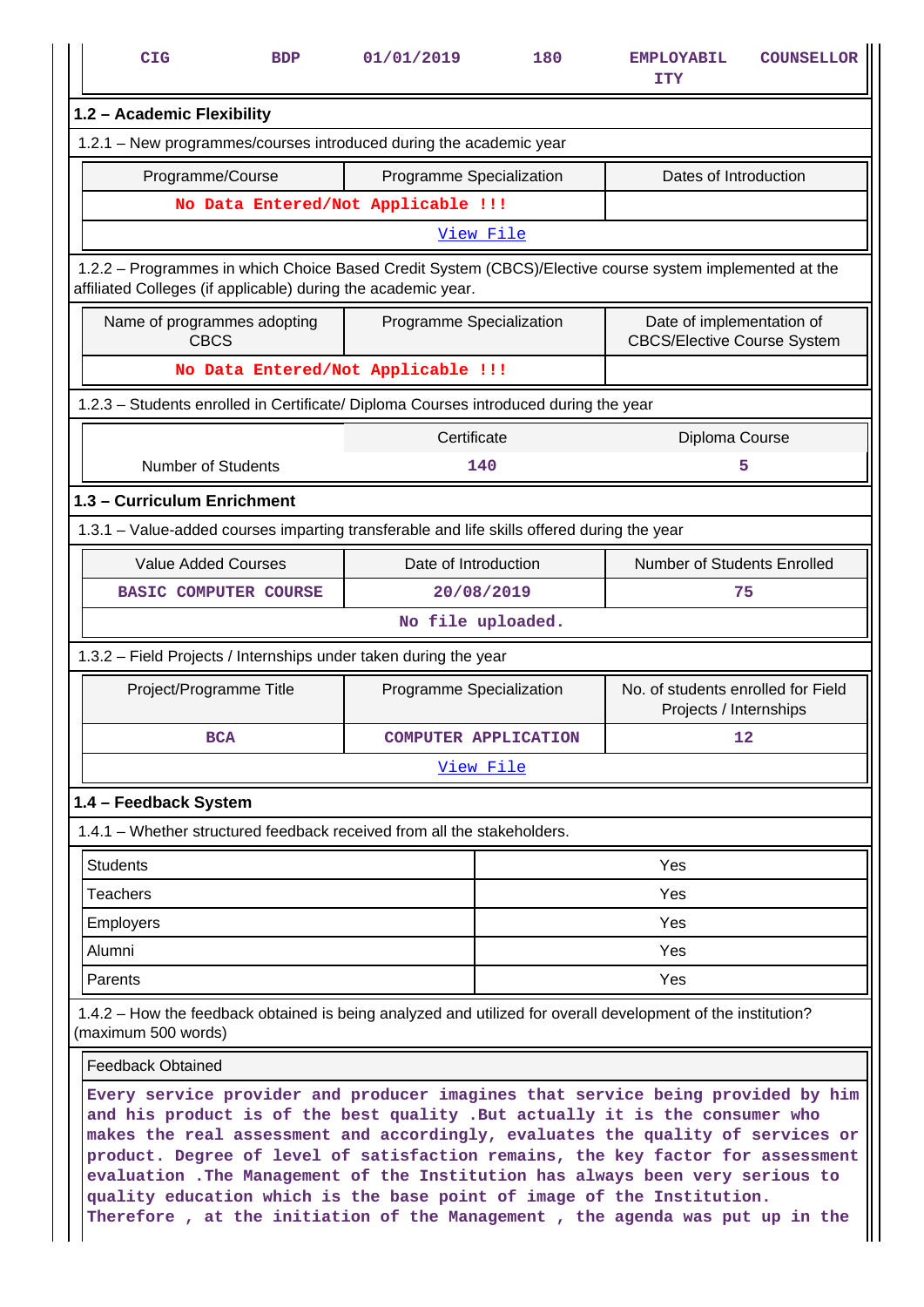**meeting of IQAC and the proposal was passed unanimously .During the course of meeting, the decision was to obtain views from community, academicians, alumni and students .It was opined to seek the views about acceptability of curriculum ,infrastructural facilities ,teaching-learning and overall opinion about the Institution. Accordingly, formats are prepared and same are provided to different stakeholders .Feedback forms are collected and stakeholder wise , they are grouped .Our computer department attends to the process of feeding category wise and stakeholder wise. For example, views of every stakeholder about library facilities , infrastructural facilities , lab facilities ,teacher quality,teaching quality ,assessment evaluation social responsibility ,attitude of management and staff etc.Views are separated under -5- scale i.e. excellent, very good,good ,average and unsatisfactory. Feedback from students are obtained after declaration of result .Hesitation and fear point of students are kept in mind so that they do not have any fear for harassment .Feedback received from various stakeholders on overall programme of the Institution is putup in the meeting of IQAC and therafter, proceedings are sent to be submitted in Managing Committee Meeting. Deficiencies are located by IQAC and same are further deliberated in Managing Committee.To remove the deficiencies ,remedial measures are decided to remove them.Wherever so is required , accountability is fixed and Management deals with such cases suitably.Now, IQAC has decide to obtain feedback only online and to process analysis and conclusion system more scientifically looking to the fear and hesitation element amongst community,students and alumni.**

# **CRITERION II – TEACHING- LEARNING AND EVALUATION**

## **2.1 – Student Enrolment and Profile**

2.1.1 – Demand Ratio during the year

| Name of the<br>Programme | Programme<br>Specialization | Number of seats<br>available | Number of<br>Application received | <b>Students Enrolled</b> |
|--------------------------|-----------------------------|------------------------------|-----------------------------------|--------------------------|
| <b>BSC</b>               | Science                     | 1800                         | 580                               | 580                      |
| <b>BA</b>                | art                         | 1080                         | 265                               | 265                      |

# View File

## **2.2 – Catering to Student Diversity**

2.2.1 – Student - Full time teacher ratio (current year data)

| Year | Number of          | Number of          | Number of                         | Number of         | Number of        |
|------|--------------------|--------------------|-----------------------------------|-------------------|------------------|
|      | students enrolled  | students enrolled  | fulltime teachers                 | fulltime teachers | teachers         |
|      | in the institution | in the institution | available in the                  | available in the  | teaching both UG |
|      | (UG)               | (PG)               | institution                       | institution       | and PG courses   |
|      |                    |                    | teaching only UG teaching only PG |                   |                  |
|      |                    |                    | courses                           | courses           |                  |
| 2018 | 902                | Nill               | 25                                | Nill              | Nill             |

## **2.3 – Teaching - Learning Process**

 2.3.1 – Percentage of teachers using ICT for effective teaching with Learning Management Systems (LMS), Elearning resources etc. (current year data)

| Number of<br>Teachers on Roll | Number of<br>teachers using<br>ICT (LMS, e-<br>Resources) | <b>ICT Tools and</b><br>resources<br>available | Number of ICT<br>enabled<br>Classrooms | Numberof smart<br>classrooms | E-resources and<br>techniques used |  |  |  |
|-------------------------------|-----------------------------------------------------------|------------------------------------------------|----------------------------------------|------------------------------|------------------------------------|--|--|--|
| 25 <sub>1</sub>               |                                                           |                                                | 4                                      |                              |                                    |  |  |  |
|                               | View File of ICT Tools and resources                      |                                                |                                        |                              |                                    |  |  |  |
|                               | No file uploaded.                                         |                                                |                                        |                              |                                    |  |  |  |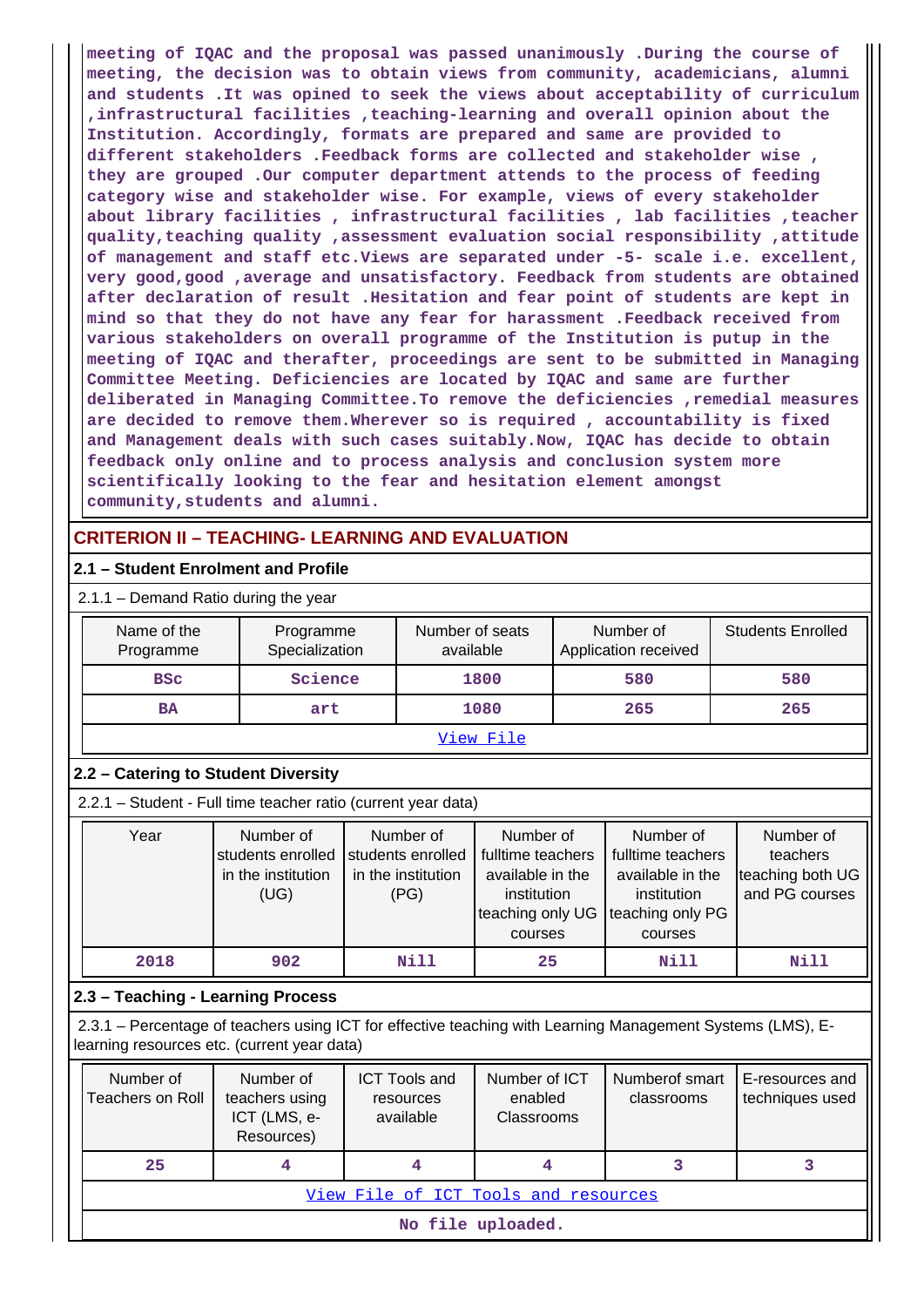|                                                                                                                                                                                                |                                                                                                          |                     |                                                                                     | is being done.    |                                                                                                      |                                                                |  | the details of conversation and outcome are also recorded. Wherever, teacher feels the need of follow-up, same |
|------------------------------------------------------------------------------------------------------------------------------------------------------------------------------------------------|----------------------------------------------------------------------------------------------------------|---------------------|-------------------------------------------------------------------------------------|-------------------|------------------------------------------------------------------------------------------------------|----------------------------------------------------------------|--|----------------------------------------------------------------------------------------------------------------|
|                                                                                                                                                                                                | Number of students enrolled in the<br>Number of fulltime teachers<br>Mentor: Mentee Ratio<br>institution |                     |                                                                                     |                   |                                                                                                      |                                                                |  |                                                                                                                |
| 1:36<br>902<br>25                                                                                                                                                                              |                                                                                                          |                     |                                                                                     |                   |                                                                                                      |                                                                |  |                                                                                                                |
| 2.4 - Teacher Profile and Quality                                                                                                                                                              |                                                                                                          |                     |                                                                                     |                   |                                                                                                      |                                                                |  |                                                                                                                |
| 2.4.1 - Number of full time teachers appointed during the year                                                                                                                                 |                                                                                                          |                     |                                                                                     |                   |                                                                                                      |                                                                |  |                                                                                                                |
| No. of sanctioned<br>No. of filled positions<br>Positions filled during<br>No. of faculty with<br>Vacant positions<br>positions<br>Ph.D<br>the current year                                    |                                                                                                          |                     |                                                                                     |                   |                                                                                                      |                                                                |  |                                                                                                                |
| 25                                                                                                                                                                                             | 25                                                                                                       |                     |                                                                                     | <b>Nill</b>       |                                                                                                      | 25                                                             |  | 8                                                                                                              |
| 2.4.2 - Honours and recognition received by teachers (received awards, recognition, fellowships at State, National,<br>International level from Government, recognised bodies during the year) |                                                                                                          |                     |                                                                                     |                   |                                                                                                      |                                                                |  |                                                                                                                |
| Year of Award                                                                                                                                                                                  |                                                                                                          | international level | Name of full time teachers<br>receiving awards from<br>state level, national level, |                   | Name of the award,<br>Designation<br>fellowship, received from<br>Government or recognized<br>bodies |                                                                |  |                                                                                                                |
| 2018                                                                                                                                                                                           |                                                                                                          | Nill                |                                                                                     |                   | <b>Nill</b><br>Lecturer                                                                              |                                                                |  |                                                                                                                |
|                                                                                                                                                                                                |                                                                                                          |                     |                                                                                     | View File         |                                                                                                      |                                                                |  |                                                                                                                |
| 2.5 - Evaluation Process and Reforms<br>2.5.1 - Number of days from the date of semester-end/ year- end examination till the declaration of results during<br>the year<br>Programme Name       | Programme Code                                                                                           |                     | Semester/year                                                                       |                   |                                                                                                      | Last date of the last<br>semester-end/year-<br>end examination |  | Date of declaration of<br>results of semester-<br>end/ year- end<br>examination                                |
| <b>BA</b>                                                                                                                                                                                      | BA                                                                                                       |                     |                                                                                     | I YEAR            |                                                                                                      | 23/03/2019                                                     |  | 28/05/2019                                                                                                     |
| <b>BA</b>                                                                                                                                                                                      | <b>BA</b>                                                                                                |                     |                                                                                     | II YEAR           |                                                                                                      | 23/03/2019                                                     |  | 27/05/2019                                                                                                     |
| BA                                                                                                                                                                                             | <b>BA</b>                                                                                                |                     |                                                                                     | III YEAR          |                                                                                                      | 06/04/2019                                                     |  | 23/05/2019                                                                                                     |
| <b>BSC</b>                                                                                                                                                                                     | <b>BSC</b>                                                                                               |                     |                                                                                     | I YEAR            |                                                                                                      | 01/04/2019                                                     |  | 27/05/2019                                                                                                     |
| <b>BSC</b>                                                                                                                                                                                     | <b>BSC</b>                                                                                               |                     |                                                                                     | II YEAR           |                                                                                                      | 02/04/2019                                                     |  | 27/05/2019                                                                                                     |
| <b>BSC</b>                                                                                                                                                                                     | <b>BSC</b>                                                                                               |                     |                                                                                     | III YEAR          |                                                                                                      | 03/04/2019                                                     |  | 17/05/2019                                                                                                     |
| <b>BCA</b>                                                                                                                                                                                     | <b>BCA</b>                                                                                               |                     |                                                                                     | I SEMSTER         |                                                                                                      | 07/12/2018                                                     |  | 20/02/2019                                                                                                     |
| <b>BCA</b>                                                                                                                                                                                     | <b>BCA</b>                                                                                               |                     |                                                                                     | III SEMESTER      |                                                                                                      | 06/12/2018                                                     |  | 20/02/2019                                                                                                     |
| <b>BCA</b>                                                                                                                                                                                     | <b>BCA</b>                                                                                               |                     |                                                                                     | <b>V SEMESTER</b> |                                                                                                      | 05/11/2018                                                     |  | 05/02/2019                                                                                                     |
| 20/05/2019<br>17/07/2019<br><b>BCA</b><br><b>BCA</b><br>II SEMESTER                                                                                                                            |                                                                                                          |                     |                                                                                     |                   |                                                                                                      |                                                                |  |                                                                                                                |
|                                                                                                                                                                                                |                                                                                                          |                     |                                                                                     |                   |                                                                                                      |                                                                |  |                                                                                                                |

**activities internally and this scheme is over and above what is prescribed by university. Our scheme provides for continuous assessment evaluation by teaching staff .Our scheme provides for Period –End Assessment in which every**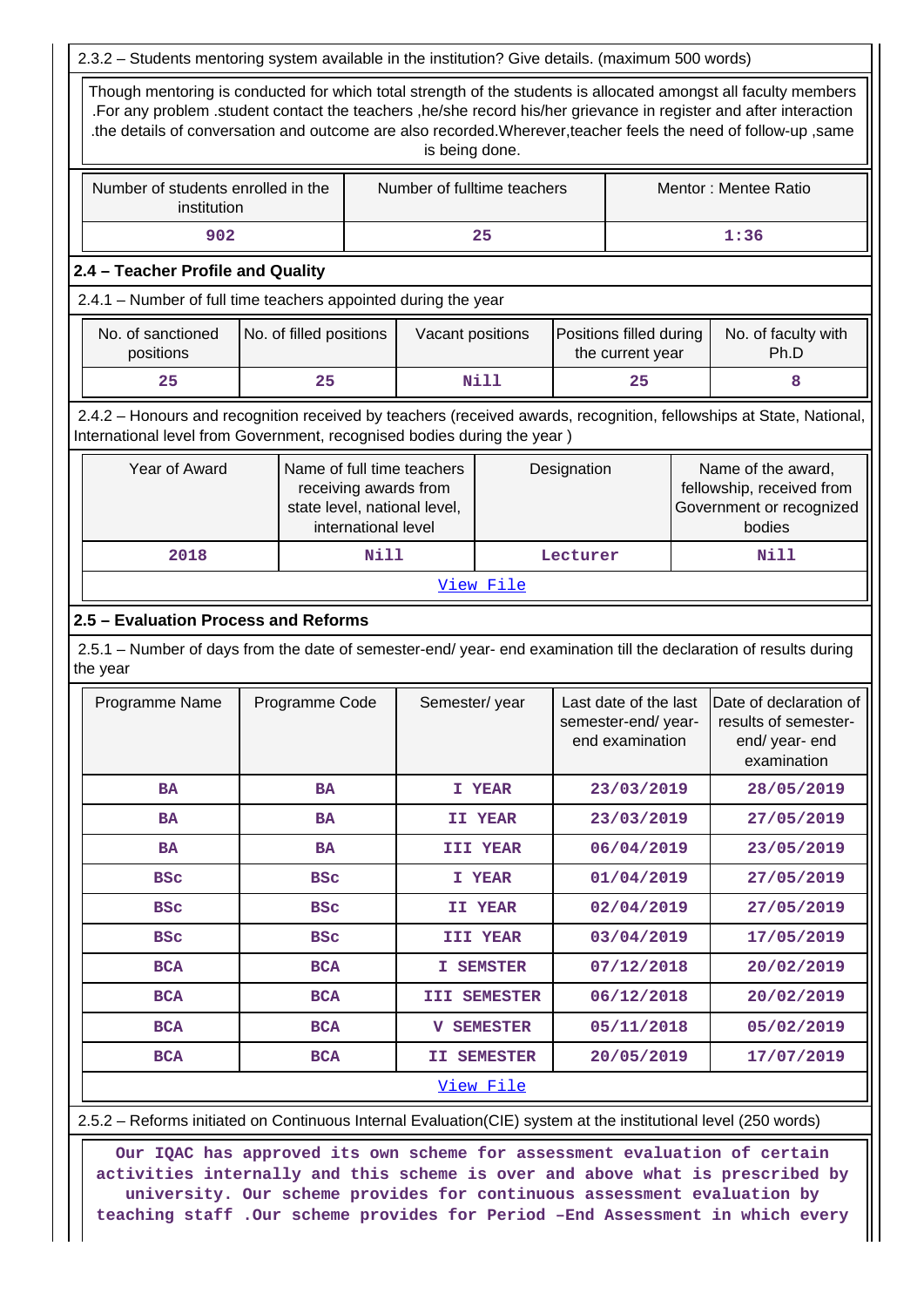**teacher has to consume first 5/7 minutes to assess,if any students wants to clear any doubt about yesterday`s delivery .Teacher may also assess by asking any question to any student.Therafter,teacher starts day`s delivery but again leaving last 5/7 minutes for any clarification .This way ,teacher gets the time to assess his own teaching methodology. There is a system of Unit-End assessment and mid-term assessment which may be by way of objective test .Answer sheets are shown to students. There is a system to assess co-curricular /extra-curricular activities and extension activities.Interface session is a session organized in enjoying manner which assess and evaluate the progress of students after completing certain units.This is our Best Practice in use,details of which are enclosed separately. Students are put into practice for self-evaluation and the way to provide frank feedback to Institution on demand.**

 2.5.3 – Academic calendar prepared and adhered for conduct of Examination and other related matters (250 words)

 **ACADEMIC CALENDER 2018-19 (GENERAL FACULTY) Sl. No. Description Date 1 Admission Process 31 May,2018-30 June,2018 2 Classes Start 31July,2018 3 Recruitment for NCC Cadets 13July 2018 4 Starting of On-Line Examination Form Submission 20 July,2018 5 College Foundation Day 08 August,2018 6 Induction Programme 08-09 August,2018 7 Skill Test by Anweshika – A Physics Lab(Proposed) 20 August,2018 8 Awareness Rally against Plastic use 26 August,2018 9 Teacher's Day 05 September,2018 10 Hindi Day 14 September,2018 11 Vishwakarma Puja and Gosthi 17 September,2018 12 Workshop on Women Empowerment 01 October,2018 13 Swachhata Rally in Different Places 02 October,2018-15 October,2018 14 Alumni Association Meeting 22 November,2018 15 NCC Day 24 November,2018 16 Parents-Teacher Association Meeting (Proposed) 05 December,2018 17 Youth Festival 15-16 January,2019 18 Republic Day 26 January,2019 19 NAAC sponsored seminar on on "NEED FOR RESEARCH AND INNOVATION IN TEACHING METHODOLOGY". (Proposed) 27-28 January,2019 20 Eye Camp 02 February,2019 21 Voters Awareness Rally April,2019 22 Yoga Day 21 June,2019 Note – 1- Regarding admission, examination and holidays , University calendar would be followed. 2- Rally's and activities relating to government scheme, schedule prescribed by authorities will be followed. 3- Assessment and evaluation will be conducted as per internal policy and processor of the institution. 4- Inter-phase session and group discussion to be organized every first Saturday. De bate and one field work on every second Saturday. Quiz and one field activity on every third Saturday . Assesment and evaluation of every above activity to be declared and any objection to be attended, activities wise feedback to the student to be given on this day only. Date- 25-04-2018**

**2.6 – Student Performance and Learning Outcomes**

 2.6.1 – Program outcomes, program specific outcomes and course outcomes for all programs offered by the institution are stated and displayed in website of the institution (to provide the weblink)

All out comes are almost ready and will be uploaded by the end of next month

2.6.2 – Pass percentage of students

| Programme<br>Code | Programme<br>Name | Programme<br>Specialization | Number of<br>students<br>appeared in the<br>final year<br>examination | Number of<br>students passed<br>in final year<br>examination | Pass Percentage |
|-------------------|-------------------|-----------------------------|-----------------------------------------------------------------------|--------------------------------------------------------------|-----------------|
| <b>BA</b>         | <b>BA</b>         | Art                         | 95                                                                    | 88                                                           | 92.63           |
| <b>BSC</b>        | <b>BSC</b>        | Science                     | 491                                                                   | 314                                                          | 63.95           |
| <b>BCA</b>        | <b>BCA</b>        | Computer<br>Science         | 16                                                                    | 16                                                           | 100             |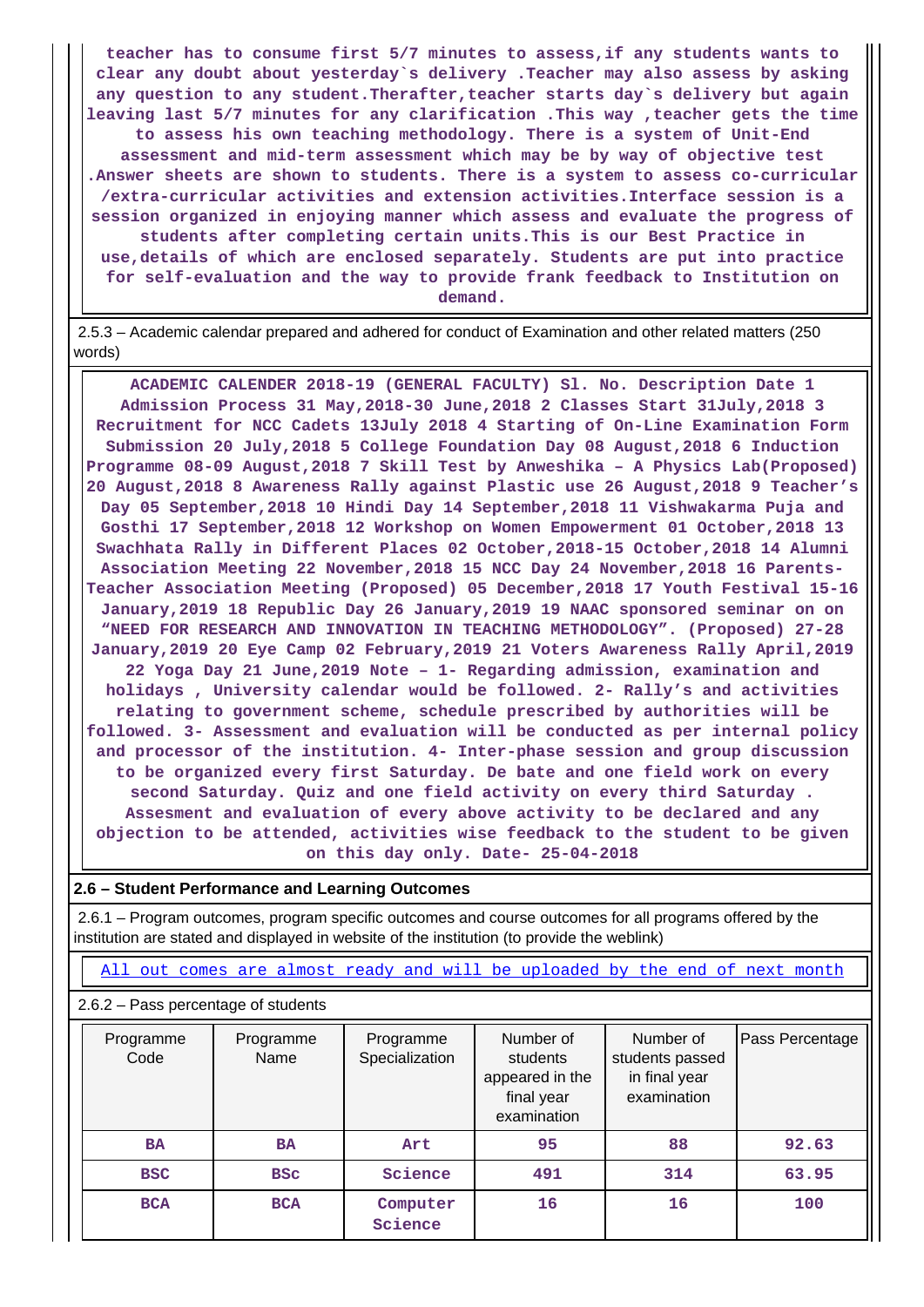View File

# **2.7 – Student Satisfaction Survey**

 2.7.1 – Student Satisfaction Survey (SSS) on overall institutional performance (Institution may design the questionnaire) (results and details be provided as weblink)

 Analysis of SSS could not be properly done as soon as, it is completed, same will be uploaded.

# **CRITERION III – RESEARCH, INNOVATIONS AND EXTENSION**

## **3.1 – Resource Mobilization for Research**

3.1.1 – Research funds sanctioned and received from various agencies, industry and other organisations

| Nature of the Project  | <b>Duration</b> | Name of the funding<br>agency | Total grant<br>sanctioned | Amount received<br>during the year |
|------------------------|-----------------|-------------------------------|---------------------------|------------------------------------|
| Any Other<br>(Specify) |                 | <b>NAAC</b>                   | 0.95                      | 0.95                               |
|                        |                 | ___<br>---                    |                           |                                    |

#### View File

## **3.2 – Innovation Ecosystem**

 3.2.1 – Workshops/Seminars Conducted on Intellectual Property Rights (IPR) and Industry-Academia Innovative practices during the year

| Title of workshop/seminar                                                             | Name of the Dept.                                               | Date       |
|---------------------------------------------------------------------------------------|-----------------------------------------------------------------|------------|
| Cyber Crime Awareness                                                                 | ALL Faculty                                                     | 31/08/2018 |
| C Programming                                                                         | <b>BCA</b>                                                      | 11/10/2018 |
| Role of Educational<br>Institution in election                                        | All faculty                                                     | 13/12/2018 |
| Basics of Mathematics                                                                 | <b>B.SC PCM</b>                                                 | 21/12/2018 |
| Role of Yoga on Mental<br>and physical development                                    | All faculty                                                     | 21/06/2019 |
| National Seminar on Need<br>for Research and<br>Innovation in Teaching<br>Methodology | General Faculty jointly<br>with Teacher Education<br>Department | 27/01/2019 |
| Workshop on Periodic<br>Table                                                         | <b>B.SC PCM</b>                                                 | 26/11/2018 |

3.2.2 – Awards for Innovation won by Institution/Teachers/Research scholars/Students during the year

| Title of the innovation<br>Name of Awardee<br>Date of award<br><b>Awarding Agency</b><br>Category                                   |   |  |   |           |  |   |  |            |
|-------------------------------------------------------------------------------------------------------------------------------------|---|--|---|-----------|--|---|--|------------|
| No Data Entered/Not Applicable !!!                                                                                                  |   |  |   |           |  |   |  |            |
| View File                                                                                                                           |   |  |   |           |  |   |  |            |
| 3.2.3 - No. of Incubation centre created, start-ups incubated on campus during the year                                             |   |  |   |           |  |   |  |            |
| Nature of Start-<br>Incubation<br>Name of the<br>Date of<br>Name<br>Sponsered By<br>Center<br>Start-up<br>Commencement<br><b>up</b> |   |  |   |           |  |   |  |            |
| O                                                                                                                                   | 0 |  | 0 | O         |  | 0 |  | 01/12/2019 |
|                                                                                                                                     |   |  |   | View File |  |   |  |            |
| 3.3 – Research Publications and Awards                                                                                              |   |  |   |           |  |   |  |            |
| 3.3.1 – Incentive to the teachers who receive recognition/awards                                                                    |   |  |   |           |  |   |  |            |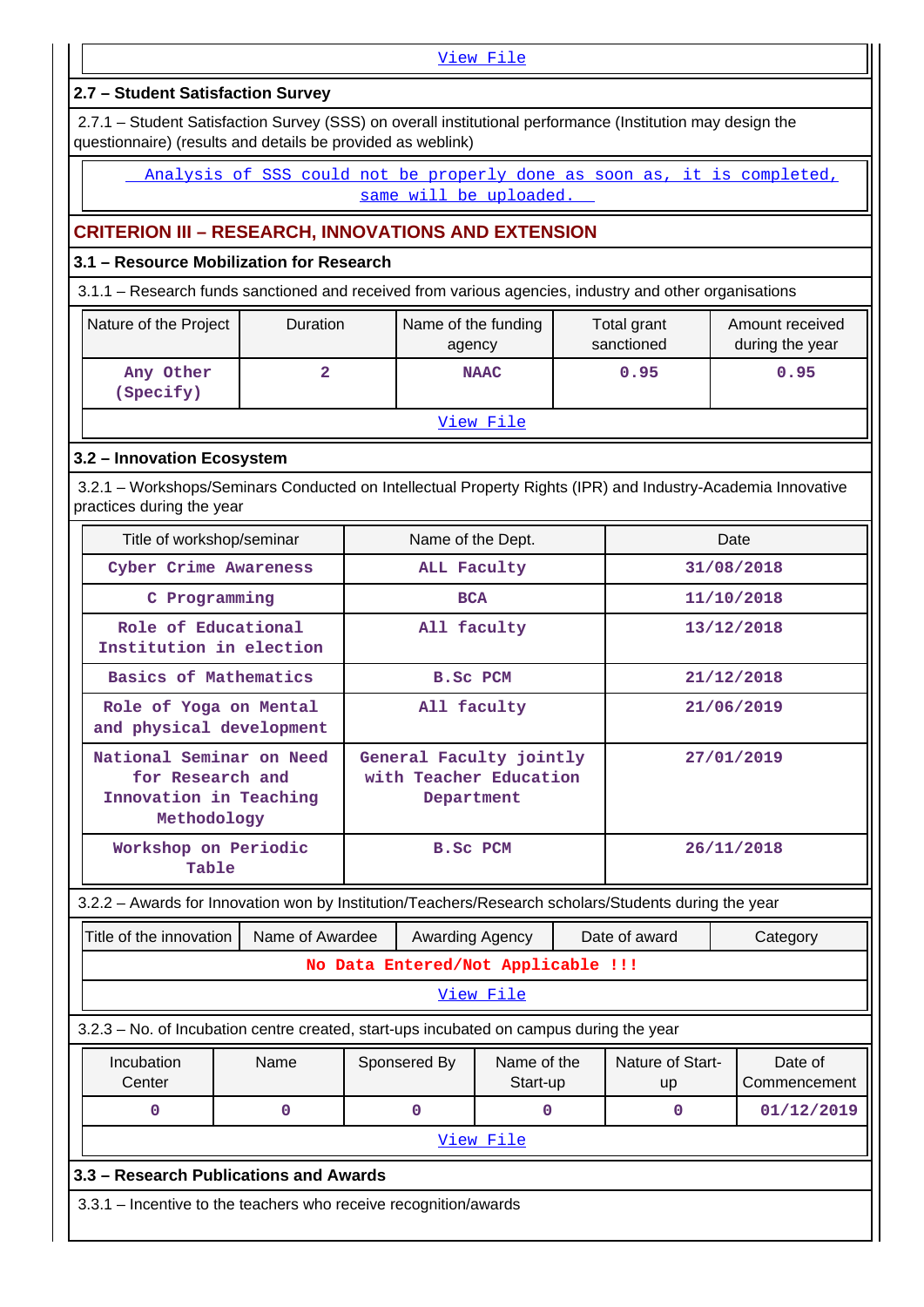|                                                                                                                                                                                                                    | <b>State</b><br><b>National</b><br>International                                                                                                           |               |                                                 |                        |           |                                                          |                                                            |                                                                                                          |  |                                                                    |
|--------------------------------------------------------------------------------------------------------------------------------------------------------------------------------------------------------------------|------------------------------------------------------------------------------------------------------------------------------------------------------------|---------------|-------------------------------------------------|------------------------|-----------|----------------------------------------------------------|------------------------------------------------------------|----------------------------------------------------------------------------------------------------------|--|--------------------------------------------------------------------|
|                                                                                                                                                                                                                    | 0                                                                                                                                                          |               | 0                                               |                        |           | 0                                                        |                                                            |                                                                                                          |  |                                                                    |
| 3.3.2 - Ph. Ds awarded during the year (applicable for PG College, Research Center)                                                                                                                                |                                                                                                                                                            |               |                                                 |                        |           |                                                          |                                                            |                                                                                                          |  |                                                                    |
|                                                                                                                                                                                                                    | Name of the Department                                                                                                                                     |               |                                                 |                        |           |                                                          |                                                            | Number of PhD's Awarded                                                                                  |  |                                                                    |
|                                                                                                                                                                                                                    |                                                                                                                                                            | 0             |                                                 |                        |           |                                                          |                                                            | Nill                                                                                                     |  |                                                                    |
| 3.3.3 - Research Publications in the Journals notified on UGC website during the year                                                                                                                              |                                                                                                                                                            |               |                                                 |                        |           |                                                          |                                                            |                                                                                                          |  |                                                                    |
| <b>Type</b>                                                                                                                                                                                                        |                                                                                                                                                            |               | Department                                      |                        |           |                                                          | Number of Publication<br>Average Impact Factor (if<br>any) |                                                                                                          |  |                                                                    |
| National<br>Nill<br>$\mathbf 0$<br>$\mathbf 0$                                                                                                                                                                     |                                                                                                                                                            |               |                                                 |                        |           |                                                          |                                                            |                                                                                                          |  |                                                                    |
| View File                                                                                                                                                                                                          |                                                                                                                                                            |               |                                                 |                        |           |                                                          |                                                            |                                                                                                          |  |                                                                    |
|                                                                                                                                                                                                                    | 3.3.4 - Books and Chapters in edited Volumes / Books published, and papers in National/International Conference<br>Proceedings per Teacher during the year |               |                                                 |                        |           |                                                          |                                                            |                                                                                                          |  |                                                                    |
|                                                                                                                                                                                                                    | Department                                                                                                                                                 |               |                                                 |                        |           |                                                          |                                                            | Number of Publication                                                                                    |  |                                                                    |
|                                                                                                                                                                                                                    |                                                                                                                                                            | <b>HINDI</b>  |                                                 |                        |           |                                                          |                                                            | 4                                                                                                        |  |                                                                    |
|                                                                                                                                                                                                                    |                                                                                                                                                            |               |                                                 |                        | View File |                                                          |                                                            |                                                                                                          |  |                                                                    |
| 3.3.5 - Bibliometrics of the publications during the last Academic year based on average citation index in Scopus/<br>Web of Science or PubMed/ Indian Citation Index                                              |                                                                                                                                                            |               |                                                 |                        |           |                                                          |                                                            |                                                                                                          |  |                                                                    |
| Title of the<br>Paper                                                                                                                                                                                              | Name of<br>Author                                                                                                                                          |               | Title of journal                                | Year of<br>publication |           | <b>Citation Index</b>                                    |                                                            | Number of<br>Institutional<br>affiliation as<br>citations<br>mentioned in<br>citation<br>the publication |  | excluding self                                                     |
| $\mathbf 0$                                                                                                                                                                                                        | $\mathbf 0$                                                                                                                                                |               | $\Omega$                                        |                        | 2019      | $\mathbf 0$                                              | Nill<br>0                                                  |                                                                                                          |  |                                                                    |
|                                                                                                                                                                                                                    |                                                                                                                                                            |               |                                                 |                        | View File |                                                          |                                                            |                                                                                                          |  |                                                                    |
| 3.3.6 - h-Index of the Institutional Publications during the year. (based on Scopus/ Web of science)                                                                                                               |                                                                                                                                                            |               |                                                 |                        |           |                                                          |                                                            |                                                                                                          |  |                                                                    |
| Title of the<br>Paper                                                                                                                                                                                              | Name of<br>Author                                                                                                                                          |               | Title of journal                                | Year of<br>publication |           | h-index                                                  |                                                            | Number of<br>citations<br>excluding self<br>citation                                                     |  | Institutional<br>affiliation as<br>mentioned in<br>the publication |
| $\mathbf 0$                                                                                                                                                                                                        | $\mathbf 0$                                                                                                                                                |               | $\mathbf 0$                                     |                        | 2019      | <b>Nill</b>                                              |                                                            | Nill                                                                                                     |  | 0                                                                  |
|                                                                                                                                                                                                                    |                                                                                                                                                            |               |                                                 |                        | View File |                                                          |                                                            |                                                                                                          |  |                                                                    |
| 3.3.7 - Faculty participation in Seminars/Conferences and Symposia during the year:                                                                                                                                |                                                                                                                                                            |               |                                                 |                        |           |                                                          |                                                            |                                                                                                          |  |                                                                    |
| Number of Faculty                                                                                                                                                                                                  |                                                                                                                                                            | International |                                                 | National               |           |                                                          | <b>State</b>                                               |                                                                                                          |  | Local                                                              |
| Attended/Semi<br>nars/Workshops                                                                                                                                                                                    |                                                                                                                                                            | Nill          |                                                 |                        | 4         |                                                          | <b>Nill</b>                                                |                                                                                                          |  | <b>Nill</b>                                                        |
|                                                                                                                                                                                                                    |                                                                                                                                                            |               |                                                 |                        | View File |                                                          |                                                            |                                                                                                          |  |                                                                    |
| 3.4 - Extension Activities                                                                                                                                                                                         |                                                                                                                                                            |               |                                                 |                        |           |                                                          |                                                            |                                                                                                          |  |                                                                    |
| 3.4.1 – Number of extension and outreach programmes conducted in collaboration with industry, community and<br>Non- Government Organisations through NSS/NCC/Red cross/Youth Red Cross (YRC) etc., during the year |                                                                                                                                                            |               |                                                 |                        |           |                                                          |                                                            |                                                                                                          |  |                                                                    |
| Title of the activities                                                                                                                                                                                            |                                                                                                                                                            |               | Organising unit/agency/<br>collaborating agency |                        |           | Number of teachers<br>participated in such<br>activities |                                                            |                                                                                                          |  | Number of students<br>participated in such<br>activities           |
| Matdata jagrukta<br>Candel march in                                                                                                                                                                                |                                                                                                                                                            |               | <b>NCC</b>                                      |                        |           | 4                                                        |                                                            |                                                                                                          |  | 30                                                                 |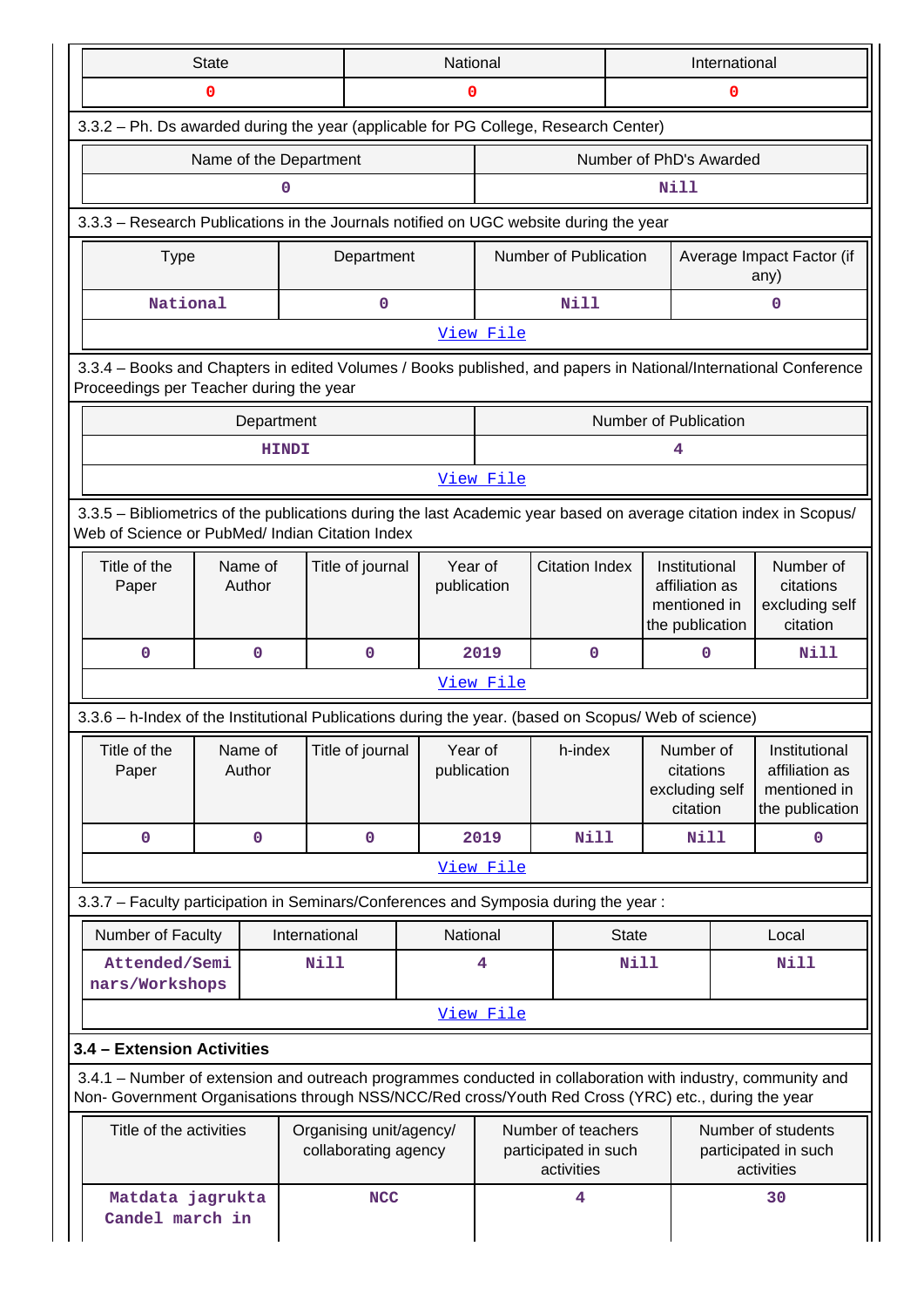| phoolbag kanpur                                                                                                                                                                                                |                                         |                                                    |                             |           |                                                         |  |                                                         |
|----------------------------------------------------------------------------------------------------------------------------------------------------------------------------------------------------------------|-----------------------------------------|----------------------------------------------------|-----------------------------|-----------|---------------------------------------------------------|--|---------------------------------------------------------|
| Matdata shapath<br>programme                                                                                                                                                                                   |                                         | <b>Hindustan News</b><br>Paper/ NCC                |                             |           | 5                                                       |  | 27                                                      |
| Matdata Rally in<br>Ghatampur                                                                                                                                                                                  |                                         | <b>NCC</b>                                         |                             |           | 8                                                       |  | 35                                                      |
| Ghatampur                                                                                                                                                                                                      | Swakshta Abhiyan<br>in Kushmanda temple |                                                    | <b>NCC</b>                  |           | 4                                                       |  | 30                                                      |
| Abihyan                                                                                                                                                                                                        | Run for Swakshta<br><b>NCC</b>          |                                                    |                             |           | 6                                                       |  | 28                                                      |
| per pared                                                                                                                                                                                                      | Surgical strike<br><b>NCC</b>           |                                                    |                             |           | 10                                                      |  | 40                                                      |
| Polythiene<br>Jagrukta Rally                                                                                                                                                                                   |                                         | <b>NCC</b>                                         |                             |           | 5                                                       |  | 35                                                      |
|                                                                                                                                                                                                                |                                         |                                                    |                             | View File |                                                         |  |                                                         |
| 3.4.2 - Awards and recognition received for extension activities from Government and other recognized bodies<br>during the year                                                                                |                                         |                                                    |                             |           |                                                         |  |                                                         |
| Name of the activity                                                                                                                                                                                           |                                         | Award/Recognition                                  |                             |           | <b>Awarding Bodies</b>                                  |  | Number of students<br><b>Benefited</b>                  |
| Abhiyan                                                                                                                                                                                                        | Swakchhata                              |                                                    | Appreciation<br>Certificate |           | Municipal<br>Corporation<br>Ghatampur                   |  | 30                                                      |
|                                                                                                                                                                                                                | View File                               |                                                    |                             |           |                                                         |  |                                                         |
| 3.4.3 - Students participating in extension activities with Government Organisations, Non-Government<br>Organisations and programmes such as Swachh Bharat, Aids Awareness, Gender Issue, etc. during the year |                                         |                                                    |                             |           |                                                         |  |                                                         |
| Name of the scheme                                                                                                                                                                                             |                                         | Organising unit/Agen<br>cy/collaborating<br>agency | Name of the activity        |           | Number of teachers<br>participated in such<br>activites |  | Number of students<br>participated in such<br>activites |
| Voter<br>Awareness                                                                                                                                                                                             |                                         | NCC with<br>General Faculty<br>students            |                             | Rally     | 3                                                       |  | 59                                                      |
| Ganesh Parvh                                                                                                                                                                                                   |                                         | NCC with<br>General Faculty<br>students            |                             | Rally     | 6                                                       |  | 27                                                      |
| Aids<br><b>Awareness</b>                                                                                                                                                                                       |                                         | NCC with<br>General Faculty<br>students            |                             | Rally     | 4                                                       |  | 38                                                      |
| Swakshta<br>Abhiyan                                                                                                                                                                                            |                                         | NCC with<br>General Faculty<br>students            |                             | Rally     | 5                                                       |  | 60                                                      |
|                                                                                                                                                                                                                |                                         |                                                    |                             | View File |                                                         |  |                                                         |
| 3.5 - Collaborations                                                                                                                                                                                           |                                         |                                                    |                             |           |                                                         |  |                                                         |
| 3.5.1 – Number of Collaborative activities for research, faculty exchange, student exchange during the year                                                                                                    |                                         |                                                    |                             |           |                                                         |  |                                                         |
| Nature of activity                                                                                                                                                                                             |                                         | Participant                                        |                             |           | Source of financial support                             |  | Duration                                                |
| 0                                                                                                                                                                                                              |                                         | $\mathbf 0$                                        |                             |           | $\mathbf 0$                                             |  | $\mathbf 0$                                             |
|                                                                                                                                                                                                                | View File                               |                                                    |                             |           |                                                         |  |                                                         |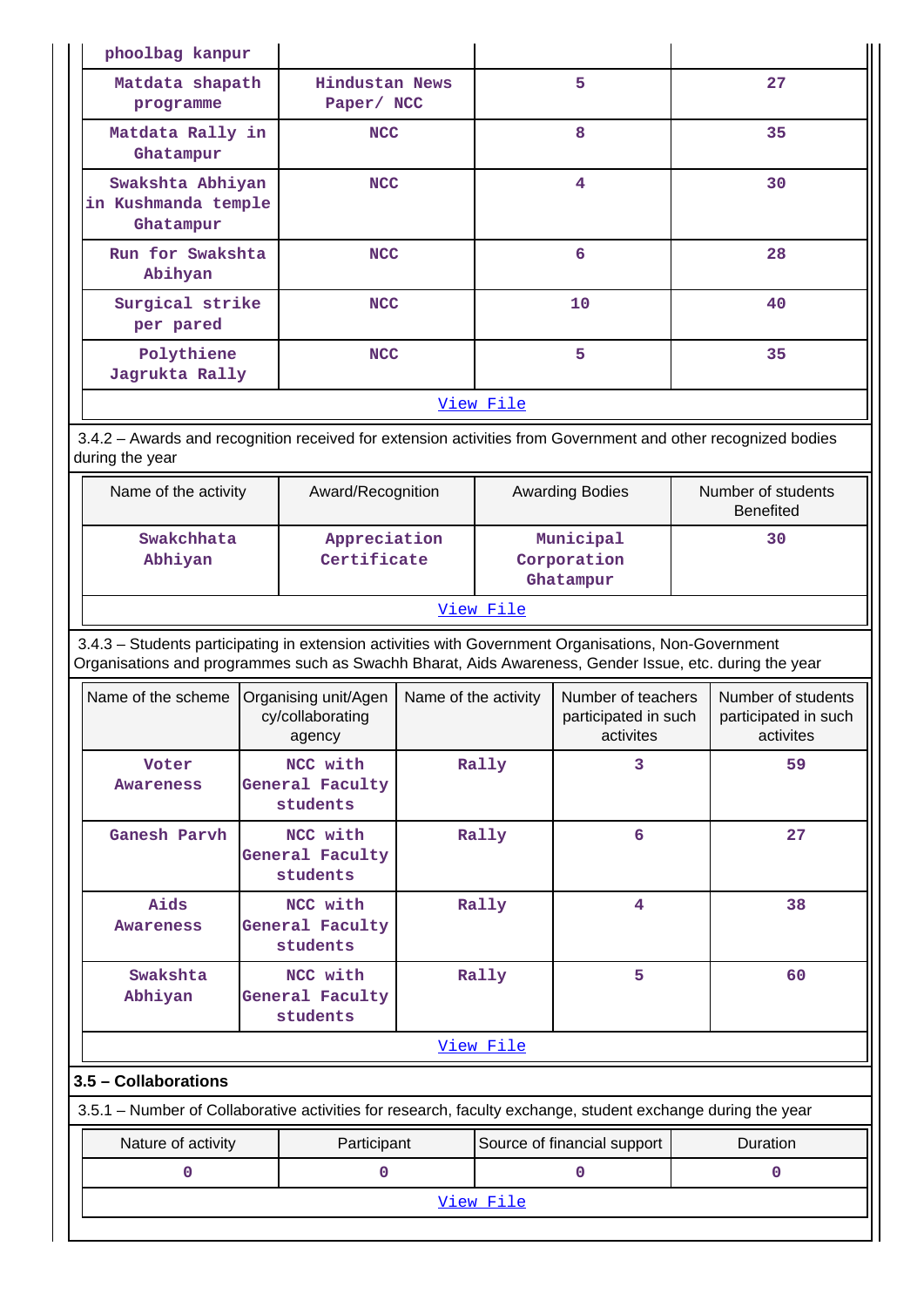3.5.2 – Linkages with institutions/industries for internship, on-the- job training, project work, sharing of research facilities etc. during the year Nature of linkage  $\parallel$  Title of the linkage Name of the partnering institution/ industry /research lab with contact details Duration From | Duration To | Participant  **0 0 0 01/07/2018 01/06/2019 0** View File 3.5.3 – MoUs signed with institutions of national, international importance, other universities, industries, corporate houses etc. during the year Organisation | Date of MoU signed | Purpose/Activities | Number of students/teachers participated under MoUs  **EICT Academy IIT Kanpur 24/05/2019 on-line cources 7** View File **CRITERION IV – INFRASTRUCTURE AND LEARNING RESOURCES 4.1 – Physical Facilities** 4.1.1 – Budget allocation, excluding salary for infrastructure augmentation during the year Budget allocated for infrastructure augmentation Budget utilized for infrastructure development  **350000 323857** 4.1.2 – Details of augmentation in infrastructure facilities during the year Facilities **Existing or Newly Added Campus Area Existing Class rooms Existing** Laboratories **Existing Seminar Halls Existing Classrooms with LCD facilities Existing Seminar halls with ICT facilities Existing Video Centre Existing Number of important equipments purchased (Greater than 1-0 lakh) during the current year Existing Classrooms with Wi-Fi OR LAN Newly Added**  View File **4.2 – Library as a Learning Resource** 4.2.1 – Library is automated {Integrated Library Management System (ILMS)} Name of the ILMS software Nature of automation (fully or patially) Version Year of automation  **SOUL Partially 1.0 2008**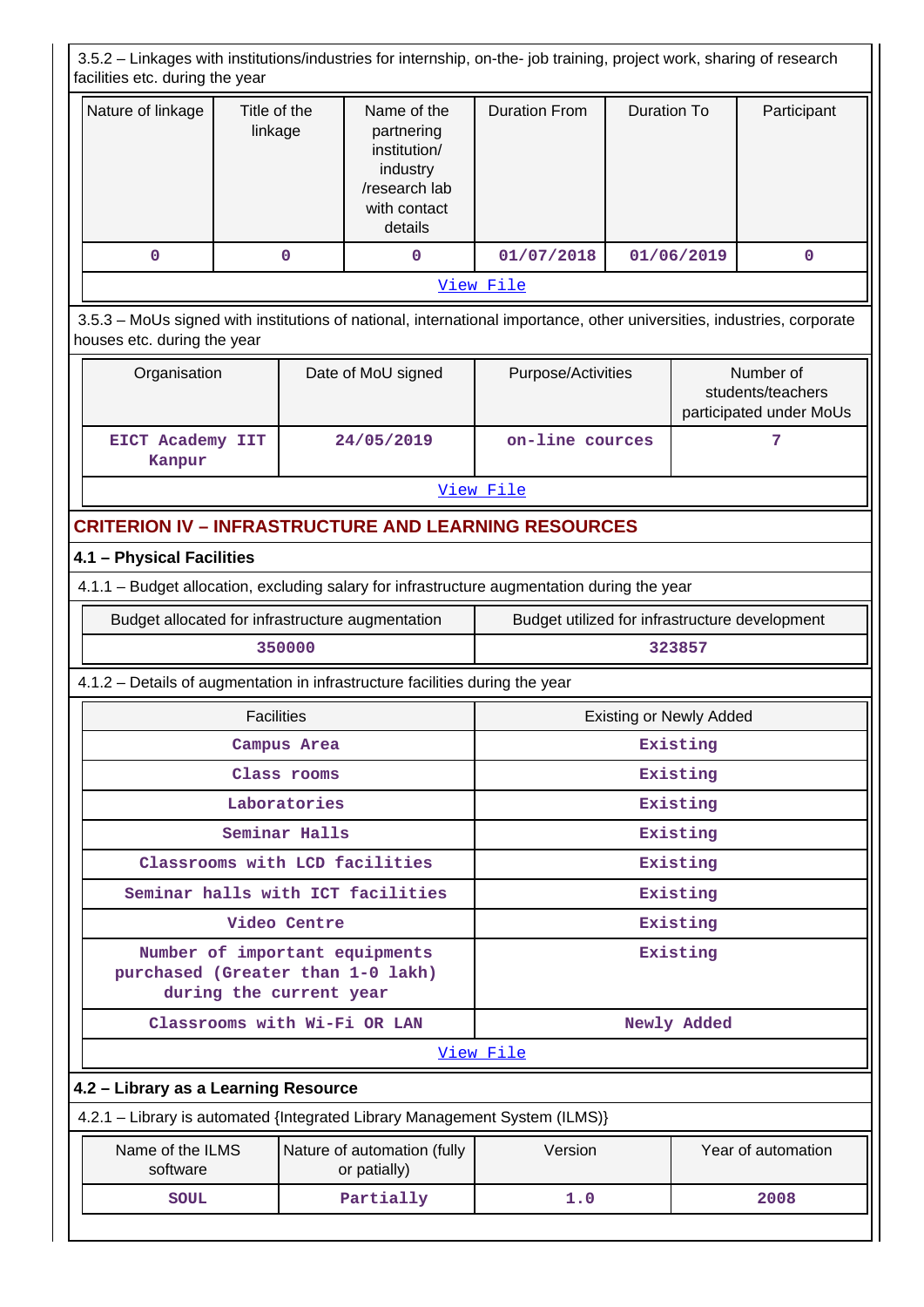| Library                                                                 |                                       | Existing        |                                                                                                                                                                                                                |                            | Newly Added                                                                 |                |                                                                           | Total                                |                              |  |
|-------------------------------------------------------------------------|---------------------------------------|-----------------|----------------------------------------------------------------------------------------------------------------------------------------------------------------------------------------------------------------|----------------------------|-----------------------------------------------------------------------------|----------------|---------------------------------------------------------------------------|--------------------------------------|------------------------------|--|
| Service Type                                                            |                                       |                 |                                                                                                                                                                                                                |                            |                                                                             |                |                                                                           |                                      |                              |  |
| Text<br><b>Books</b>                                                    |                                       | 14600           | 1488066                                                                                                                                                                                                        |                            | N11                                                                         | Nill           | 14600                                                                     |                                      | 1488066                      |  |
| Reference<br><b>Books</b>                                               |                                       | 491             | Nill                                                                                                                                                                                                           |                            | Nill                                                                        | <b>Nill</b>    | 491                                                                       |                                      | <b>Nill</b>                  |  |
| <b>Journals</b>                                                         |                                       | 31              | 18450                                                                                                                                                                                                          |                            | Nill                                                                        | <b>Nill</b>    | 31                                                                        |                                      | 18450                        |  |
| CD &<br>Video                                                           |                                       | 143             | <b>Nill</b>                                                                                                                                                                                                    |                            | Nill                                                                        | Nill           | 143                                                                       |                                      | <b>Nill</b>                  |  |
| Library<br>Automation                                                   |                                       | $\mathbf{1}$    | 20000                                                                                                                                                                                                          |                            | N <sub>i</sub> 11                                                           | <b>Nill</b>    | $\mathbf{1}$                                                              |                                      | 20000                        |  |
| $e-$<br>Journals                                                        |                                       | $\mathbf{1}$    | <b>Nill</b>                                                                                                                                                                                                    |                            | Nill                                                                        | <b>Nill</b>    | 1                                                                         |                                      | <b>Nill</b>                  |  |
|                                                                         |                                       |                 |                                                                                                                                                                                                                |                            | View File                                                                   |                |                                                                           |                                      |                              |  |
|                                                                         | (Learning Management System (LMS) etc |                 | 4.2.3 - E-content developed by teachers such as: e-PG- Pathshala, CEC (under e-PG- Pathshala CEC (Under<br>Graduate) SWAYAM other MOOCs platform NPTEL/NMEICT/any other Government initiatives & institutional |                            |                                                                             |                |                                                                           |                                      |                              |  |
|                                                                         | Name of the Teacher                   |                 | Name of the Module                                                                                                                                                                                             |                            | Platform on which module<br>Date of launching e-<br>is developed<br>content |                |                                                                           |                                      |                              |  |
| 0                                                                       |                                       | $\mathbf 0$     |                                                                                                                                                                                                                |                            | $\mathbf 0$                                                                 |                |                                                                           | 01/07/2019                           |                              |  |
|                                                                         |                                       |                 |                                                                                                                                                                                                                |                            | View File                                                                   |                |                                                                           |                                      |                              |  |
|                                                                         |                                       |                 | 4.3 - IT Infrastructure                                                                                                                                                                                        |                            |                                                                             |                |                                                                           |                                      |                              |  |
| 4.3.1 - Technology Upgradation (overall)                                |                                       |                 |                                                                                                                                                                                                                |                            |                                                                             |                |                                                                           |                                      |                              |  |
|                                                                         |                                       |                 |                                                                                                                                                                                                                |                            |                                                                             |                |                                                                           |                                      |                              |  |
| <b>Type</b>                                                             | <b>Total Co</b><br>mputers            | Computer<br>Lab | Internet                                                                                                                                                                                                       | <b>Browsing</b><br>centers | Computer<br>Centers                                                         | Office         | Departme Available<br>nts                                                 | <b>Bandwidt</b><br>h (MBPS/<br>GBPS) |                              |  |
| g                                                                       | 65                                    | 50              | $\overline{2}$                                                                                                                                                                                                 | $\overline{2}$             | 50                                                                          | $\overline{2}$ | $12 \overline{ }$                                                         | 10                                   | $\Omega$                     |  |
| Added                                                                   | $\mathbf 0$                           | $\mathbf 0$     | $\mathbf{0}$                                                                                                                                                                                                   | $\mathbf 0$                | $\mathbf{0}$                                                                | $\mathbf{0}$   | $\mathbf{0}$                                                              | $\mathbf{0}$                         | $\mathbf{0}$                 |  |
| Total                                                                   | 65                                    | 50              | $\overline{\mathbf{2}}$                                                                                                                                                                                        | 2                          | 50                                                                          | 2              | 12                                                                        | 10                                   | <b>Others</b><br>$\mathbf 0$ |  |
|                                                                         |                                       |                 | 4.3.2 - Bandwidth available of internet connection in the Institution (Leased line)                                                                                                                            |                            |                                                                             |                |                                                                           |                                      |                              |  |
|                                                                         |                                       |                 |                                                                                                                                                                                                                |                            | 10 MBPS/ GBPS                                                               |                |                                                                           |                                      |                              |  |
|                                                                         |                                       |                 |                                                                                                                                                                                                                |                            |                                                                             |                |                                                                           |                                      |                              |  |
|                                                                         |                                       |                 | Name of the e-content development facility                                                                                                                                                                     |                            |                                                                             |                | Provide the link of the videos and media centre and<br>recording facility |                                      |                              |  |
|                                                                         |                                       | ICT room        | Computer in every department with<br>internet, LCD Projector is available in                                                                                                                                   |                            |                                                                             |                | <b>Nill</b>                                                               |                                      |                              |  |
|                                                                         |                                       |                 | 4.4 - Maintenance of Campus Infrastructure                                                                                                                                                                     |                            |                                                                             |                |                                                                           |                                      |                              |  |
| Existin<br>4.3.3 - Facility for e-content<br>component, during the year |                                       |                 | 4.4.1 – Expenditure incurred on maintenance of physical facilities and academic support facilities, excluding salary                                                                                           |                            |                                                                             |                |                                                                           |                                      |                              |  |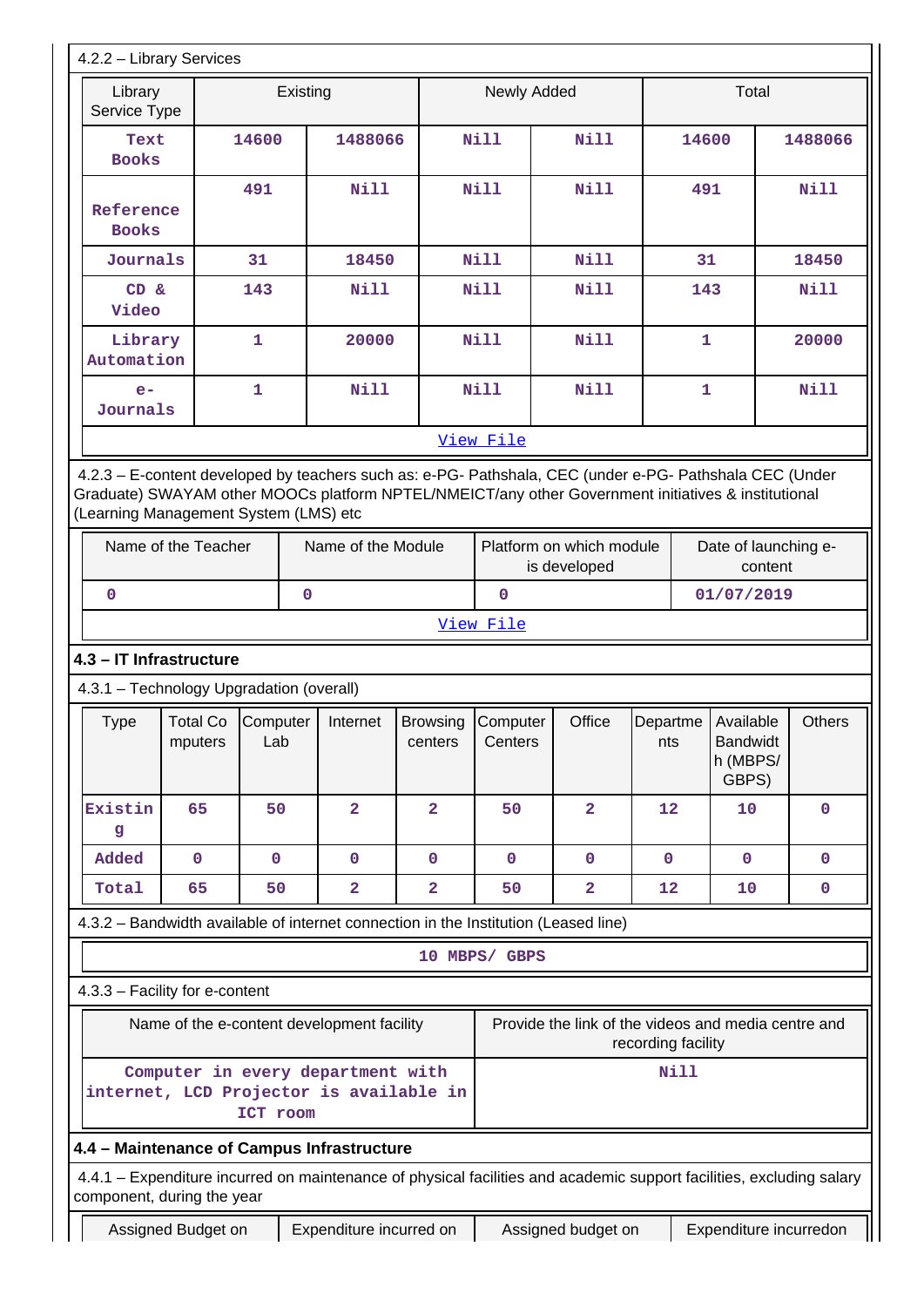| academic facilities | maintenance of academic<br><b>facilities</b> | physical facilities | maintenance of physical<br>facilites |
|---------------------|----------------------------------------------|---------------------|--------------------------------------|
| 500000              | 337893                                       | 1200000             | 1211683                              |

 4.4.2 – Procedures and policies for maintaining and utilizing physical, academic and support facilities - laboratory, library, sports complex, computers, classrooms etc. (maximum 500 words) (information to be available in institutional Website, provide link)

 **MAINTENANCE POLICY AND PROCEDURE Our IQAC in its meeting dated 18th Dec., 2018 discussed in detail about the need of formulating its own policy and procedure for maintenance of various components of infrastructure in institution . Accordingly, the responsibility was assigned to the team consisting of following members :-- 1 Lt. Vivek Trivedi - Senior Faculty of BCA Department 2 Shri Amit Kumar Srivastava - Librarian 3 Shri Satya Narayan - Office Assistant 4 Shri Vimal Tiwari - Office Assistant 5 Shri Ved Prakas - Supporting Staff The committee had met on two different dates on 13.12.2018 and on 15.12.2018. After thread bare discussion, the committee framed following policy and procedure :-- The institution has already formed policies relating to the Staff Service Conditions, Administrative Powers, Plan, Planning and Assessment and Evaluation Procedure etc. The institution has also framed its own vision, mission and value for both Teacher-Education Faculty and General Faculty. Over and above, our library department and BCA department are also having their own vision, mission and value. All these policies are guiding factors for the smooth running of the institution and also for constant growth of teaching-learning here. The maintenance policy and procedure would be useful for maintaining, repairing and replacing certain components of infrastructure. At present, infrastructure consists of building, furniture, computer, library, laboratory, CCTV, submersible pump, hand pump, vehicle, generators and furniture etc. It has been decided by the committee that above named committee members would be responsible for maintaining, repairing and replacing on need base as and when so is required and necessary. About minimum 5 of the total budget is to be allocated for the maintenance and repairing whereas cost of replacement will depend upon the item to be purchased from the market. PROCEDURE Committee is of the opinion that there should be a prescribed format on which department in-charge or staff responsible would submit the requirement. The format is also being finalized. It is to be submitted to the principal of the college. Form should give full details of the requirement and also the estimated expenditure. The principal on receipt of the request, may directly pass the instruction for the maintanence and repairing provided expected expenditure is upto Rs. 5,000/-. However, if estimate exceeds this amount, in that case, principal will seek the consent from the manager or in his absence, looking to the necessity, principal may seek the consent of Lt. Vivek Trivedi. But looking to the nature of the emergency, time will not be killed in procedure and work should be done pending final approval of the manager. Where ever any purchasing is to be done for replacement or for repairing etc.,minimum three quotations should be obtained and the committee is empowered to act as per quotation of minimum amount but with quality. The committee also decided to enter into agreement with concerned expert agencies and it should be made very clear that every year, three times visit will be made by expert for every component. Service charges must**

http://ssdckanpur.org/images/documents/MAINTENANCE%20POLICY%20AND%20PROCEDURE.pdf

## **CRITERION V – STUDENT SUPPORT AND PROGRESSION**

#### **5.1 – Student Support**

5.1.1 – Scholarships and Financial Support

| Name/Title of the scheme<br>Number of students<br><b>Amount in Rupees</b> |
|---------------------------------------------------------------------------|
|---------------------------------------------------------------------------|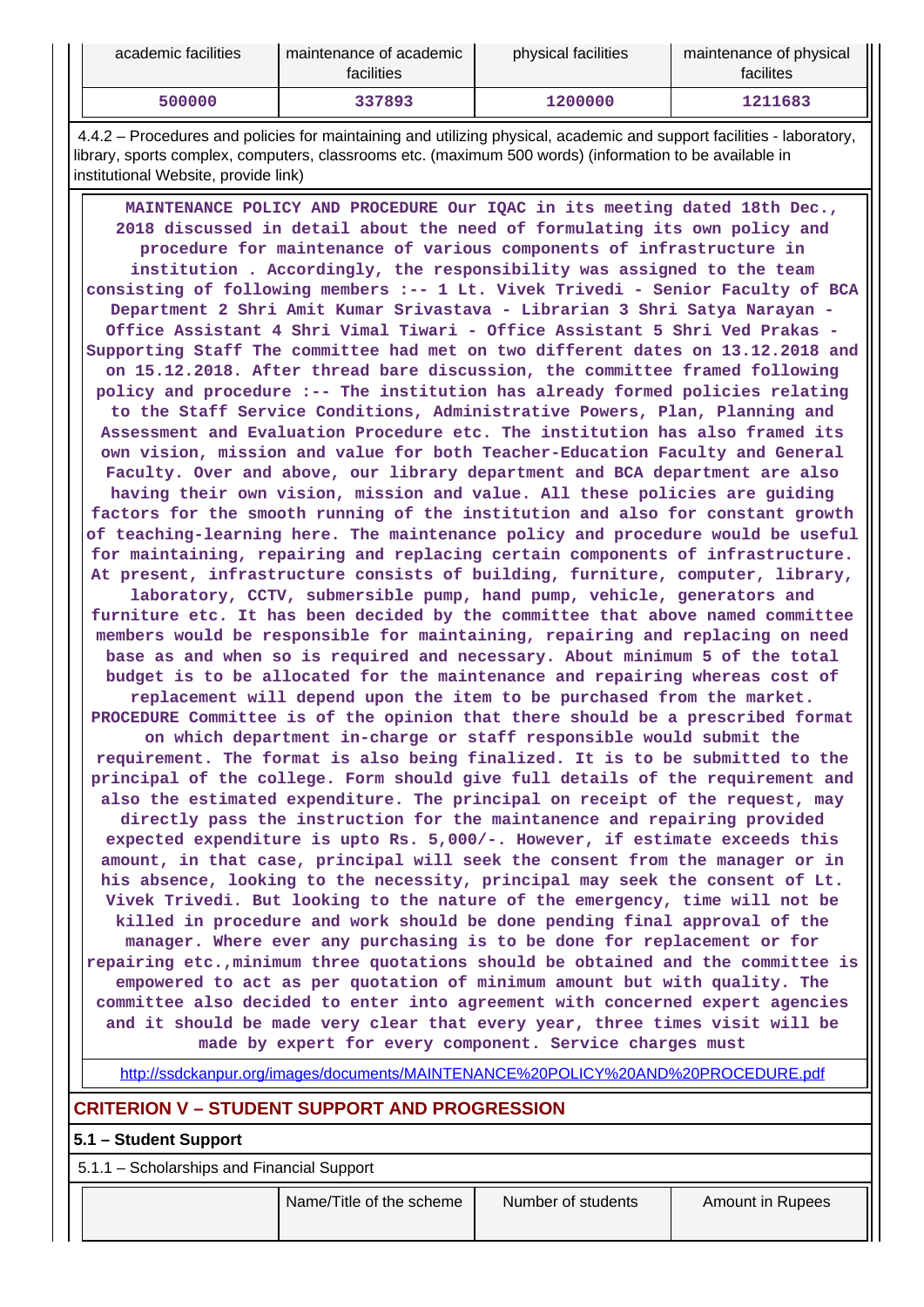| Financial Support<br>from institution   | Freeship                                                                                                                                                                                                        | 909  | 1384800 |  |  |  |  |
|-----------------------------------------|-----------------------------------------------------------------------------------------------------------------------------------------------------------------------------------------------------------------|------|---------|--|--|--|--|
| Financial Support<br>from Other Sources |                                                                                                                                                                                                                 |      |         |  |  |  |  |
| a) National                             | NIL                                                                                                                                                                                                             | Nill | 0       |  |  |  |  |
| b) International                        | <b>NIL</b>                                                                                                                                                                                                      | Nill | 0       |  |  |  |  |
|                                         | View File                                                                                                                                                                                                       |      |         |  |  |  |  |
|                                         | 5.1.2 – Number of capability enhancement and development schemes such as Soft skill development, Remedial<br>coaching, Language lab, Bridge courses, Yoga, Meditation, Personal Counselling and Mentoring etc., |      |         |  |  |  |  |

| Name of the capability<br>enhancement scheme | Date of implemetation | Number of students<br>enrolled | Agencies involved     |  |
|----------------------------------------------|-----------------------|--------------------------------|-----------------------|--|
| Mentoring                                    | 13/08/2018            | 24                             | As institute<br>level |  |
| Yoga                                         | 18/08/2018            | 40                             | As institute<br>level |  |
| <b>Bridge Courses</b>                        | 11/08/2018            | 10                             | As institute<br>level |  |
| Language Lab                                 | 13/08/2018            | 25                             | As institute<br>level |  |
| Remedial Teaching                            | 18/08/2018            | 30                             | As institute<br>level |  |
| Soft Skill<br>Development                    | 15/08/2018            | 40                             | As institute<br>level |  |
| View File                                    |                       |                                |                       |  |

 5.1.3 – Students benefited by guidance for competitive examinations and career counselling offered by the institution during the year

| Year      | Name of the<br>scheme | Number of<br>benefited<br>students for<br>competitive<br>examination | Number of<br>benefited<br>students by<br>career<br>counseling<br>activities | Number of<br>students who<br>have passedin<br>the comp. exam | Number of<br>studentsp placed |
|-----------|-----------------------|----------------------------------------------------------------------|-----------------------------------------------------------------------------|--------------------------------------------------------------|-------------------------------|
| 2019      | Coaching<br>for SSC   | Nill                                                                 | 13                                                                          | Nill                                                         | Nill                          |
| View File |                       |                                                                      |                                                                             |                                                              |                               |

 5.1.4 – Institutional mechanism for transparency, timely redressal of student grievances, Prevention of sexual harassment and ragging cases during the year

| Total grievances received | Number of grievances redressed | Avg. number of days for grievance<br>redressal |
|---------------------------|--------------------------------|------------------------------------------------|
| 123                       | 123                            |                                                |

# **5.2 – Student Progression**

5.2.1 – Details of campus placement during the year

| On campus                          |                                       |                              | Off campus                         |                                       |                              |
|------------------------------------|---------------------------------------|------------------------------|------------------------------------|---------------------------------------|------------------------------|
| Nameof<br>organizations<br>visited | Number of<br>students<br>participated | Number of<br>stduents placed | Nameof<br>organizations<br>visited | Number of<br>students<br>participated | Number of<br>stduents placed |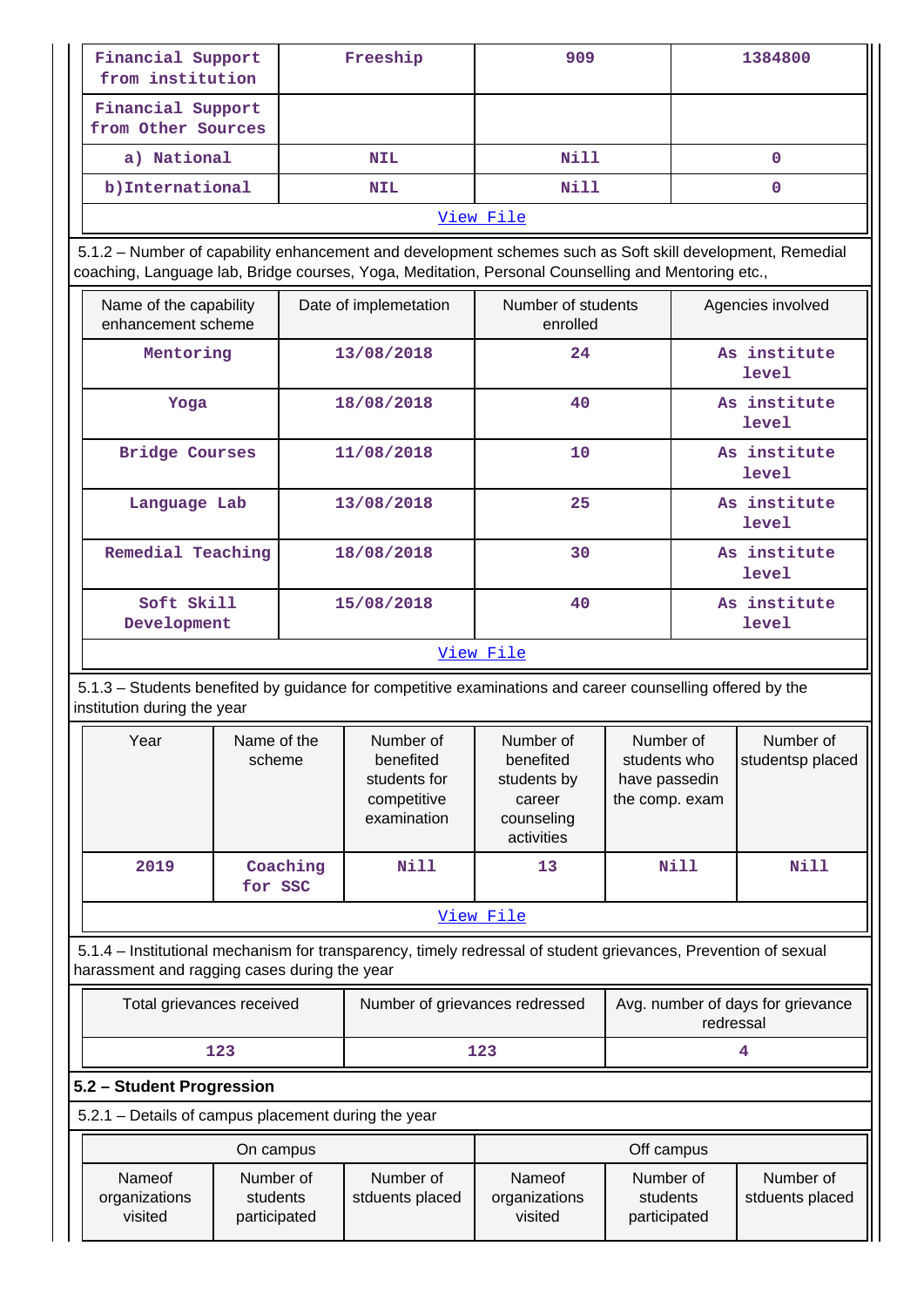| 0 <sub>0</sub>                                                                                                                                                                                                                         | Nill                                                                                                                                                                                   | <b>Nill</b>                 |                                   |                          | Nill                                |    | Nill                                    | Nill                                |
|----------------------------------------------------------------------------------------------------------------------------------------------------------------------------------------------------------------------------------------|----------------------------------------------------------------------------------------------------------------------------------------------------------------------------------------|-----------------------------|-----------------------------------|--------------------------|-------------------------------------|----|-----------------------------------------|-------------------------------------|
|                                                                                                                                                                                                                                        |                                                                                                                                                                                        |                             |                                   | View File                |                                     |    |                                         |                                     |
| 5.2.2 - Student progression to higher education in percentage during the year                                                                                                                                                          |                                                                                                                                                                                        |                             |                                   |                          |                                     |    |                                         |                                     |
| Year                                                                                                                                                                                                                                   | Number of<br>students<br>enrolling into<br>higher education                                                                                                                            | Programme<br>graduated from |                                   |                          | Depratment<br>graduated from        |    | Name of<br>institution joined           | Name of<br>programme<br>admitted to |
| 2019                                                                                                                                                                                                                                   | <b>Nill</b>                                                                                                                                                                            | $\mathbf 0$                 |                                   |                          | $\mathbf 0$                         |    | $\mathbf 0$                             | $\mathbf 0$                         |
|                                                                                                                                                                                                                                        | View File                                                                                                                                                                              |                             |                                   |                          |                                     |    |                                         |                                     |
|                                                                                                                                                                                                                                        | 5.2.3 - Students qualifying in state/ national/ international level examinations during the year<br>(eg:NET/SET/SLET/GATE/GMAT/CAT/GRE/TOFEL/Civil Services/State Government Services) |                             |                                   |                          |                                     |    |                                         |                                     |
|                                                                                                                                                                                                                                        | Items                                                                                                                                                                                  |                             |                                   |                          |                                     |    | Number of students selected/ qualifying |                                     |
|                                                                                                                                                                                                                                        | Any Other                                                                                                                                                                              |                             |                                   |                          |                                     |    | <b>Nill</b>                             |                                     |
|                                                                                                                                                                                                                                        |                                                                                                                                                                                        |                             |                                   | View File                |                                     |    |                                         |                                     |
|                                                                                                                                                                                                                                        | 5.2.4 – Sports and cultural activities / competitions organised at the institution level during the year                                                                               |                             |                                   |                          |                                     |    |                                         |                                     |
|                                                                                                                                                                                                                                        | Activity                                                                                                                                                                               |                             | Level                             |                          |                                     |    | <b>Number of Participants</b>           |                                     |
|                                                                                                                                                                                                                                        | Ekal, Group Song                                                                                                                                                                       |                             | As institute level                |                          |                                     |    |                                         | 15                                  |
|                                                                                                                                                                                                                                        | 400 mt Run                                                                                                                                                                             |                             | As institute level                |                          |                                     |    |                                         | 9                                   |
|                                                                                                                                                                                                                                        | Chitrakala                                                                                                                                                                             |                             | As institute level                |                          |                                     |    |                                         | 5                                   |
|                                                                                                                                                                                                                                        | Mehndi                                                                                                                                                                                 |                             |                                   | As institute level<br>10 |                                     |    |                                         |                                     |
| 200 mt Run                                                                                                                                                                                                                             |                                                                                                                                                                                        |                             |                                   | As institute level<br>8  |                                     |    |                                         |                                     |
| Pot Decoration                                                                                                                                                                                                                         |                                                                                                                                                                                        |                             |                                   | As institute level<br>6  |                                     |    |                                         |                                     |
| 100 mt Run                                                                                                                                                                                                                             |                                                                                                                                                                                        | As institute level          |                                   |                          | 8                                   |    |                                         |                                     |
|                                                                                                                                                                                                                                        | Quiz                                                                                                                                                                                   |                             | As institute level                |                          |                                     | 15 |                                         |                                     |
|                                                                                                                                                                                                                                        | Rangoli                                                                                                                                                                                |                             | As institute level                |                          |                                     |    |                                         | 8                                   |
|                                                                                                                                                                                                                                        | <b>Eassy</b>                                                                                                                                                                           |                             | As institute level                |                          |                                     |    |                                         | 5                                   |
|                                                                                                                                                                                                                                        |                                                                                                                                                                                        |                             |                                   | View File                |                                     |    |                                         |                                     |
|                                                                                                                                                                                                                                        | 5.3 - Student Participation and Activities                                                                                                                                             |                             |                                   |                          |                                     |    |                                         |                                     |
|                                                                                                                                                                                                                                        | 5.3.1 - Number of awards/medals for outstanding performance in sports/cultural activities at national/international<br>level (award for a team event should be counted as one)         |                             |                                   |                          |                                     |    |                                         |                                     |
| Year                                                                                                                                                                                                                                   | Name of the<br>award/medal                                                                                                                                                             | National/<br>Internaional   | Number of<br>awards for<br>Sports |                          | Number of<br>awards for<br>Cultural |    | Student ID<br>number                    | Name of the<br>student              |
| 2019                                                                                                                                                                                                                                   | Republic<br>day pared<br>in new<br>Delhi                                                                                                                                               | National                    |                                   | 1                        | 1                                   |    | SSDC0000<br>5307                        | <b>NISHKARSH</b><br><b>SINGH</b>    |
|                                                                                                                                                                                                                                        |                                                                                                                                                                                        |                             |                                   | View File                |                                     |    |                                         |                                     |
| 5.3.2 - Activity of Student Council & representation of students on academic & administrative bodies/committees of<br>the institution (maximum 500 words)                                                                              |                                                                                                                                                                                        |                             |                                   |                          |                                     |    |                                         |                                     |
| To develop leadership attitude and aptitude amongst students, our Institution<br>has formed Student Council under the guidance of one senior teacher. At the<br>start of the session, Institute conducts a Induction Programme for new |                                                                                                                                                                                        |                             |                                   |                          |                                     |    |                                         |                                     |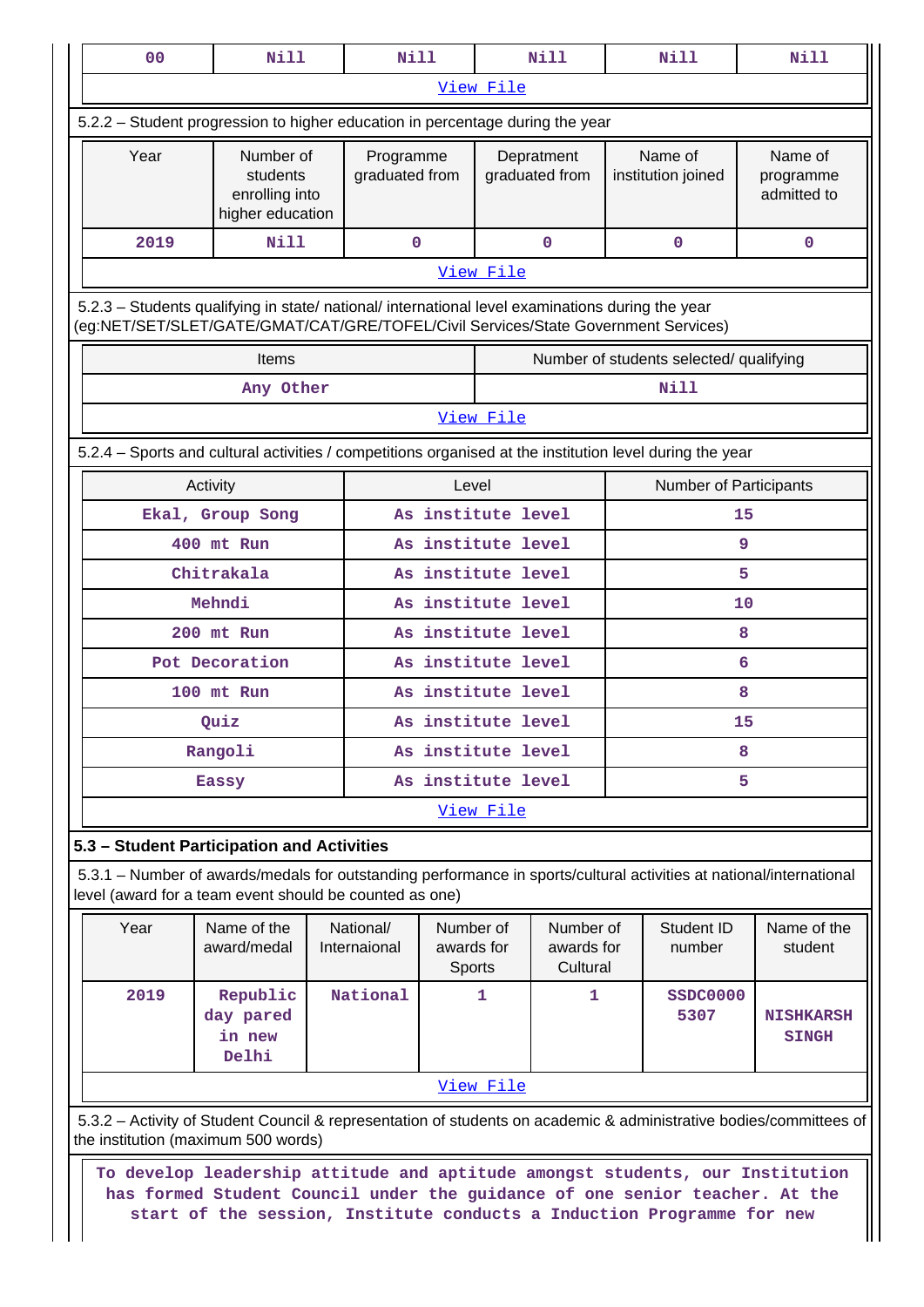**students. On colcluding day,election or co-option of those seats of the council which are reserved for first year is done .Remaining seats are filled from all other faculties either by election or by co-option. To complete the process of election , the authorised teacher consults the senior students ,especially the ex-office bearers of the council and entire process is completed. Normally, in Self-Finance Colleges that too of remote area ,students are seen isolated from such activities and therefore, our teachers are required to search and identify students to fill the maximum seats of the council. Council meets quarterly but may meet any time looking to the needs .Till now,Council could not prepare its own bye-laws but at the insistence of the institution now ,our authorised teacher and 3-4 senior students are on the job of preparing bye-laws of the council. There is representative of students in Internal Quality Assurance Cell (IQAC) ,Library Advisory Committee, Anti-Woman Harassment Committee ,Anti Ragging Committee and Disciplinary Committee. Student Quality Management Council is also a part of Student Council. The only function of SQMC is to observe as to whether student, feel satisfaction with the teaching of faculty members and all students get affectionate response from all teachers. Institution has placed " Student Charter"and Institutional Vision ,Mission and Value on the campus.SQMC members are supposed to see that teaching-learning goes as per Vision,Mission and all facilities are provided to meet the purpose of quality education.In case,there is any deficiency ,SQMC may meet to the Principal and even to the Management Representative.SQMC may only communicate and persue but cannot work as a parallel to the Principal or Management. There are other communities wherein students representatives are put like grievances cell,Magazine Committee,Extension Committee .A Committee named Games Sports committee consists of only students organizes every year 2/3 days Youth Festival .Whole session games sports are looked by this committee. Management supplies games sports items and facilities .A separate room is provided by games sports. Since all expenses are born by Management , hence no special collection or donation is permitted .**

#### **5.4 – Alumni Engagement**

5.4.1 – Whether the institution has registered Alumni Association?

 **No**

5.4.2 – No. of enrolled Alumni:

**57**

5.4.3 – Alumni contribution during the year (in Rupees) :

**0**

5.4.4 – Meetings/activities organized by Alumni Association :

**03**

# **CRITERION VI – GOVERNANCE, LEADERSHIP AND MANAGEMENT**

## **6.1 – Institutional Vision and Leadership**

 6.1.1 – Mention two practices of decentralization and participative management during the last year (maximum 500 words)

 **The institution is having two practices where the system of the decentralization and participative management are being applied. First is Internal Quality Assurance Cell (IQAC) and second is the Managing Committee which is administrative body of the institution. In both practices, power is decentralized and one man rule is not applied. All decisions are taken in the meeting where everybody is free to give his opinion on any matter and nobody**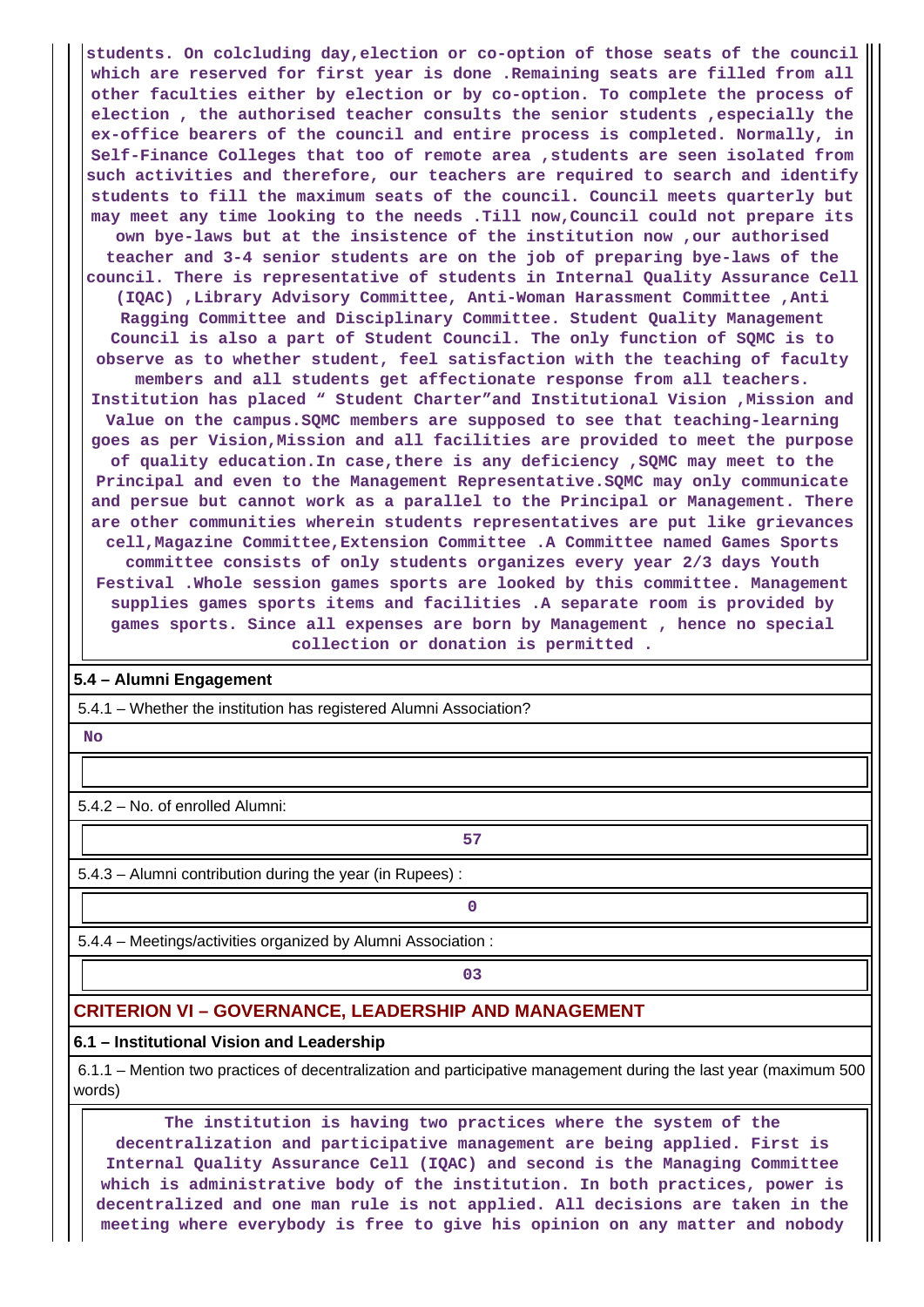**remains under pressure or undue influence from any corner. In IQAC and in management Committee, well in advance agenda of the meeting is circulated to all participants who attend the meeting after proper preparation. IQAC is post accreditation quality maintaining measure, Therefore, as soon as Peer Team Report was received by the institution, immediate steps were taken to form Internal Quality Assurance Cell. In this cell, the representative of Alumni, Community, students and Management are the members. The principal of the institution is the chairperson and senior teachers are the members of this cell. Over and above, the representative from financial sector and village pradhan are also included in the cell. The administrative body of the institution has given financial powers to meet the urgent needs of the institution so that IQAC may not be required to rush to the management to meet any small expenditure. Authority has already been given to the head of the institution to incur sundry expenditure to meet the small needs. IQAC is alsoauthorized in consultation with all the members to plan and organize any academic and administrative activity in the institution for which no permission is to be obtained from management. However, such cases are to be brought to the notice of management representative just for information and record. IQAC is authorised to discuss and decide any community work in consultation with community representative and village pradhan. Alumni support with the suggestion for the improvement of image in the market and also for any new product demand of public. Alumni and student representative both contribute in collecting the feedback on various parameters. Seminar and Workshop are conducted as per decision but in this case, head of the institution is to seek prior consent from management because activity may require huge expenditure. IQAC is also supposed to meet various academic committees and administrative cells to be aware with the proceedings of meetings and their activities. In short, IQAC works as a total controlling body within the institution and teachers, students, clerks/peon, community member and alumni contribute in the discharge of duties with the help of management representative. So for managing committee is concerned, head of the institution and the representative of teaching and non-teaching staff represent there. These representatives participate in meetings and views are expressed without fever and fear. Management has codified system for decentralization of the power and participative management through this codified system. Management normally avoids to interfere in the working of the principal and no undue influence or pressure is put on anybody. Grievance cell not only for students but**

# *Yes*

#### **6.2 – Strategy Development and Deployment**

6.2.1 – Quality improvement strategies adopted by the institution for each of the following (with in 100 words each):

| <b>Strategy Type</b>  | Details                                                                                                                                                                                                                                                                                                                                                                                                    |
|-----------------------|------------------------------------------------------------------------------------------------------------------------------------------------------------------------------------------------------------------------------------------------------------------------------------------------------------------------------------------------------------------------------------------------------------|
| Admission of Students | Regarding admission of students,<br>there is admission committee under the<br>leadership of Principal of the<br>institution with senior faculty members<br>from every faculty. Admissions are<br>granted on the basis of FIRST COME<br>FIRST GET. There is no system to invite<br>applications for admission. However,<br>opening and closing date are decided by<br>affiliating body. Reservation policy, |
|                       | though is not applicable in case of<br>private colleges, still our institution<br>at its own level keeps this factor in                                                                                                                                                                                                                                                                                    |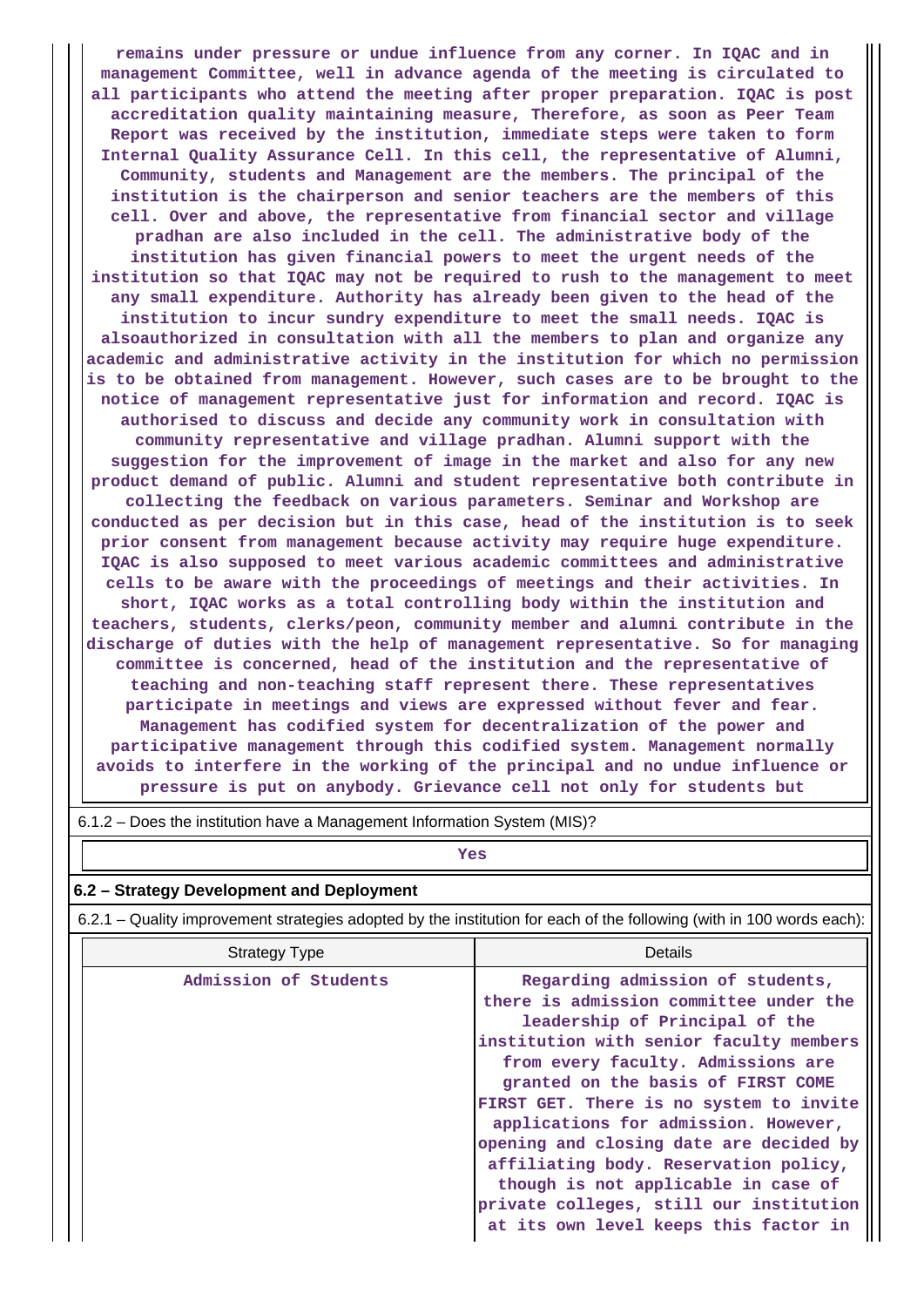|                                                               | mined. Proper fee concession is given<br>to poor and meritorious students. State<br>Govt. grants scholarship to the<br>students belonging to different<br>categories on the basis of its own<br>criteria. Students are having<br>opportunities to pay the fee for whole<br>session in two or more installment.<br>This facility has been given by the<br>college looking to the financial<br>position of the village persons of<br>remote area.                                                                                                                                                                                                                                                                                                                                                                                                                    |
|---------------------------------------------------------------|--------------------------------------------------------------------------------------------------------------------------------------------------------------------------------------------------------------------------------------------------------------------------------------------------------------------------------------------------------------------------------------------------------------------------------------------------------------------------------------------------------------------------------------------------------------------------------------------------------------------------------------------------------------------------------------------------------------------------------------------------------------------------------------------------------------------------------------------------------------------|
| Industry Interaction / Collaboration                          | Institution is a Self-Finance College<br>and no private industry shows any<br>interest in enterning into any<br>collaboration or interaction , Of<br>course, informally the management of<br>the institution invites the authorities<br>of two/three industry for addressing<br>the students and also for organizing<br>any workshop relating to the placement<br>cell.                                                                                                                                                                                                                                                                                                                                                                                                                                                                                            |
| Human Resource Management                                     | Institution has been encouraging<br>teaching and nonteaching staff to go<br>for training for professional<br>development. Requirement of the staff<br>is assessed and accordingly,<br>advertisements are released in reputed<br>news papers inviting application to<br>fill up the vacancies. Selection of<br>teaching staff is done by the panel<br>decided by affiliating body wherein<br>there is a representation of management<br>and head of institution. It is ensure<br>that optimum utilization of teaching<br>and non-teaching staff is made and no<br>one is put under burden and also that<br>no one is wasting time and energy.<br>Institution is having its own service<br>condition which provide for leave<br>rules, PF rules, uniform to non-<br>teaching staff and various welfare<br>schemes including granting of loans to<br>the needy staff. |
| Library, ICT and Physical<br>Infrastructure / Instrumentation | Our library is having the facility of<br>N-List, Book Bank facility. A small<br>library has also been established in<br>the village as a community services.<br>There is a Library Advisory Committee<br>where in students representative is<br>also there. New arrival are informed<br>well in time. Institution has two<br>Computer Labs and Wi-Fi Campus. At<br>present institution is working to<br>provide a smart class room. Projector<br>has been provided in seven rooms,<br>multipurpose hall and language lab and                                                                                                                                                                                                                                                                                                                                       |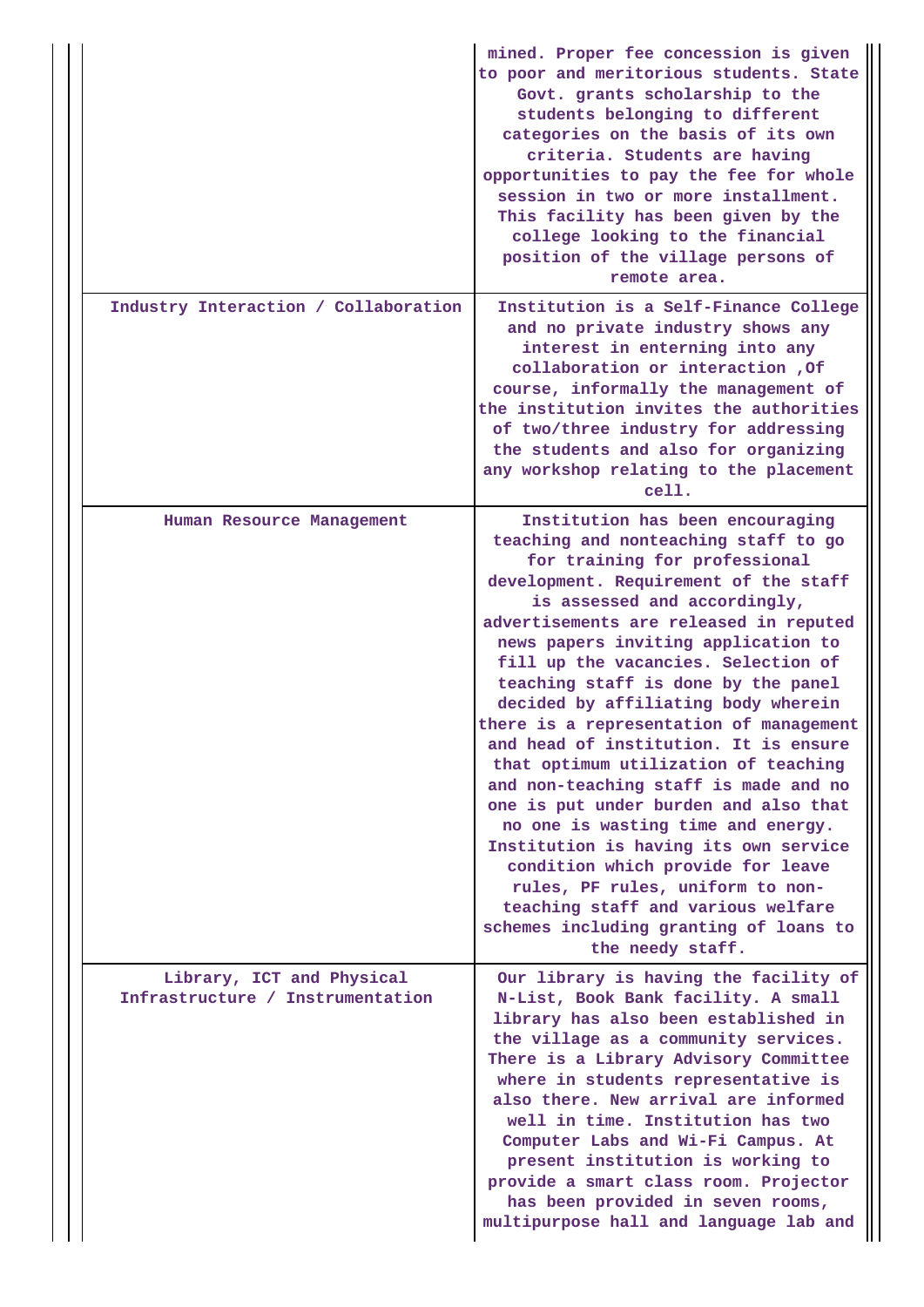|                            | computer labs. Intercom facility is<br>also available. Regarding physical<br>infrastructure institution has not made<br>any major change in the no. of class<br>rooms etc.                                                                                                                                                                                                                                                                                                                                                                                                                                                                                                                                                                                                                                                                                                                                                                                                |
|----------------------------|---------------------------------------------------------------------------------------------------------------------------------------------------------------------------------------------------------------------------------------------------------------------------------------------------------------------------------------------------------------------------------------------------------------------------------------------------------------------------------------------------------------------------------------------------------------------------------------------------------------------------------------------------------------------------------------------------------------------------------------------------------------------------------------------------------------------------------------------------------------------------------------------------------------------------------------------------------------------------|
| Research and Development   | Institution organizes seminar and<br>workshop very frequently. Activities<br>are organized to introduce and<br>encourage the element of scientific<br>temper and critical amongst all<br>students. Teachers are encourage to<br>publish articles in reputed journal and<br>also to write books. For these both<br>activities, institution is having a<br>scheme for financial awards.<br>Institution also provide leave and<br>financial assistance for teachers for<br>attending seminar and workshop<br>sponsored through reputed agencies.<br>Being Self-Finance College, students of<br>BCA are given project work which<br>improves their research capability.                                                                                                                                                                                                                                                                                                       |
| Examination and Evaluation | Institution is following the<br>guidelines issued by affiliating body<br>regarding theory and practical<br>examinations which are conducted<br>annually. University has also<br>introduced a system to permit the<br>students to re-appear in one paper if<br>he/she is fail by marginal marks. But<br>at institution level, IQAC had approved<br>its own system for Assessment and<br>Evaluation internally and a codified<br>policy is applicable in the<br>institution. For this system,<br>institution has published a booklet<br>which is provided to all the teachers<br>to follow the same. During Induction<br>Programme, students are also informed<br>about the system of Assessment and<br>Evaluation of not only teaching-<br>learning but also of every activity<br>including games, sports, classroom,<br>seminar, exhibition and etc. Period-End<br>Evaluation introduced in the college is<br>very much effective and is appreciated<br>even by students. |
| Teaching and Learning      | Teaching-Learning is main function of<br>the institution. Teaching learning is<br>systemized as per Annual Plan, Unit<br>Plan and also the plan for Assessment<br>and Evaluation. One unit in every<br>subject is left for self study in every<br>subject as per UGC Guidelines.<br>Institution has introduced various<br>other activities through which<br>teachinglearning is developed other                                                                                                                                                                                                                                                                                                                                                                                                                                                                                                                                                                           |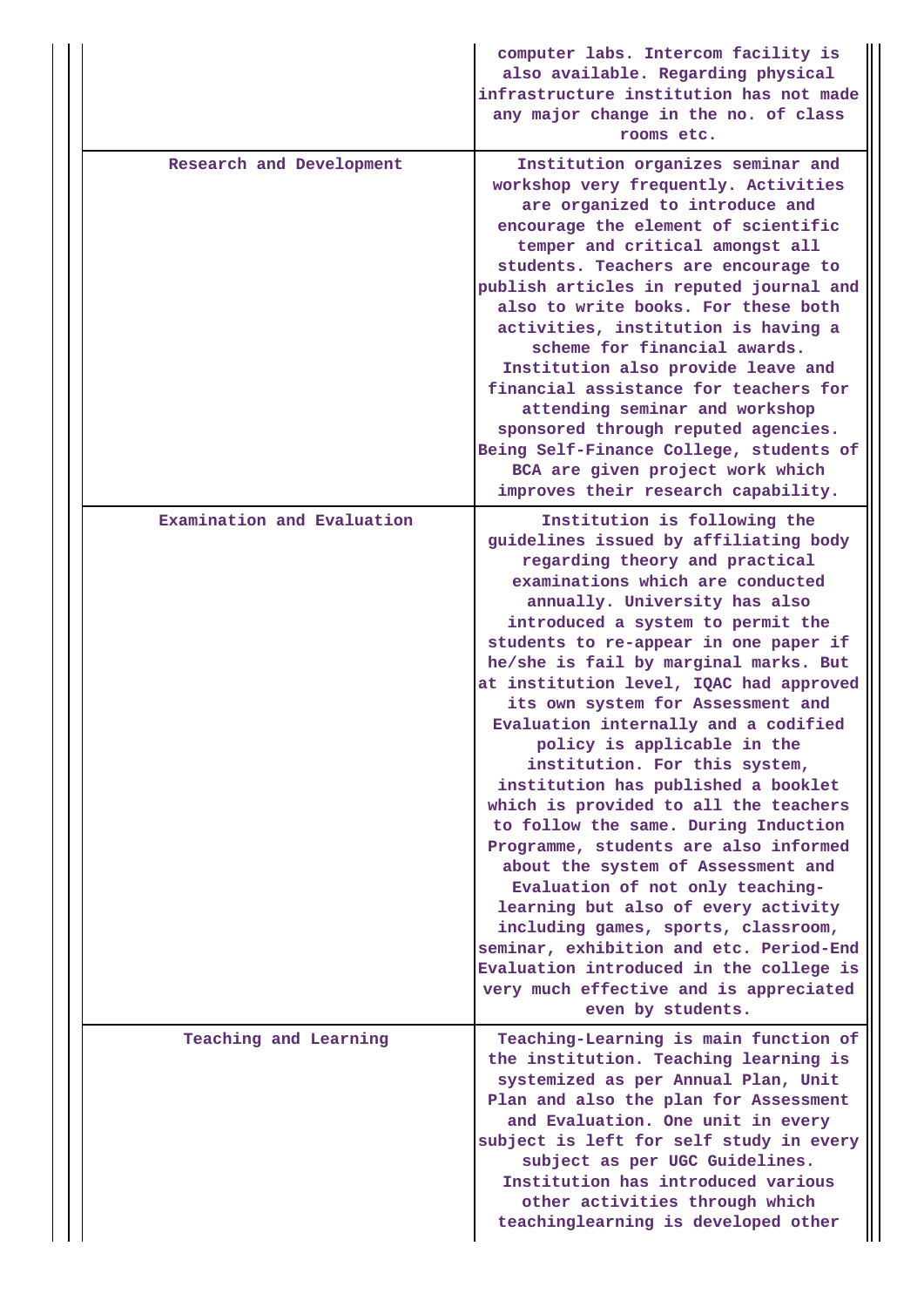|                        | than lecture delivery like class room<br>seminar, debate, poster presentation,<br>exhibition and tour etc. Institution<br>gives priority for introducing and<br>encouraging scientific temper and<br>critical thinking among all students.<br>Provision has also been made for<br>Remedial Teaching, Guidance and<br>Councelling. Teaching-learning is also<br>strengthened by different co extra<br>curricular activities.                                                                                                                                                                                                                                                                                                                                                                                                       |
|------------------------|-----------------------------------------------------------------------------------------------------------------------------------------------------------------------------------------------------------------------------------------------------------------------------------------------------------------------------------------------------------------------------------------------------------------------------------------------------------------------------------------------------------------------------------------------------------------------------------------------------------------------------------------------------------------------------------------------------------------------------------------------------------------------------------------------------------------------------------|
| Curriculum Development | Institution has formed a committee<br>named curriculum Implementation<br>committee. Principal and one senior<br>teacher from different faculties are<br>the members of this committee.<br>Committee meets quarterly to assess<br>wheather teaching-learning goes as per<br>schedule. At the start of the session,<br>under the guidance and supervision of<br>the committee all teachers are required<br>to prepare subjectwise Annual Plan,<br>Unit Plan and also the plan to conduct<br>various co/extra-curricular activities<br>and periodical Assessment and<br>Evaluation of not only teaching-<br>learning but also of various<br>activities. The proceedings of<br>Curriculum Implementation Committee are<br>put up in meeting of Internal Quality<br>Assurance Cell for the approval and<br>suggestions if so required. |

6.2.2 – Implementation of e-governance in areas of operations:

| E-governace area                     | Details                                                                                                  |  |  |  |  |
|--------------------------------------|----------------------------------------------------------------------------------------------------------|--|--|--|--|
| Planning and Development             | Computer with internet facility<br>provided                                                              |  |  |  |  |
| Administration                       | Computer, printer with internet<br>facility provided                                                     |  |  |  |  |
| Finance and Accounts                 | Computer, printer with internet<br>facility provided                                                     |  |  |  |  |
| Student Admission and Support        | Computer , printer with internet<br>facility provided and also soul system<br>under INFLIBNET installed. |  |  |  |  |
| Examination                          | All work of student as roll list,<br>verification, admit card and attendance<br>are online               |  |  |  |  |
| 6.3 - Faculty Empowerment Strategies |                                                                                                          |  |  |  |  |

 6.3.1 – Teachers provided with financial support to attend conferences / workshops and towards membership fee of professional bodies during the year

| Year | Name of Teacher | Name of conference/ | Name of the           | Amount of support |
|------|-----------------|---------------------|-----------------------|-------------------|
|      |                 | workshop attended   | professional body for |                   |
|      |                 | for which financial | which membership      |                   |
|      |                 | support provided    | fee is provided       |                   |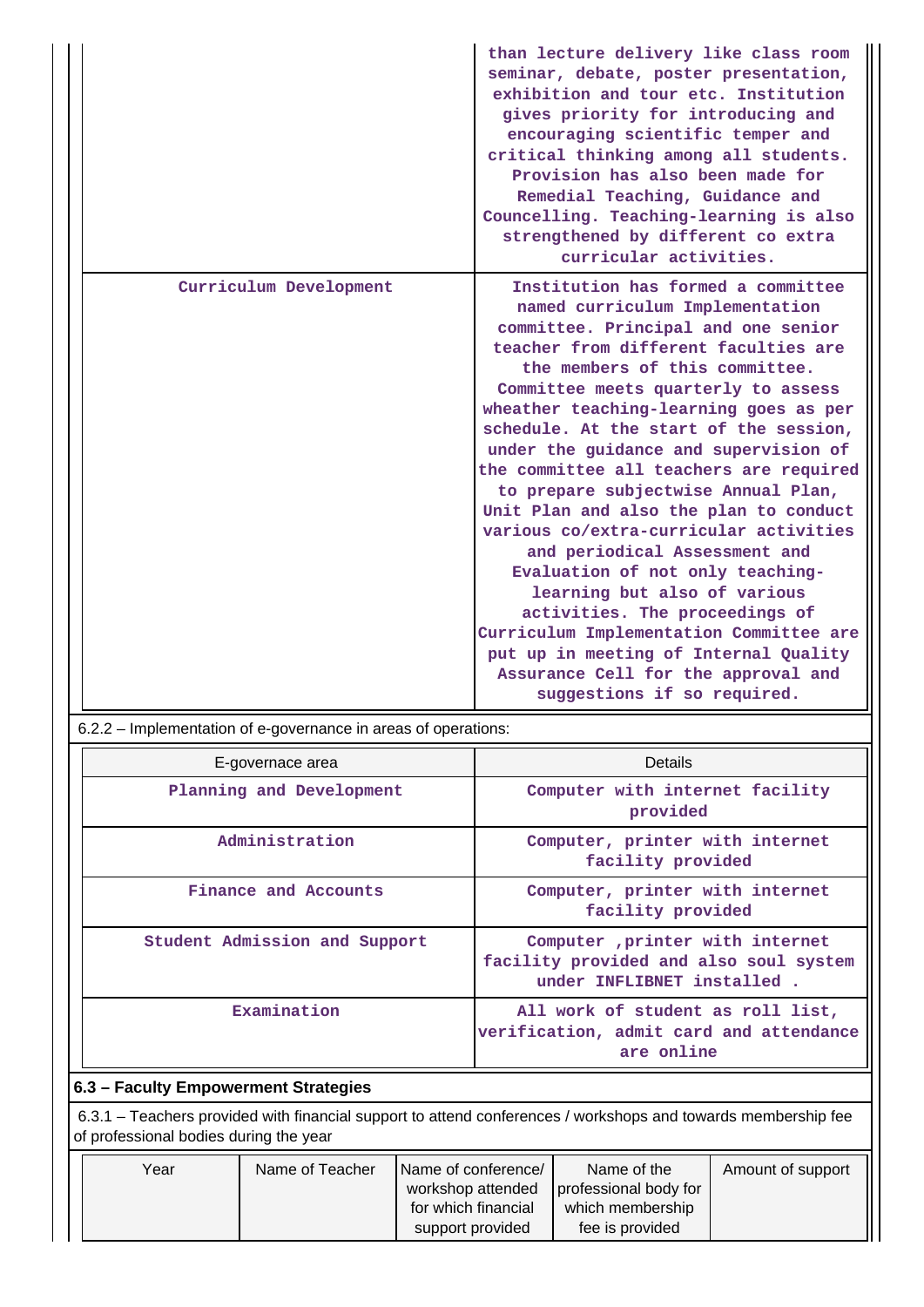| 2018<br>Dr. Bhawna<br>Sharma                                                                                                                                                                                                                                                                                                                                                             |                                                                                             |                                            |                                                                                                   | Biodiversity |            |                          | <b>UGC</b> |            | 16470                     |                                                  |                 |                                                      |
|------------------------------------------------------------------------------------------------------------------------------------------------------------------------------------------------------------------------------------------------------------------------------------------------------------------------------------------------------------------------------------------|---------------------------------------------------------------------------------------------|--------------------------------------------|---------------------------------------------------------------------------------------------------|--------------|------------|--------------------------|------------|------------|---------------------------|--------------------------------------------------|-----------------|------------------------------------------------------|
|                                                                                                                                                                                                                                                                                                                                                                                          | View File                                                                                   |                                            |                                                                                                   |              |            |                          |            |            |                           |                                                  |                 |                                                      |
| 6.3.2 – Number of professional development / administrative training programmes organized by the College for<br>teaching and non teaching staff during the year                                                                                                                                                                                                                          |                                                                                             |                                            |                                                                                                   |              |            |                          |            |            |                           |                                                  |                 |                                                      |
| Year                                                                                                                                                                                                                                                                                                                                                                                     | Title of the<br>professional<br>development<br>programme<br>organised for<br>teaching staff |                                            | Title of the<br>administrative<br>training<br>programme<br>organised for<br>non-teaching<br>staff |              |            | From date                |            | To Date    |                           | Number of<br>participants<br>(Teaching<br>staff) |                 | Number of<br>participants<br>(non-teaching<br>staff) |
| 2018                                                                                                                                                                                                                                                                                                                                                                                     | Low<br><b>NIL</b><br>cost/ No<br>20/08/2018<br>cost exper<br>iments<br>through<br>Anveshika |                                            | 20/08/2018                                                                                        |              | 5          |                          | Nill       |            |                           |                                                  |                 |                                                      |
| 2018                                                                                                                                                                                                                                                                                                                                                                                     |                                                                                             | <b>BCA</b><br>Workshop                     |                                                                                                   | <b>NIL</b>   | 11/10/2018 |                          |            | 11/10/2018 |                           | 4                                                |                 | Nill                                                 |
| 2018                                                                                                                                                                                                                                                                                                                                                                                     |                                                                                             | Identifi<br>cation of<br>Fake-<br>Currency | cation of<br>Fake-<br>Currency                                                                    | Identifi     |            | 03/11/2018<br>03/11/2018 |            |            | 6                         |                                                  | 9               |                                                      |
| 2019                                                                                                                                                                                                                                                                                                                                                                                     |                                                                                             | Roll of<br>Dress and<br>Address            | Dress and<br>Address                                                                              | Roll of      | 02/03/2019 |                          | 02/03/2019 |            |                           | 10                                               |                 | 9                                                    |
|                                                                                                                                                                                                                                                                                                                                                                                          | View File                                                                                   |                                            |                                                                                                   |              |            |                          |            |            |                           |                                                  |                 |                                                      |
| 6.3.3 - No. of teachers attending professional development programmes, viz., Orientation Programme, Refresher<br>Course, Short Term Course, Faculty Development Programmes during the year                                                                                                                                                                                               |                                                                                             |                                            |                                                                                                   |              |            |                          |            |            |                           |                                                  |                 |                                                      |
| programme                                                                                                                                                                                                                                                                                                                                                                                | Title of the<br>Number of teachers<br>professional<br>development                           |                                            | who attended                                                                                      |              | From Date  |                          |            |            | To date                   |                                                  |                 | Duration                                             |
| <b>Nill</b>                                                                                                                                                                                                                                                                                                                                                                              |                                                                                             |                                            | Nill                                                                                              |              |            | 01/07/2018               |            |            | $\mathbf 0$<br>01/06/2019 |                                                  |                 |                                                      |
|                                                                                                                                                                                                                                                                                                                                                                                          |                                                                                             |                                            |                                                                                                   |              |            | View File                |            |            |                           |                                                  |                 |                                                      |
| 6.3.4 - Faculty and Staff recruitment (no. for permanent recruitment):                                                                                                                                                                                                                                                                                                                   |                                                                                             |                                            |                                                                                                   |              |            |                          |            |            |                           |                                                  |                 |                                                      |
|                                                                                                                                                                                                                                                                                                                                                                                          |                                                                                             | Teaching                                   |                                                                                                   |              |            |                          |            |            |                           | Non-teaching                                     |                 |                                                      |
| Permanent                                                                                                                                                                                                                                                                                                                                                                                |                                                                                             |                                            |                                                                                                   | Full Time    |            |                          | Permanent  |            | Full Time                 |                                                  |                 |                                                      |
| <b>Nill</b><br>$6.3.5$ – Welfare schemes for                                                                                                                                                                                                                                                                                                                                             |                                                                                             |                                            |                                                                                                   | Nill         |            |                          |            | Nill       |                           |                                                  |                 | Nill                                                 |
|                                                                                                                                                                                                                                                                                                                                                                                          |                                                                                             |                                            |                                                                                                   |              |            |                          |            |            |                           |                                                  | <b>Students</b> |                                                      |
| Non-teaching<br>Teaching<br>1- Performance Linked<br>1- Performance Linked<br>Freeship Shakti<br>Salary, 2-Group Insurance<br>Salary, 2-Group Insurance<br>Scholarship Yojna<br>Scheme, 3- P.F. linked<br>Scheme, 3- P.F. linked<br>Insurance, 4-Medical Aid,<br>Insurance, 4-Medical Aid,<br>5-Overcoat, Blanket and<br>5-Overcoat, Blanket and<br>Torch, 6-Special<br>Torch, 6-Special |                                                                                             |                                            |                                                                                                   |              |            |                          |            |            |                           |                                                  |                 |                                                      |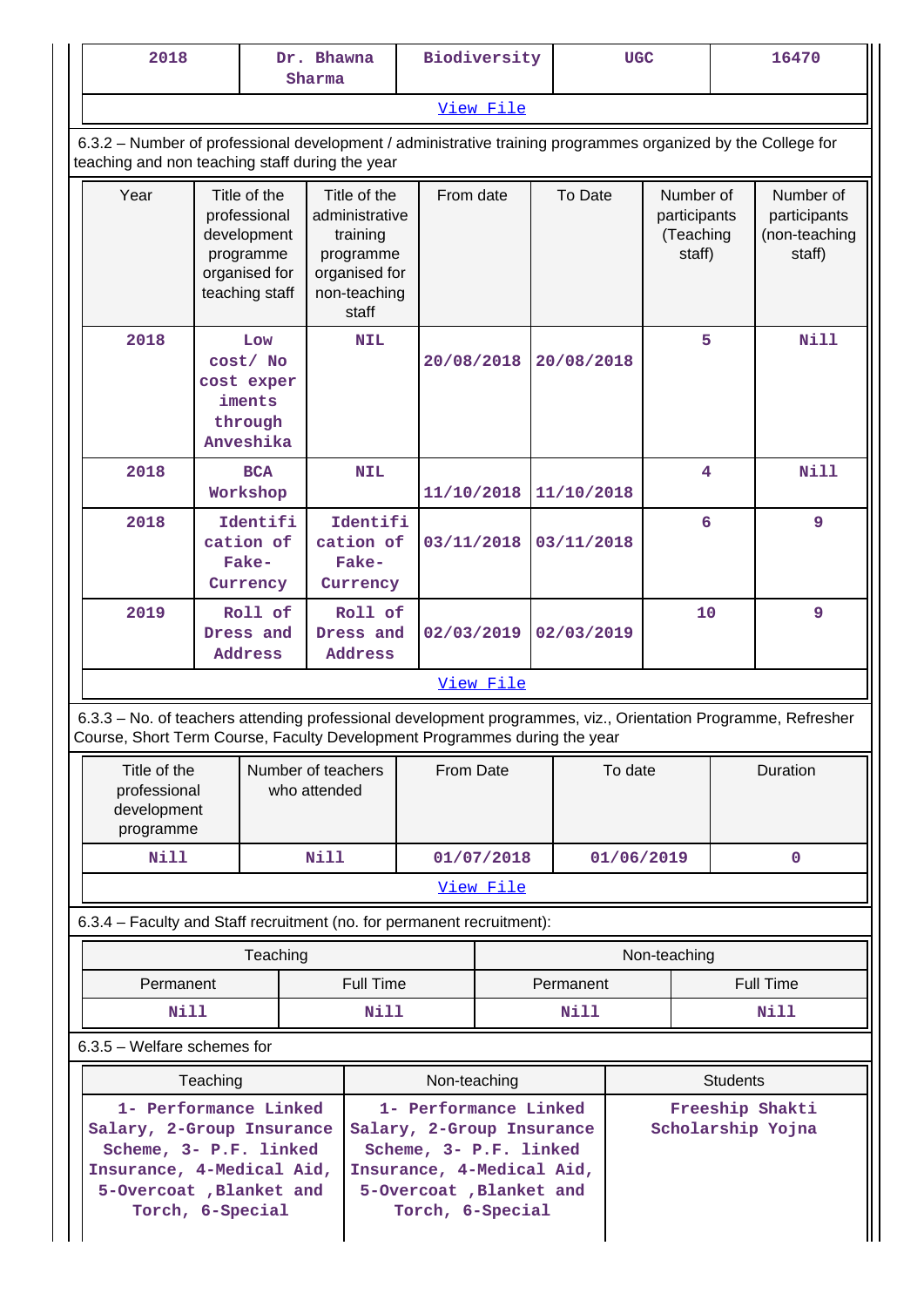| Contribution, 7- Concept   Contribution, 7- Concept<br>of Mahavidyalaya Pariwar, of Mahavidyalaya Pariwar,<br>8-Incentive Committee,<br>9-Representation in Sub- 9-Representation in Sub- | 8-Incentive Committee, |
|-------------------------------------------------------------------------------------------------------------------------------------------------------------------------------------------|------------------------|
| Committees                                                                                                                                                                                | Committees             |

#### **6.4 – Financial Management and Resource Mobilization**

6.4.1 – Institution conducts internal and external financial audits regularly (with in 100 words each)

 **Institution very regularly say every year ,conducts internal as well as external audit.The person to conduct Internal Audit are identified in Management Committee .Earlier,the audit clerks attached to the Chartered Accountant used to come but now, the office bearers of Managing Committee having long experience of work in Bank are coming.They conduct the audit of staff attendance ,leavevrecord ,lab materials ,purchased ,consumed, cash management ,daily vouchers filing and salary record in addition <> record etc.They submit their audit report ,Management submit rectification report. This audit is conducted half yearly.So far, external audit is concerned , same is conducted by Chartered Accountant only every year.**

 6.4.2 – Funds / Grants received from management, non-government bodies, individuals, philanthropies during the year(not covered in Criterion III)

| Name of the non government<br>funding agencies /individuals    | Funds/ Grnats received in Rs. | Purpose    |
|----------------------------------------------------------------|-------------------------------|------------|
| Being self -finance<br>Institution manages from<br>own sources |                               | <b>NIL</b> |

View File

6.4.3 – Total corpus fund generated

# **0**

#### **6.5 – Internal Quality Assurance System**

6.5.1 – Whether Academic and Administrative Audit (AAA) has been done?

| Audit Type     | External |                          | Internal |                    |  |
|----------------|----------|--------------------------|----------|--------------------|--|
|                | Yes/No   | Agency                   | Yes/No   | Authority          |  |
| Academic       | Yes      | C.A                      | Yes      | two<br>academician |  |
| Administrative | Yes      | Governing<br><b>Body</b> | Yes      | office Bearer      |  |

6.5.2 – Activities and support from the Parent – Teacher Association (at least three)

 **To arrange NCC for girls To start coaching of SSC/Banking To provide safety for girls during field engagement**

6.5.3 – Development programmes for support staff (at least three)

 **Identification of fake currency up keep of greenery in campus Care for dress and address**

6.5.4 – Post Accreditation initiative(s) (mention at least three)

 **1. MOU Signed with IIT, Kanpur for On-Line Courses 2. Workshop on Inter prenorial Skill Development with the Co-operation of IIT, Kanpur 3. Institution of Tower of Airtel to ensure regular avaibility of Internet facility.**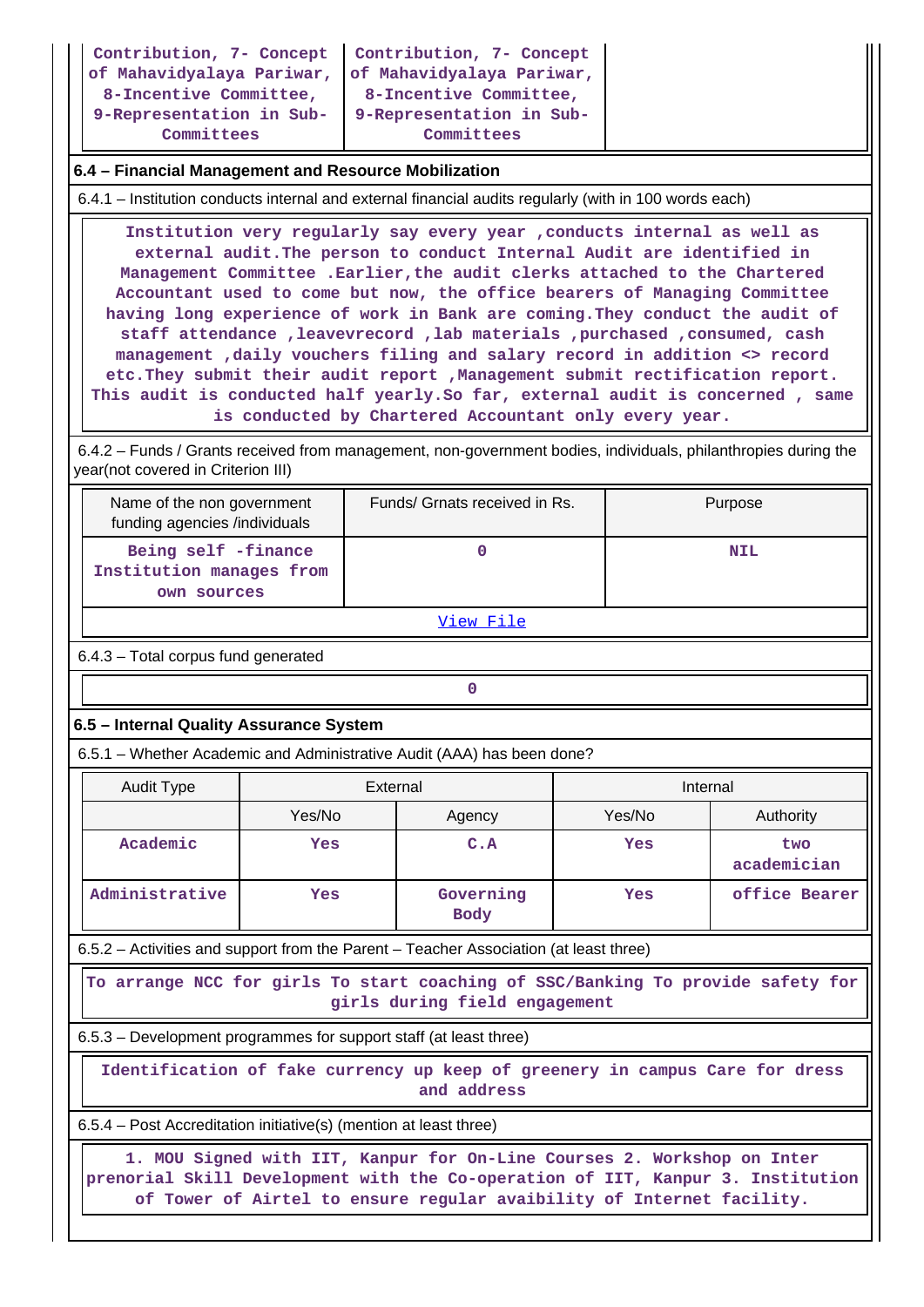| 6.5.5 - Internal Quality Assurance System Details                                                                              |                                                                                       |  |                            |                      |    |                        |                           |  |  |
|--------------------------------------------------------------------------------------------------------------------------------|---------------------------------------------------------------------------------------|--|----------------------------|----------------------|----|------------------------|---------------------------|--|--|
|                                                                                                                                | a) Submission of Data for AISHE portal                                                |  | Yes                        |                      |    |                        |                           |  |  |
|                                                                                                                                | b) Participation in NIRF                                                              |  | <b>No</b>                  |                      |    |                        |                           |  |  |
|                                                                                                                                | c)ISO certification                                                                   |  | <b>No</b>                  |                      |    |                        |                           |  |  |
|                                                                                                                                | d)NBA or any other quality audit                                                      |  |                            |                      | No |                        |                           |  |  |
| 6.5.6 - Number of Quality Initiatives undertaken during the year                                                               |                                                                                       |  |                            |                      |    |                        |                           |  |  |
| Year                                                                                                                           | Name of quality<br>initiative by IQAC                                                 |  | Date of<br>conducting IQAC | <b>Duration From</b> |    | <b>Duration To</b>     | Number of<br>participants |  |  |
| 2019                                                                                                                           |                                                                                       |  | 27/01/2019                 | 27/01/2019           |    | 28/01/2019             | 80                        |  |  |
|                                                                                                                                | Organisation<br>of NAAC                                                               |  |                            |                      |    |                        |                           |  |  |
|                                                                                                                                | Sponsored                                                                             |  |                            |                      |    |                        |                           |  |  |
|                                                                                                                                | seminar on                                                                            |  |                            |                      |    |                        |                           |  |  |
|                                                                                                                                | Need for                                                                              |  |                            |                      |    |                        |                           |  |  |
|                                                                                                                                | Research and                                                                          |  |                            |                      |    |                        |                           |  |  |
|                                                                                                                                | Innovation<br>in Teaching                                                             |  |                            |                      |    |                        |                           |  |  |
|                                                                                                                                | Methodology                                                                           |  |                            |                      |    |                        |                           |  |  |
|                                                                                                                                |                                                                                       |  |                            | View File            |    |                        |                           |  |  |
| <b>CRITERION VII - INSTITUTIONAL VALUES AND BEST PRACTICES</b>                                                                 |                                                                                       |  |                            |                      |    |                        |                           |  |  |
| 7.1 - Institutional Values and Social Responsibilities                                                                         |                                                                                       |  |                            |                      |    |                        |                           |  |  |
| 7.1.1 – Gender Equity (Number of gender equity promotion programmes organized by the institution during the                    |                                                                                       |  |                            |                      |    |                        |                           |  |  |
| year)                                                                                                                          |                                                                                       |  |                            |                      |    |                        |                           |  |  |
| Title of the<br>programme                                                                                                      | Period from                                                                           |  | Period To                  |                      |    | Number of Participants |                           |  |  |
|                                                                                                                                |                                                                                       |  |                            |                      |    | Female                 | Male                      |  |  |
| Adverse<br>effects of<br>gender<br>disparity in<br>college village                                                             | 01/07/2018                                                                            |  |                            | 01/07/2018           |    | 58                     | 33                        |  |  |
| Kanya Bhroon<br>Hatya (Role<br>Play in Lauli<br>Nearby Village)                                                                | 30/10/2018                                                                            |  |                            | 30/10/2018           |    | 90                     | 53                        |  |  |
| Public<br>28<br>9<br>20/11/2018<br>20/11/2018<br>Awareness about<br>need of gender<br>parity in<br>nearby village<br>Harbaspur |                                                                                       |  |                            |                      |    |                        |                           |  |  |
| Really in<br>college village<br>on "Beti Bacho<br>Beti Padhao"                                                                 | 11/06/2019                                                                            |  |                            | 11/06/2019           |    | 31                     | 27                        |  |  |
| 7.1.2 - Environmental Consciousness and Sustainability/Alternate Energy initiatives such as:                                   |                                                                                       |  |                            |                      |    |                        |                           |  |  |
|                                                                                                                                | Percentage of power requirement of the University met by the renewable energy sources |  |                            |                      |    |                        |                           |  |  |
| 40                                                                                                                             |                                                                                       |  |                            |                      |    |                        |                           |  |  |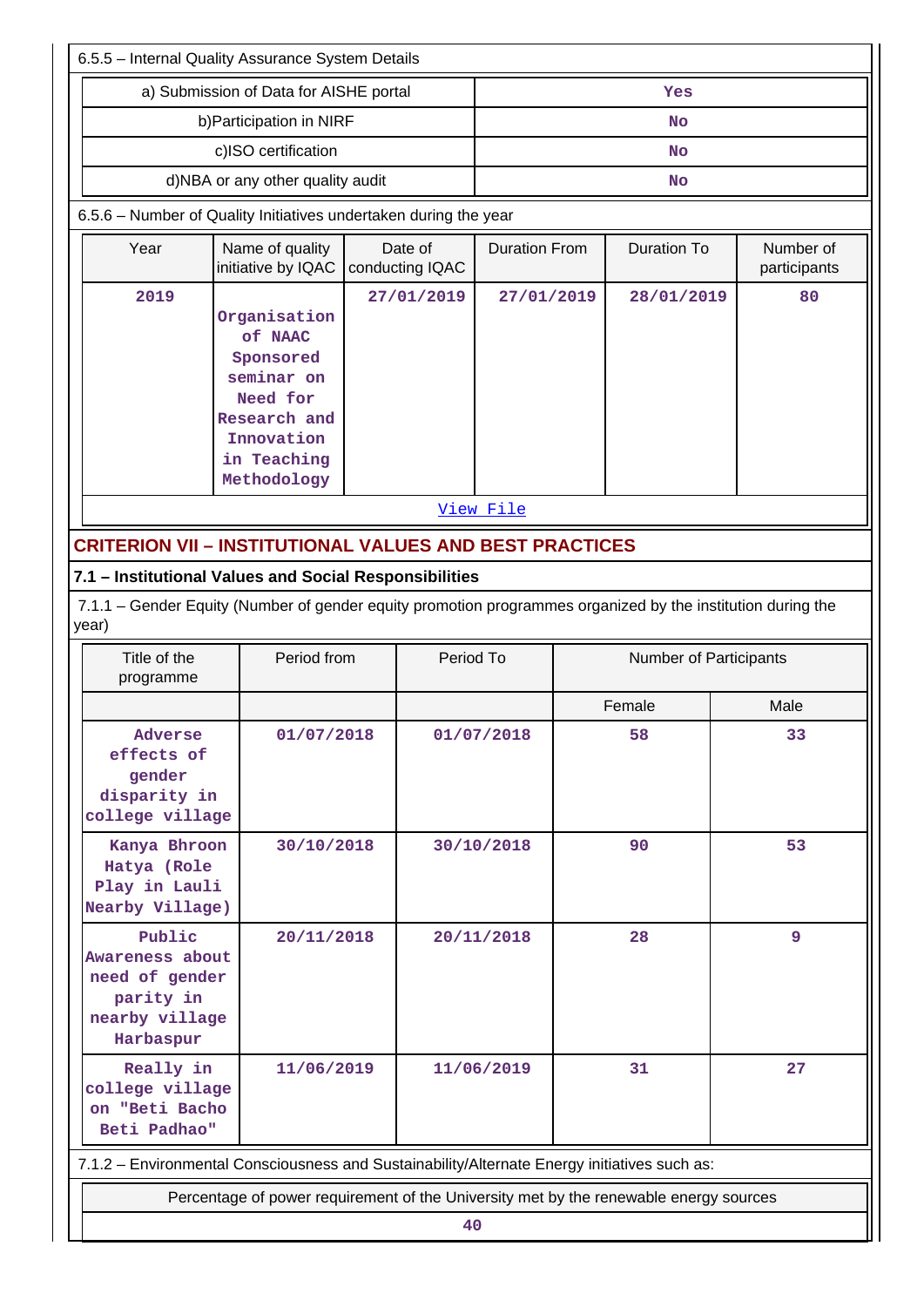| 7.1.3 - Differently abled (Divyangjan) friendliness                                               |                                                                                             |                                                                                                   |  |                     |              |  |                                                |                                     |                                                     |  |
|---------------------------------------------------------------------------------------------------|---------------------------------------------------------------------------------------------|---------------------------------------------------------------------------------------------------|--|---------------------|--------------|--|------------------------------------------------|-------------------------------------|-----------------------------------------------------|--|
| Item facilities                                                                                   |                                                                                             |                                                                                                   |  | Yes/No              |              |  |                                                | Number of beneficiaries             |                                                     |  |
|                                                                                                   | Physical facilities                                                                         |                                                                                                   |  | Yes                 |              |  |                                                | 1                                   |                                                     |  |
|                                                                                                   | Ramp/Rails                                                                                  |                                                                                                   |  |                     | Yes          |  | 1                                              |                                     |                                                     |  |
|                                                                                                   | Rest Rooms                                                                                  |                                                                                                   |  |                     | Yes          |  |                                                | 1                                   |                                                     |  |
|                                                                                                   | Special skill<br>development for<br>differently abled<br>students                           |                                                                                                   |  | Yes                 |              |  |                                                | 1                                   |                                                     |  |
|                                                                                                   | Provision for lift                                                                          |                                                                                                   |  |                     | <b>No</b>    |  |                                                | <b>Nill</b>                         |                                                     |  |
|                                                                                                   | Any other similar<br>facility                                                               |                                                                                                   |  |                     | <b>No</b>    |  |                                                | <b>Nill</b>                         |                                                     |  |
| 7.1.4 - Inclusion and Situatedness                                                                |                                                                                             |                                                                                                   |  |                     |              |  |                                                |                                     |                                                     |  |
| Year                                                                                              | Number of<br>initiatives to<br>address<br>locational<br>advantages<br>and disadva<br>ntages | Number of<br>initiatives<br>taken to<br>engage with<br>and<br>contribute to<br>local<br>community |  | Date                | Duration     |  | Name of<br>initiative                          | <b>Issues</b><br>addressed          | Number of<br>participating<br>students<br>and staff |  |
| 2018                                                                                              | $\overline{7}$                                                                              | $\overline{7}$                                                                                    |  | 26/07/2<br>018      | $\mathbf{1}$ |  | Rally<br>for<br>polythene<br>risk<br>awareness | Polythene<br>Free                   | 137                                                 |  |
| 2018                                                                                              | $\overline{7}$                                                                              | 7                                                                                                 |  | 02/10/2<br>018      | 1            |  | Collect<br>ive Race                            | Voter<br><b>Awareness</b>           | 71                                                  |  |
| 2018                                                                                              | 7                                                                                           | 7                                                                                                 |  | 03/01/2<br>018      | $\mathbf{1}$ |  | Release<br>Shakti<br><b>Bodh</b><br>Patrika    | Women E<br>of Mahila mpowermen<br>t | 50                                                  |  |
| 2018                                                                                              | $\overline{7}$                                                                              | $\overline{7}$                                                                                    |  | 02/01/2<br>018      | $\mathbf{1}$ |  | Women E<br>mpowermen<br>t<br>Workshop          | Gender<br>Parity                    | 67                                                  |  |
| 2018                                                                                              | $\overline{7}$                                                                              | $\overline{7}$                                                                                    |  | 19/11/2<br>018      | 1            |  | Women<br>Skill Dev<br>elopment                 | Gender<br>Parity                    | 71                                                  |  |
| 2018                                                                                              | 7                                                                                           | 7                                                                                                 |  | 21/12/2<br>018      | 1            |  | Women F<br>Empowerme<br>nt<br><b>Awareness</b> | Women E<br>inancialy mpowermen<br>t | 48                                                  |  |
|                                                                                                   |                                                                                             |                                                                                                   |  |                     | View File    |  |                                                |                                     |                                                     |  |
| 7.1.5 - Human Values and Professional Ethics Code of conduct (handbooks) for various stakeholders |                                                                                             |                                                                                                   |  |                     |              |  |                                                |                                     |                                                     |  |
|                                                                                                   | <b>Title</b>                                                                                |                                                                                                   |  | Date of publication |              |  |                                                | Follow up(max 100 words)            |                                                     |  |
|                                                                                                   | Ethics and Human Values                                                                     |                                                                                                   |  |                     | 01/01/2019   |  |                                                | Ethics and Human Values             |                                                     |  |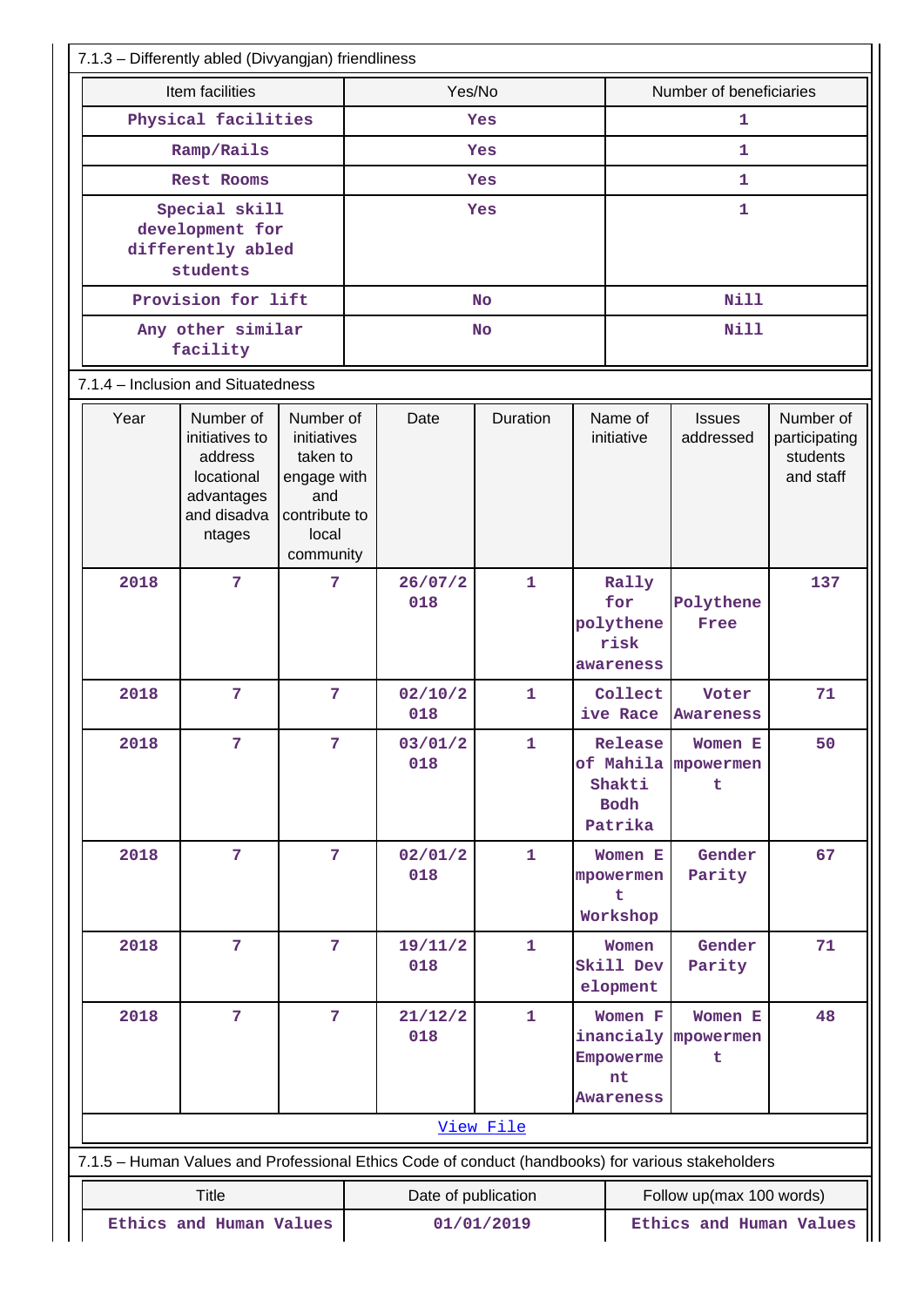|                                                                     |            | Uploaded on College<br>Website                                                                        |
|---------------------------------------------------------------------|------------|-------------------------------------------------------------------------------------------------------|
| Code of conduct for<br>Students, Teachers,<br>Principal, Management | 01/01/2019 | Code of conduct for<br>students, Teachers,<br>Principal, Management<br>Uploaded on College<br>Website |

7.1.6 – Activities conducted for promotion of universal Values and Ethics

| Activity                                            | <b>Duration From</b> | Duration To | Number of participants |
|-----------------------------------------------------|----------------------|-------------|------------------------|
| Release of Mahila<br>Shakti Bodh Patrika            | 03/01/2018           | 03/01/2018  | 50                     |
| Women Empowerment<br>Workshop                       | 02/01/2018           | 02/01/2018  | 67                     |
| Women Skill<br>Development                          | 19/11/2018           | 19/11/2018  | 71                     |
| Women Financialy<br>Empowerment<br><b>Awareness</b> | 21/11/2018           | 21/11/2018  | 48                     |
| Plastic Free Zone<br>Rally                          | 10/10/2019           | 10/10/2019  | 85                     |
|                                                     |                      |             |                        |

View File

7.1.7 – Initiatives taken by the institution to make the campus eco-friendly (at least five)

 **1. Plastics Free Campus 2. Parthenium Control 3. Swachh Bharat Yojana 4. Rain Harvesting 5. Restriction on Petrol/Diesel Driven Vehicle**

#### **7.2 – Best Practices**

7.2.1 – Describe at least two institutional best practices

 **A- Best Practices in Value-Added Education (PARENTS` PRAYER) 1.) Goal:- Institution felt its moral duty to create and develop the awareness amongst all students about their sacred duty to serve their parents at every time but particularly during old age.Institution, therefore, started "Parents` Prayer" in morning assembly as a part of value- added education mainly with following objectives:- 1) To charge the students to understand the status of parents who are next to Almighty. 2) To educate students about their moral duties towards their parents. 3) To encourage the students to develop awareness in society also to respect and serve their parents and not to humiliate them. 2.)Context:- Sufferings of aged parents in many families, may be rich or poor, prompted the institution to charge its students emotionally for commitment to the service of their parents particularly in their old age as they are next to Almighty."Old Age" is the most delicate and fearful period when many parents are treated as neglected and burden whereas this is the time when parents want someone near to them who may care ,who may offer one glass of water and who may talk to them atleast for half-an hour in a whole day.These old parents in many families are so tortured that are forced to pass the days of their remaining life in Ashrams leaving their homes. 3.)Practice:- Institution provides prospectus to every student and "Parents` Prayer" is printed on first page with the instruction to every student to participate in morning assembly.This prayer has also been placed on Notice Board near the prayer ground. Immediately after Parents` Prayer,prayer to Almighty and then National Anthem follows.After that, 2-3 students are required to address the gathering by a thought provoking quotation relating to life- management which develops creative thinking in every student. In class-rooms ,whenever any opportunity comes,teachers talk to students about**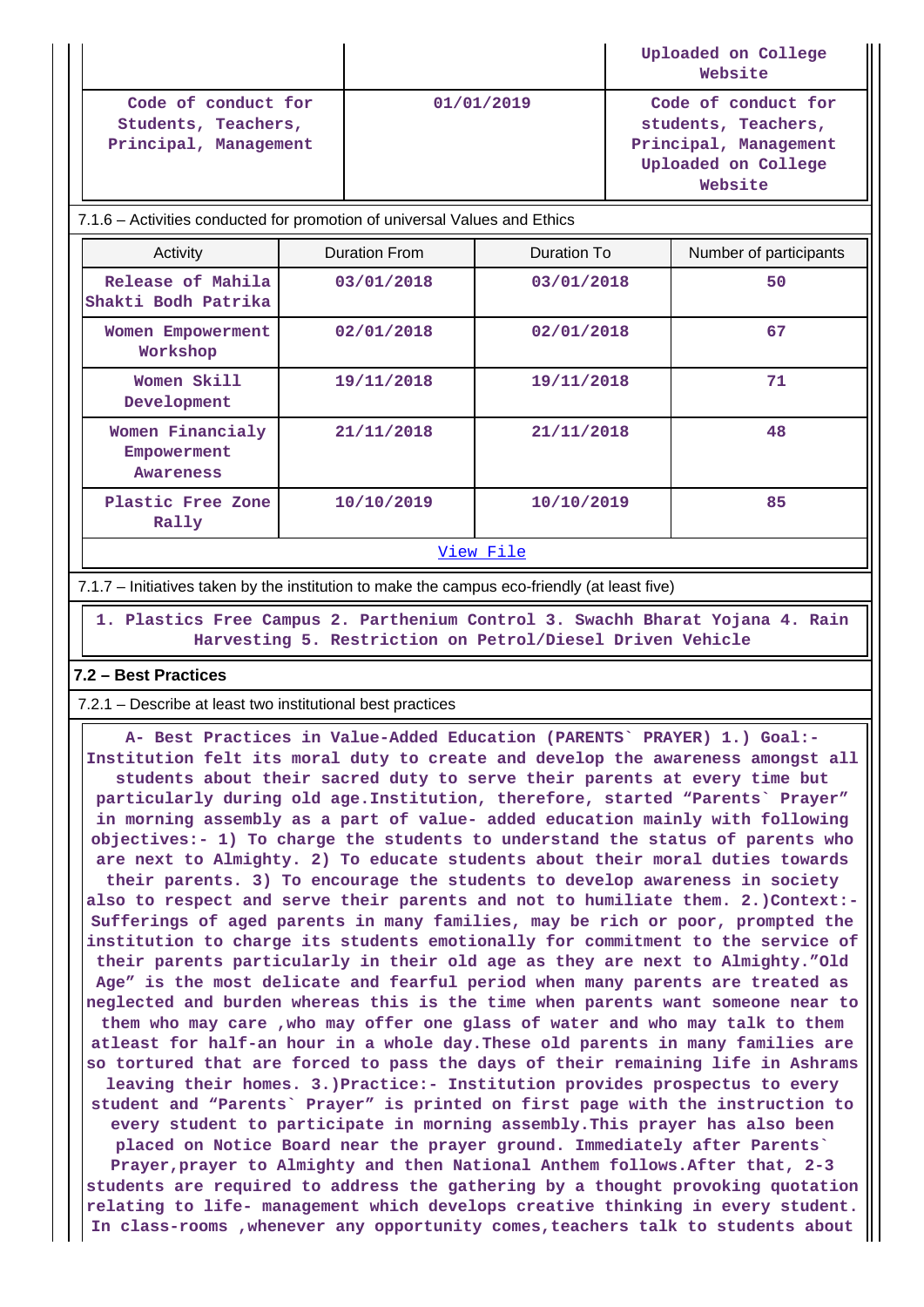**this prayer and encourage students to popularize it amongst community members.Institution has sent the text of Parents` Prayer to all nearby schools either on demand or at its own. Students may be a boy or girl ,may be belonging to any religion or caste are free to pay respect to their parents as they want i.e. by touching the feet or the way they want before they depart from home to college.Institution wants to inculcate the feelings of moral duty towards parents .Institution encourages the students to commit to their parents respecting them as next to Almighty .Through this prayer, students are taught that every son and daughter remain whole life indebted to the parents and, therefore,they pray to Almighty to provide moral and physical strength enabling them to serve parents even at any cost 4.) Evidence of Success :- This prayer is being hailed every where.Village citizens appreciate this prayer recognizing as moral ethical- value- oriented(SANSKARIK) education related with ground reality of life.The result is that nearby schools have taken the text of the prayer from institution and they may start this prayer in their schools subject to the consent of their management.This shows the acceptability of spirit of prayer. Moreover,many students are now coming to college after taking blessings from their parents as has been communicated by many guardians. It was the practical experience of the institution that students were not coming after taking blessings of their parents but now , students have realized the value of respect to their parents and they come with blessings of their parents. Earlier, students were treating their parents only as elders ,their supporters and caretakers but now they are respecting as next to Almighty. 5.) Problems Encountered and Resources Required:- Whenever our students try to convince the community, some of even educated boys and girls take it as interference in their family affairs and such so-called young,treat our students as 'extrasmart' and 'showy' .In certain families,wives do not permit their husbands to touch the feet of parents even in festivals.These wives treat this prayer as outdated saying that days of Ram and Shravan Kumar have gone long back. Institution is not discouraged .To encourage the community to serve their parents, frequent contacts directly by institution representatives or through our some talented students specially girls, are made The biggest problem which institution is facing –is hesitation and shyness amongst some students due to which they avoid to depart from their homes for schools after touching the feet of parents and after taking their blessings. Whenever ,institution talks to students to serve their parents ,some of them give a circasting smile to change the thinking towards parents .Many village citizens have also been helpful in this value-added task. Prayer ground, students ,teachers/community and harmonium are only required resources. A- Our Best Practice in Teaching Learning (INTER-FACE SESSION) Initiation: The technique was initiated as a selfevaluating teaching-learning process throw complementary participative activity. The institution had planned in 2008-09 to introduce its own entertaining system which may be used as a multi-skill developmental activity for a STUDENT AND ALSO which may develop self-knowledge managerial talent. Objectives: The technique has been brought in use to meet following objectives: 1- To keep a student alert and attentive in classroom during transactional processes. 2- To encourage self-knowledge managerial talent of a student through participatory exercise. 3- To develop the skill and technique of asking questions, replying questions, listening questions and answering the questions with patience. 4- To replace cramming (memorizing) through activity based teaching-learning process. 5- To develop concentration level and selfevaluation level. 6- To develop communication skill. Practice: Whole section is divided in two parts: leaving sufficient space as gallery to enable the teacher- educator to move as guide/referee/controller. Students are communicated the subject/unit that has hardly been enter acted because interface session exercise is restricted that day only to that subject/unit-One or more than one teacher-educator may remain present on front dais. Subject teacher permits to toss wining side to start to ask the question and other side**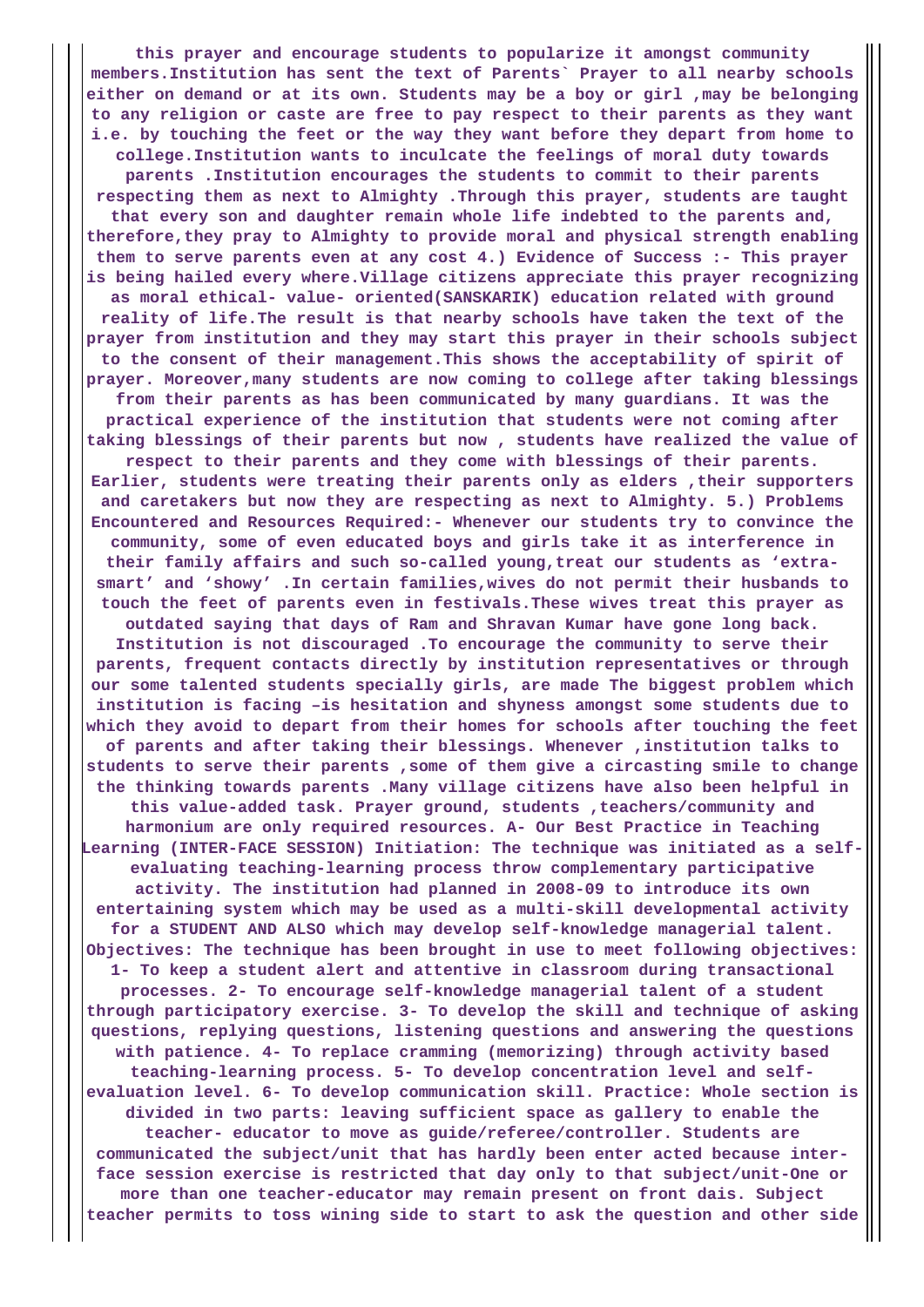**responds. Following obstacles are noteworthy:- 1- Weak education system at base level. 2- Poor attendance 3- Lack of inclination to become a good academician. 4- To obtain degree anyhow preferably through unfair means in examinations. 5- To seek admission by some students as time gap arrangement. 6- Education scenarios that does not even believe what to say to conduct any activity except class lecture. Impact: Inter-face session is an "Antyakshari " tournament with 'Win-Loose' psychology. The participants are supposed to come well prepared as exercise gives an opportunity to them to so their grasping capacity, quick responding capacity, clear expressing capacity and ultimately to place as champion in class. But there are some students who remain as sleeping participants. Our teacher-educators go to their seats, teacher-educator gets success but some students we may say, of rough and tough nature, start to avoid attending class even. There are students who come as a time-gap arrangement or to obtain their degree anyhow. Tough, this experience is mental exercise for which we should not expect all students to participate wholehrortedly particularly in present educational scenario but still our many students wait for the date very eagerly and they come well prepared may be because of 'winloose' psychology. Now, we are submitting below our experience also why we are calling this exercise to be our "Best-Practice in Teaching-Learning":- 1- Teacher –educator gets the opportunity for continuous and unbiased assessment of all students without using pen and paper but in a complementary and participative manner. Students himself remains present to object if monitoring teacher gives wrong comment and other students feel free to cross the assessment and evaluation . One way, student himself gets the choice to assess his own performance. 2- The quality and quantity of output of exercise speaks much about the quality of input and also resources of transferring the input. 3- Teacher-educator gets the scope of think about his inter-active strategy and methodology. 4- Students grasping capacity, his pre-knowledge, level of concentration in class-room interest is easily determined. 5- It connects with more teaching-learning style developing high order of thinking skill. Exercise also helps in reflection and retention capacity. 6- Exercise is a kind of 'simulation' which is used by students for learning by listening and doing both. 7- Students get an academic forum not only to utilize the other student's strength and expertise but also to acknowledge and appreciate them. 8- Within limited time frame, there we get opportunity for collective assessment of both teaching and learning. Conclusion: As already stated earlier, this mental exercise has been introduced on experimental basis that requires now encouragement from some expert at this stage. But on one point we are convinced that this exercise has proved to be useful to teachers and students both and presently, is adopted only by our institution. Which all above submission, our institution has treated to be "The Best practice in Teaching-Learning". Resources Required:- 1- H.O.D.(B.Ed. Department) 2- Teacher-Educator 3- Student-Teachers 4- Class-Room 5- Dias 6- Referee Contact for Details: 1- Shri Shiv Saran (H.O.D.) Mobile No.9838700828 2- Dr. Jay Kishor Mobile No.7607307880 3- Student-teachers**

 Upload details of two best practices successfully implemented by the institution as per NAAC format in your institution website, provide the link

http://ssdckanpur.org/images/documents/Best%20Practices.pdf

#### **7.3 – Institutional Distinctiveness**

 7.3.1 – Provide the details of the performance of the institution in one area distinctive to its vision, priority and thrust in not more than 500 words

 **PRACTICE IN EXTENSION AS OUR DISTINCTIVENESS TECHNICAL SUPPORT SERVICES FOR AGRICULTURE THROUGH FARMERS` CLUB Purpose:- The purpose of the practice is on the one hand ,to provide technical support services for farming and allied services and on the other hand ,to encourage creativity,critical thinking and**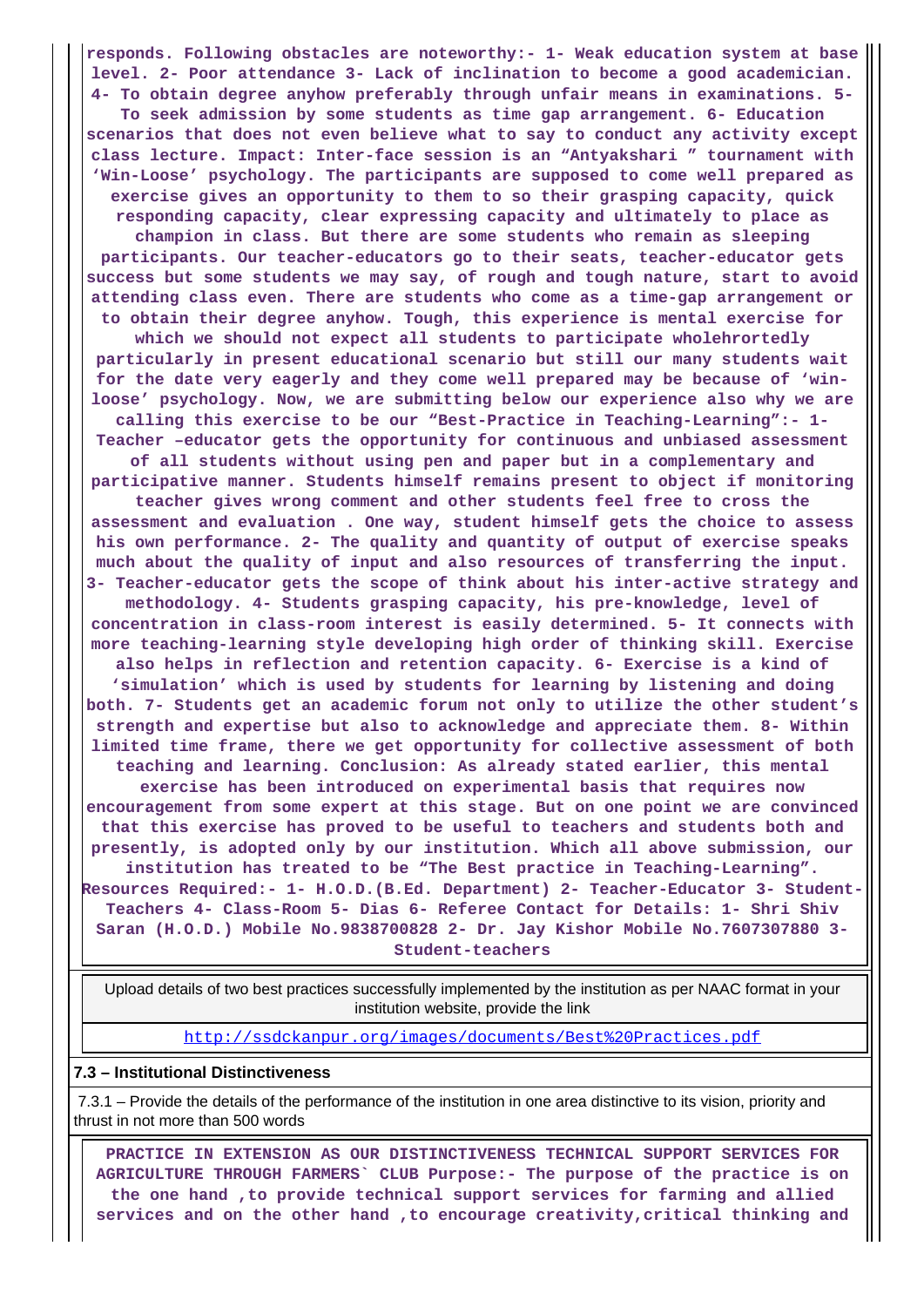**scientific temper amongst students through such support services .Its objective is also to prepare the students to face the challenges of emerging job markets and to build entrepreneurship spirit both in farming and allied field.Practice is effective kind of experimental learning and is also covered under the activities of Extension and Institutional Social Responsbilities(ISRs). Continuous two way interaction through Farmers ` Club between farmers and experts in a structured manner is the most critical component of the Institutional Distinctiveness. Agriculture sector needs to grow at a faster rate than in the past to allow for higher per capita income and consumption.With this back drop institution has set up a Farmers` Club which provides all technical support system (soil ,Water testing ,pesticides, insecticides ,pathological guidance,)fertilizers,verterinary services ,consultancy and knowledge.It has been proposed to start these services not all at a time but within a span of 3/4 years. Most interestingly, all proposed activities would inculcate and encourage critical thinking,creativity and Scientific temper amongst students and that would also provide community orientation and true contribution for social responsibilities. Practice:- Farmers Club is a forum which provides technical support services like soil and water testing , preparation of wormy composed khaad ,seed distribution ,veterinary related consultancy and bee-keeping .It also provides knowledge and skill about agriculture production and banking facilities relevant to the field. Transfer of knowledge about latest technology ,seed fertilizers and irrigation facilities receive top priority as these factors help in the increase of production and services directly.Periodically veterinary camps are organized where treatment of sick animals is done,medicines are prescribed as precautionary measures and detailed consultancy is provided for upkeep of live stock. Scientists of agriculture field and dairy field visit the campus to interact with farmers directly and to convince them in their simple local language.Villagers do not agree to any change easily .They also do not like to hear any critism of their traditional methods and customs .Sometimes instution has to offer its own land and other belonging to be used for experiment. Pamphlets,posters and pocket books are supplied to the Farmers Club from CSA University,Kanpur which are distributed amongst farmers for knowledge and information dissemination.Agriculture exihibition is organized wherein innovative technology is presented for the selection and purchase . Bank officers are invited to apprise the citizens about various loan and deposit schemes including the use of credit cards.Every year seed of selected variety is distributed in college campus.All these activities are organized by our Farmers Club which has been established in the name of Shri Shakti Farmers Club under the guidance of CSA University,Kanpur.Members of the club have been enrolled by University Farmers Club which is a central office of our farmers club.Our representative goes on 6th of every month to**

Provide the weblink of the institution

http://ssdckanpur.org/images/documents/Institutional%20Disticveness.pdf

#### **8.Future Plans of Actions for Next Academic Year**

 **Action Plan 2019-20 1. Curriculum Aspect : Maintaining quality on various parameters, follow Action Plan for 2019-20 is brought out :- i. To prepare for grading of teacher education and general faculty by NAAC. ii. To start one or two courses of IGNOU as add-on courses. iii. To introduce on-line courses. iv. To strengthen internship, field engagement, pre-practice teaching in B.Ed. faculty. v. To enhance the use of ICT in Teaching, Learning and Practice-Teaching. 2. Teaching-Learning Process :- i. To revise internal assessment and evaluation system to ensure overall development of students. ii. To ensure optimum use of Language Lab, Psychology Lab and Anveshika Lab in a structured manner. iii. To ensure effective curriculum to meet students expectations. iv. To develop full awareness about assessment and evaluation system, code of conduct during special**